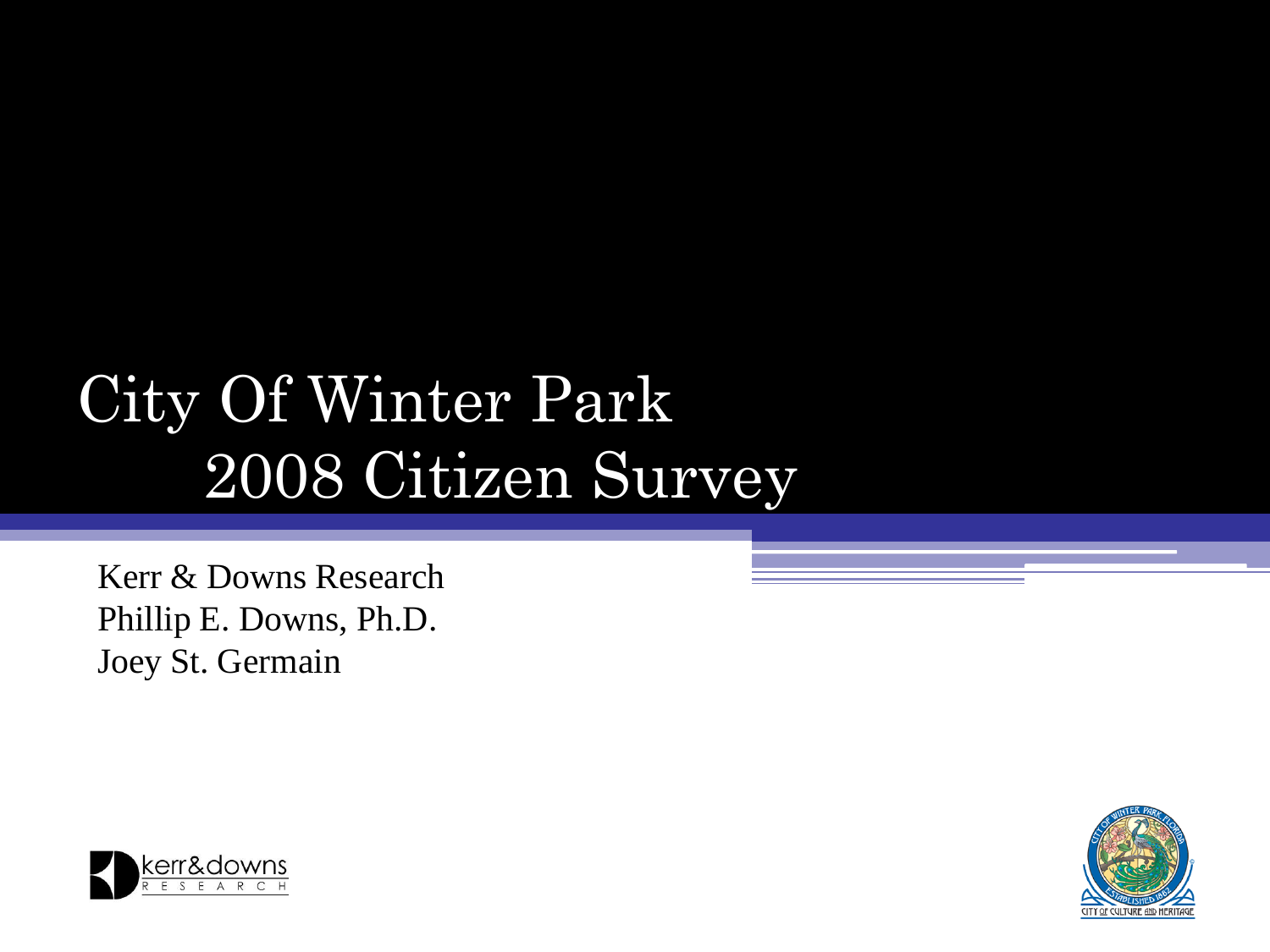### Study Objectives

Assess citizens' satisfaction with: Living in Winter Park City of Winter Park government Discover how citizens rate performance of City in providing services Determine citizens' strategic priorities for: City initiatives City long-term capital investment projects Supporting outside organizations Investigate citizens' views on service levels vs. taxes



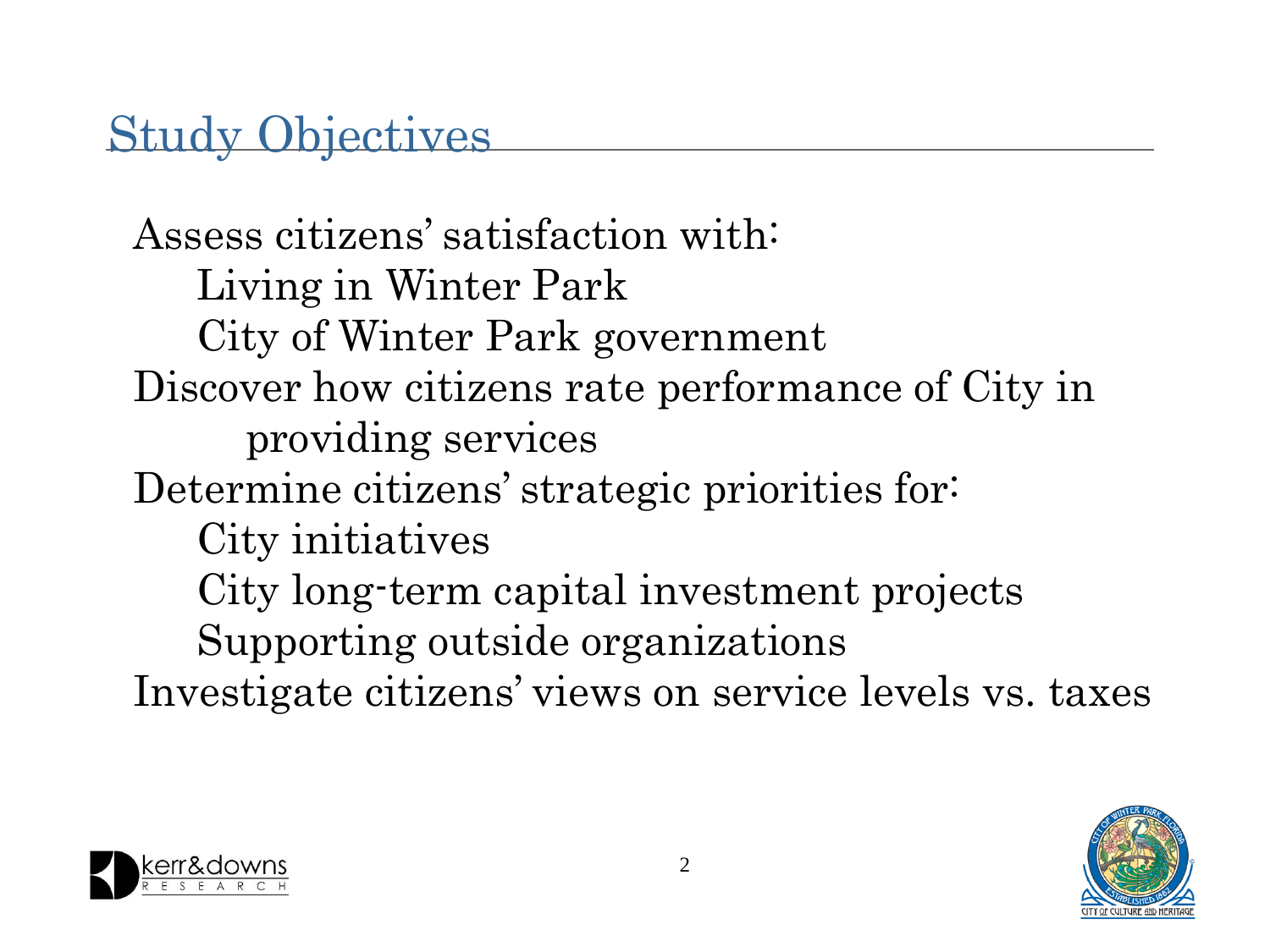#### Study Methods

Content developed in planning sessions and interactive discussions with City Commission and staff Data collected via: Internet-based survey Mail survey Population definition All households in the City of Winter Park 1 per household Password protected Sample size – 818 Sampling  $error - 3.5\%$  (95% confidence level) Weighted analysis



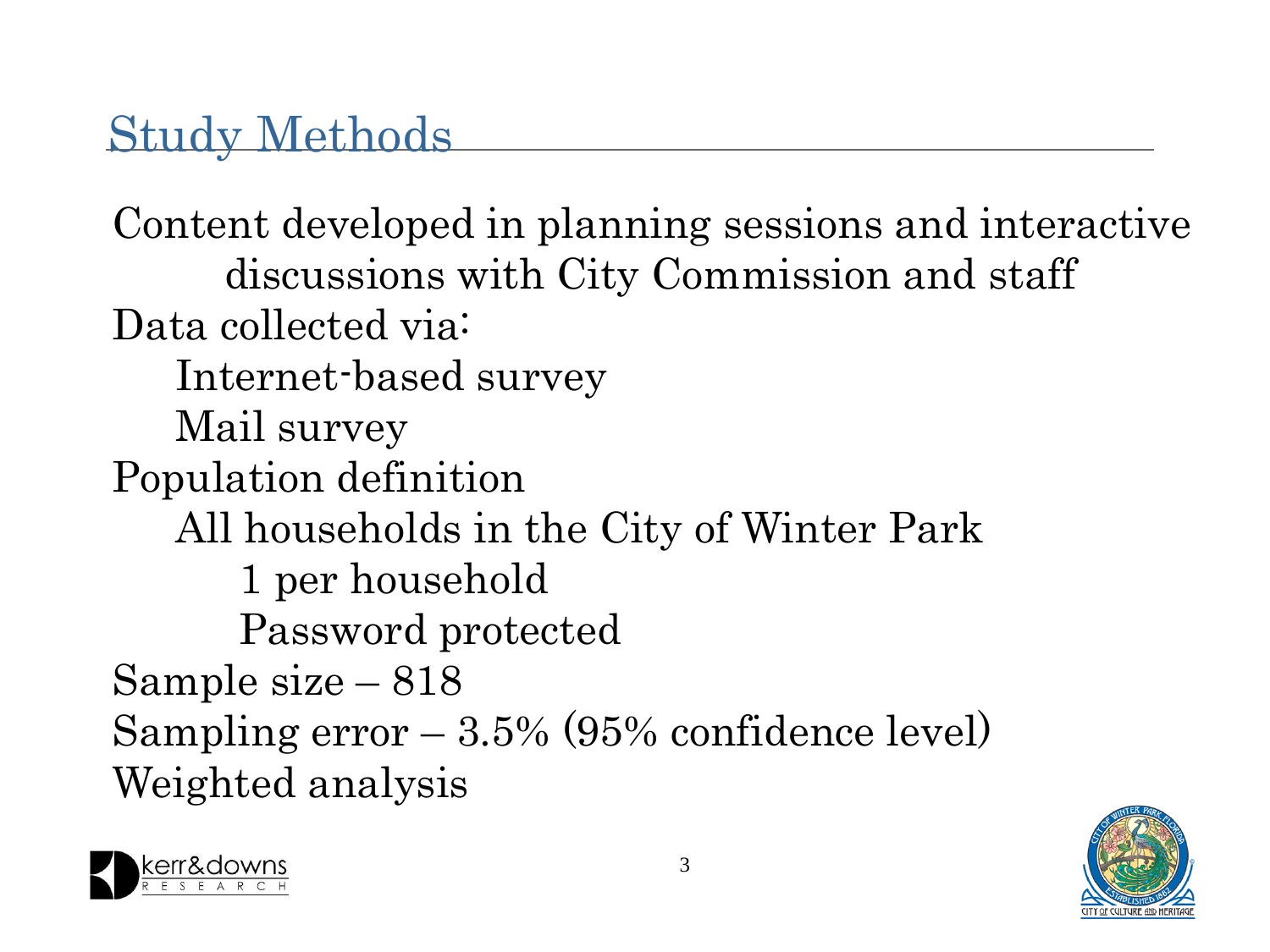#### Time Line

- 9.15 Content work session with City Commission
- 9.22 Questionnaire draft sent to City Commission
- 9.29 Content work session with City Commission
- 9.30 2 nd draft of questionnaire sent
- 10.7 3 rd draft of questionnaire sent
- 10.14 Discussed content at City Commission meeting finalized questionnaire
- 10.16 Postcards announcing survey mailed to citizens
- 10.21 Data collection starts
- 11.21 Data collection ends
- 11.25 Results sent to staff
- 12.8 Results presented to City Commission
- 12.12 Final report submitted

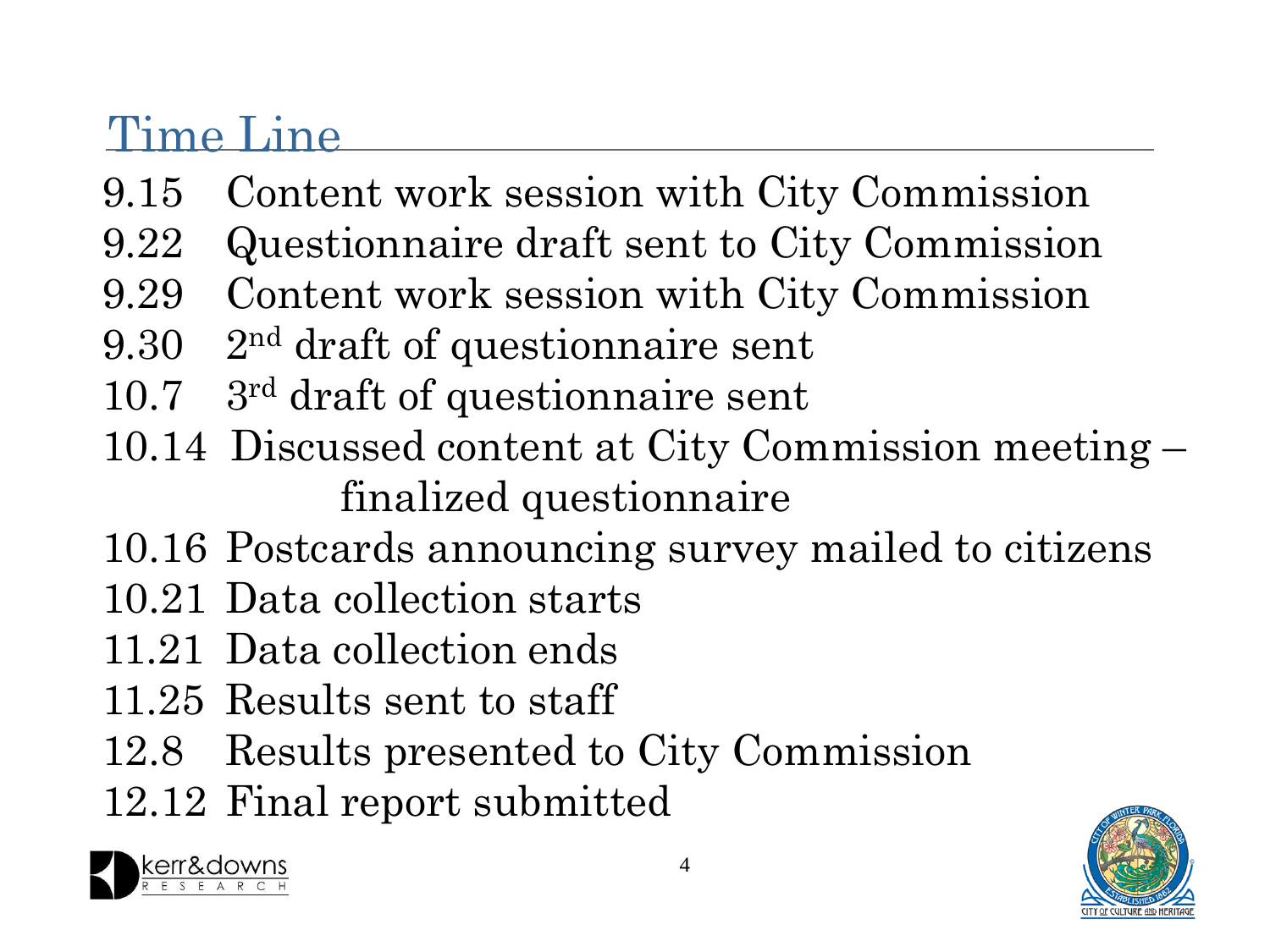- 1. Citizens are very satisfied with living in Winter Park
- 2. Citizens are very satisfied with city government
- 3. Satisfaction with specific city services lags overall satisfaction
- 4. Citizens generally feel they are getting a fair deal for their taxes



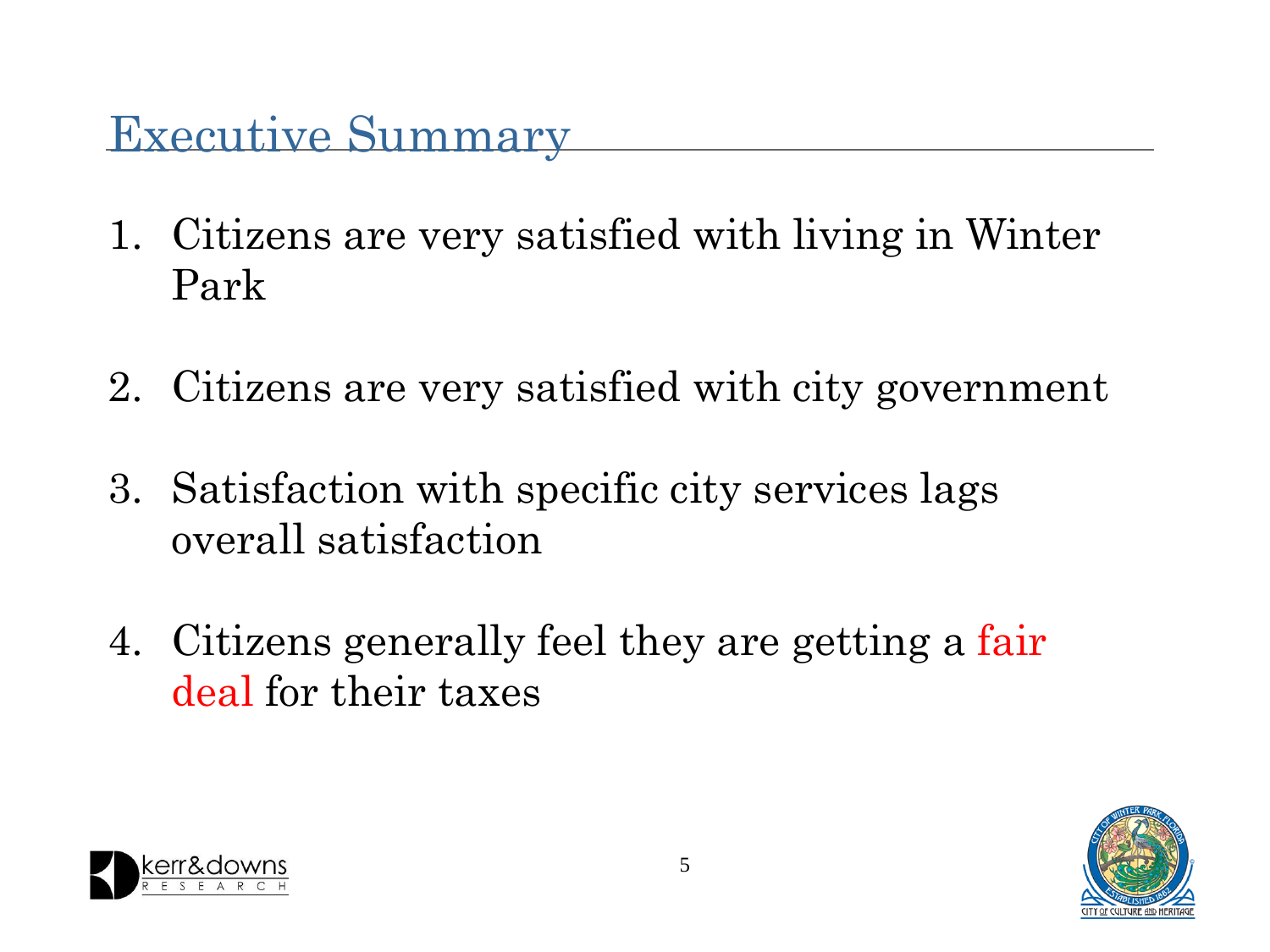- 5. Citizens are generous in supporting government and community services & organizations
- 6. Top city priorities:
	- o Continuing the underground power line initiative
	- o Continuing financial support for the library
	- o Controlling development and density through codes & zoning
- 7. Priorities for long-term capital investments:
	- o Expanding the Winter Park Public Library
	- o Beautifying/renovating Fairbanks Avenue

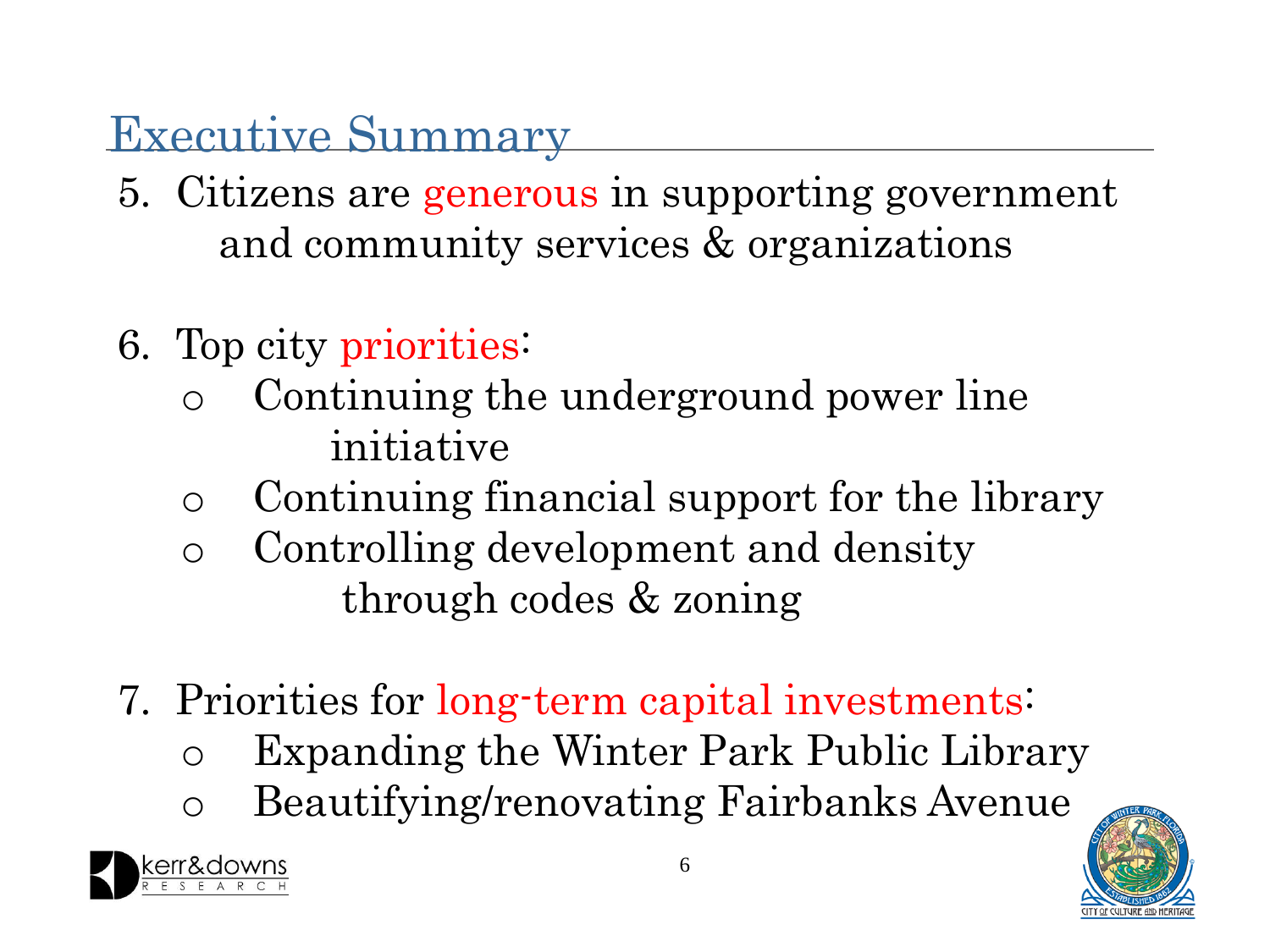- 8. Top concerns about neighborhood development:
	- o Cutting down mature trees
	- o Eliminating open space
- 9. Citizens support standards for new/remodeled houses although there are mixed reactions to impacts of new & remodeled houses to date
- 10. Top priorities for spending tax dollars:
	- o Renovating and improving existing park facilities
	- o Winter Park Public Library



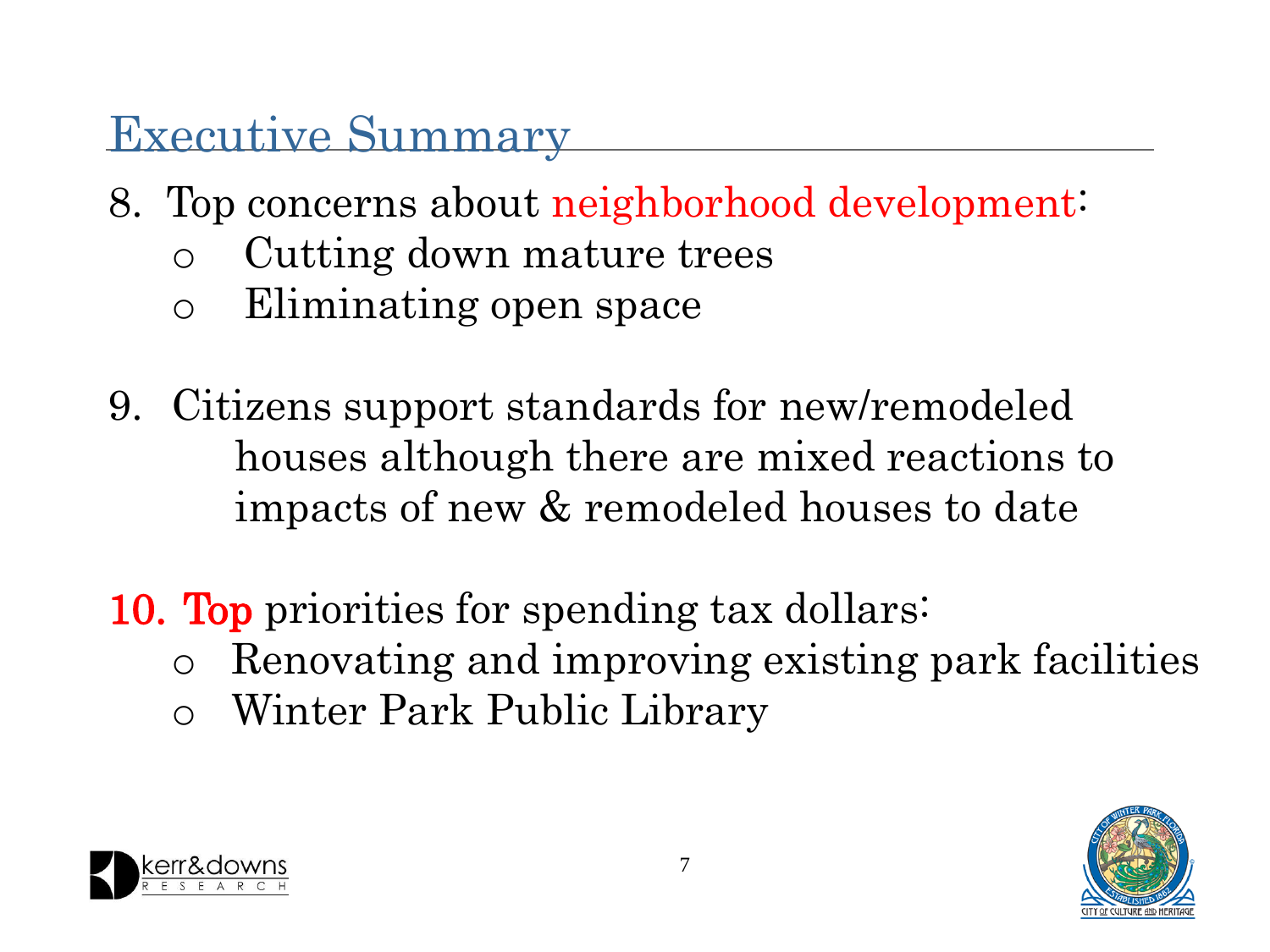11. Moderate priorities for spending tax dollars:

- o Underground power line initiative
- o Buy new park lands
- o Continue the commuter rail initiative
- o Renovate the Fairbanks Avenue corridor
- 12. Lowest priorities for spending tax dollars:
	- o Building a new City Hall
	- o Building a new Brookshire Elementary School
	- o Building a new Post Office



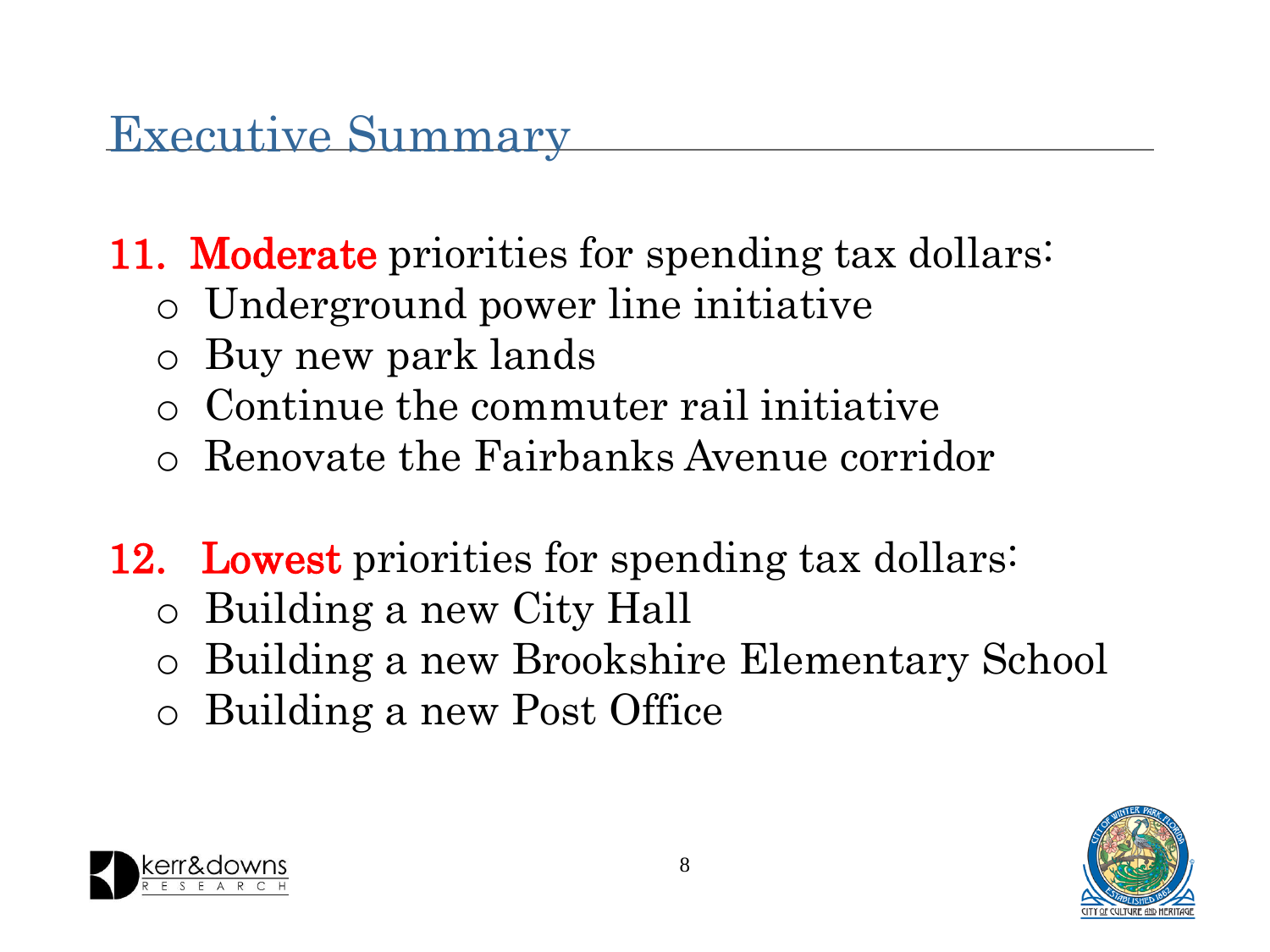- 13. Services that citizens are willing to reduce/cut:
	- o Hours of operation of golf course & tennis center
	- o Number of city-sponsored/hosted cultural events and activities
	- o Close facilities that require significant financial subsidy
	- o Programs to attract new businesses and promote existing businesses
	- o Reduce efforts to provide affordable housing
	- o Communicate with citizens less frequently about what the City is doing
	- o Reduce the number of recreation programs the City offers



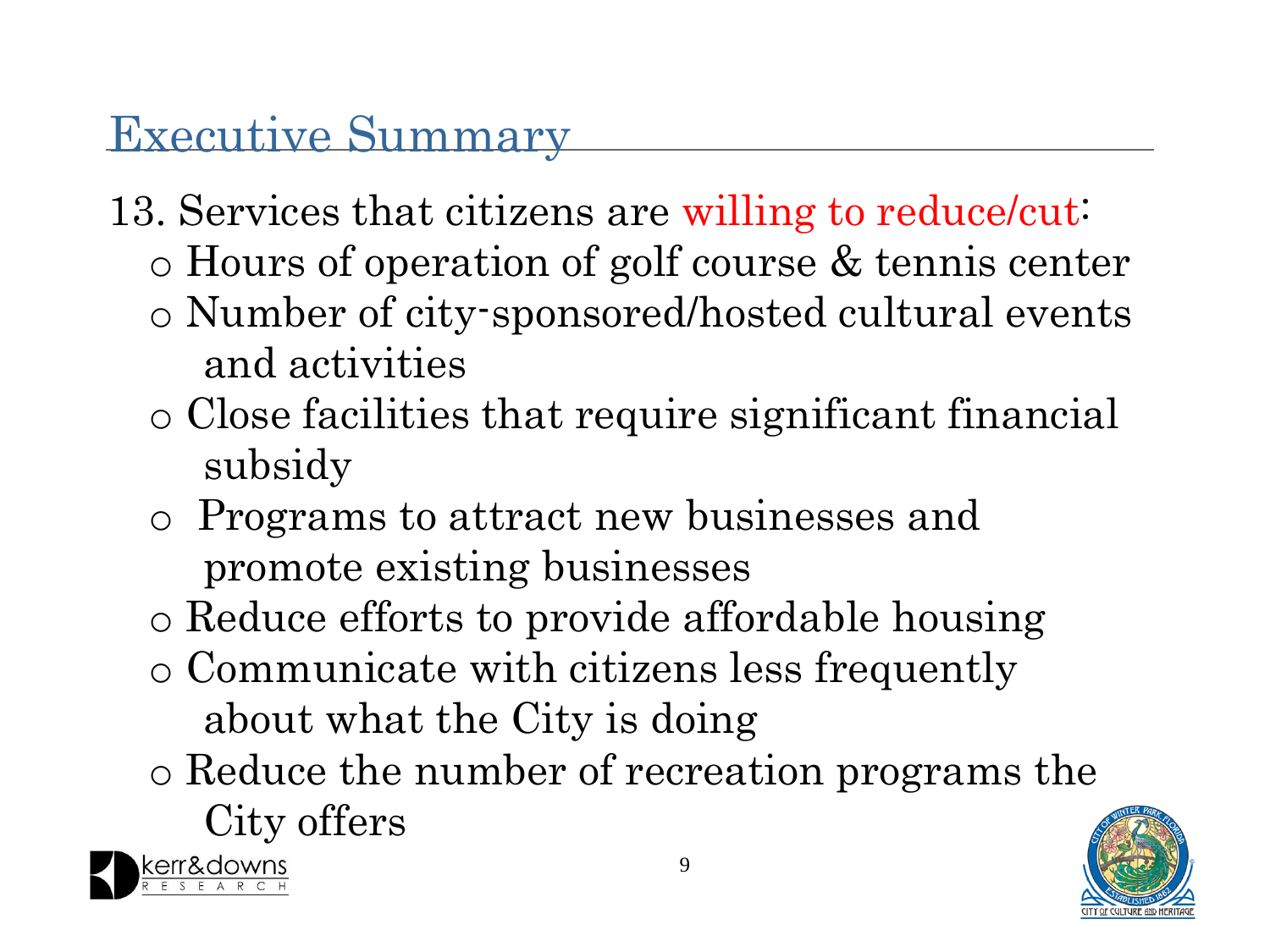#### **Customer satisfaction**

Satisfaction with city-provided services is a key driver of satisfaction with living in the City of Winter Park. However, only 34% to 76% of citizens give "excellent" or "very good" ratings for city services. The City is doing a "good" job in many citizens' minds but not an excellent or very good job. The goal is to convert citizens' experiences from "good" to very good or excellent.

Part of the process in improving evaluations of services involves improving customer service. The City of Winter Park should conduct customer satisfaction surveys for specific customer transactions. As a government, the City of Winter Park cannot always give the customer what she wants. However the customer service part of the customer interaction can always be handled well.

Training, measurement of performance, and incentives and disincentives for performance are critical for moving forward on customer satisfaction.



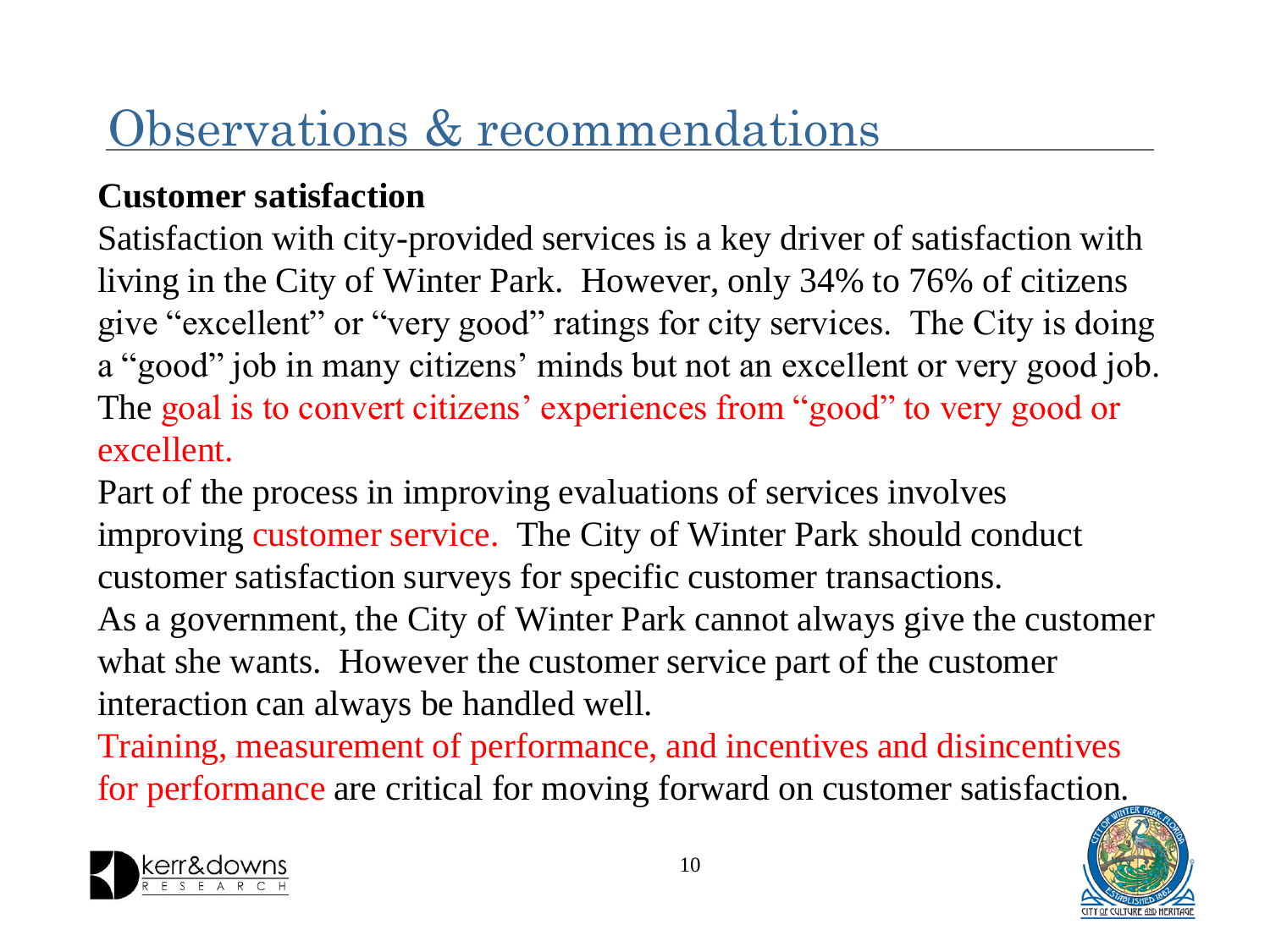### "If it ain't broke…"

Satisfaction with life in Winter Park is very high; satisfaction with the overall quality of services received from city government is very high.

There is no "throw the bums out" mentality and no burning grassroots pressure for change in the city or in city government.

Changes suggested by this study, should be incremental changes.



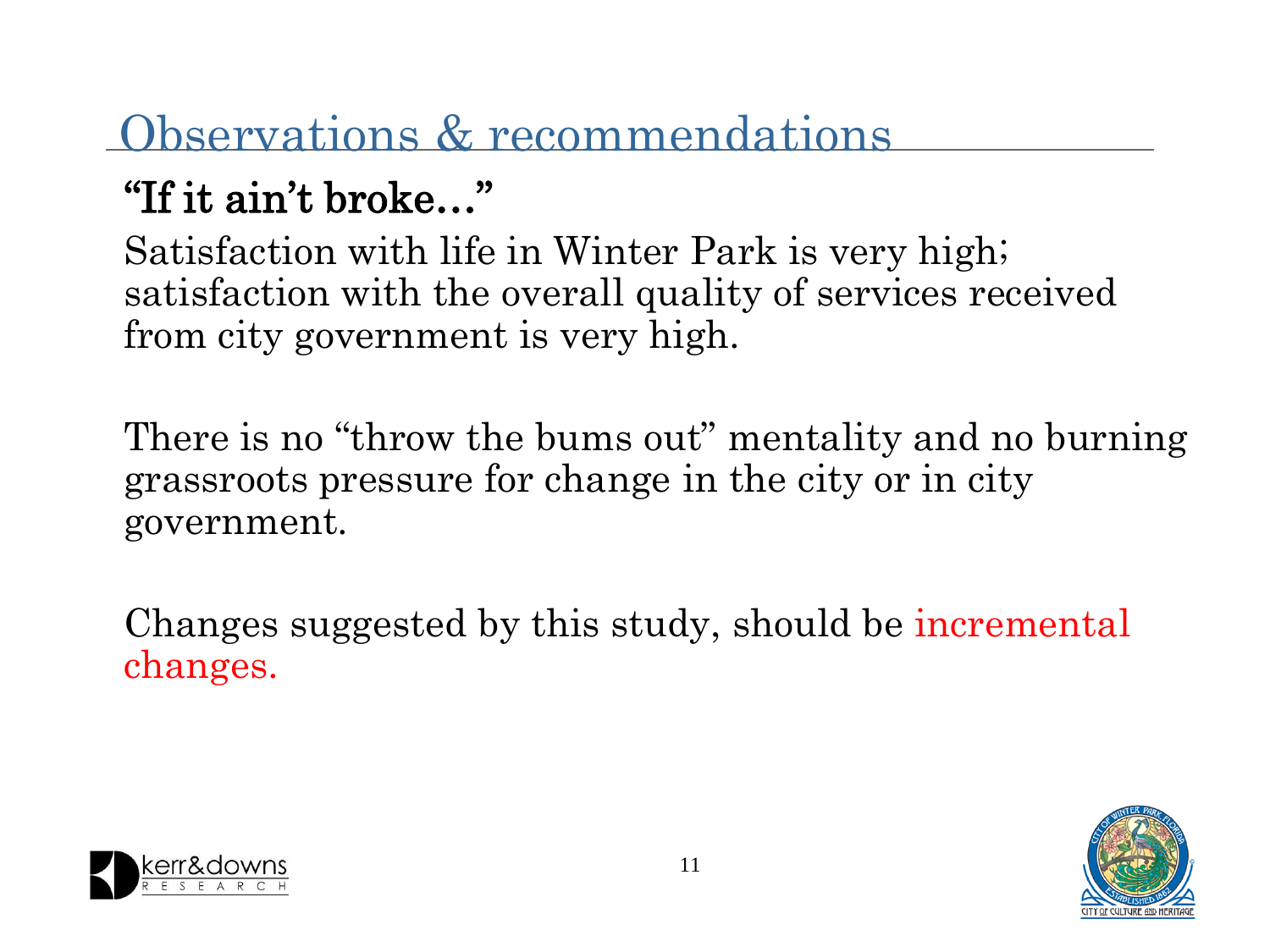#### Paying for a great community

Citizens of the City of Winter Park are willing to pay for enhancements to their community. They are especially willing to pay for enhancements that have community-wide impact such as undergrounding power lines, or buying/renovating parks and facilities.

They are less likely to support projects that serve only a portion of the community (e.g., Brookshire School) or projects that are considered government projects (e.g., building a new City Hall or new Post Office).

If the City Commission pursues these latter projects, it will be important to develop a clear education program to explain to citizens how they all benefit.



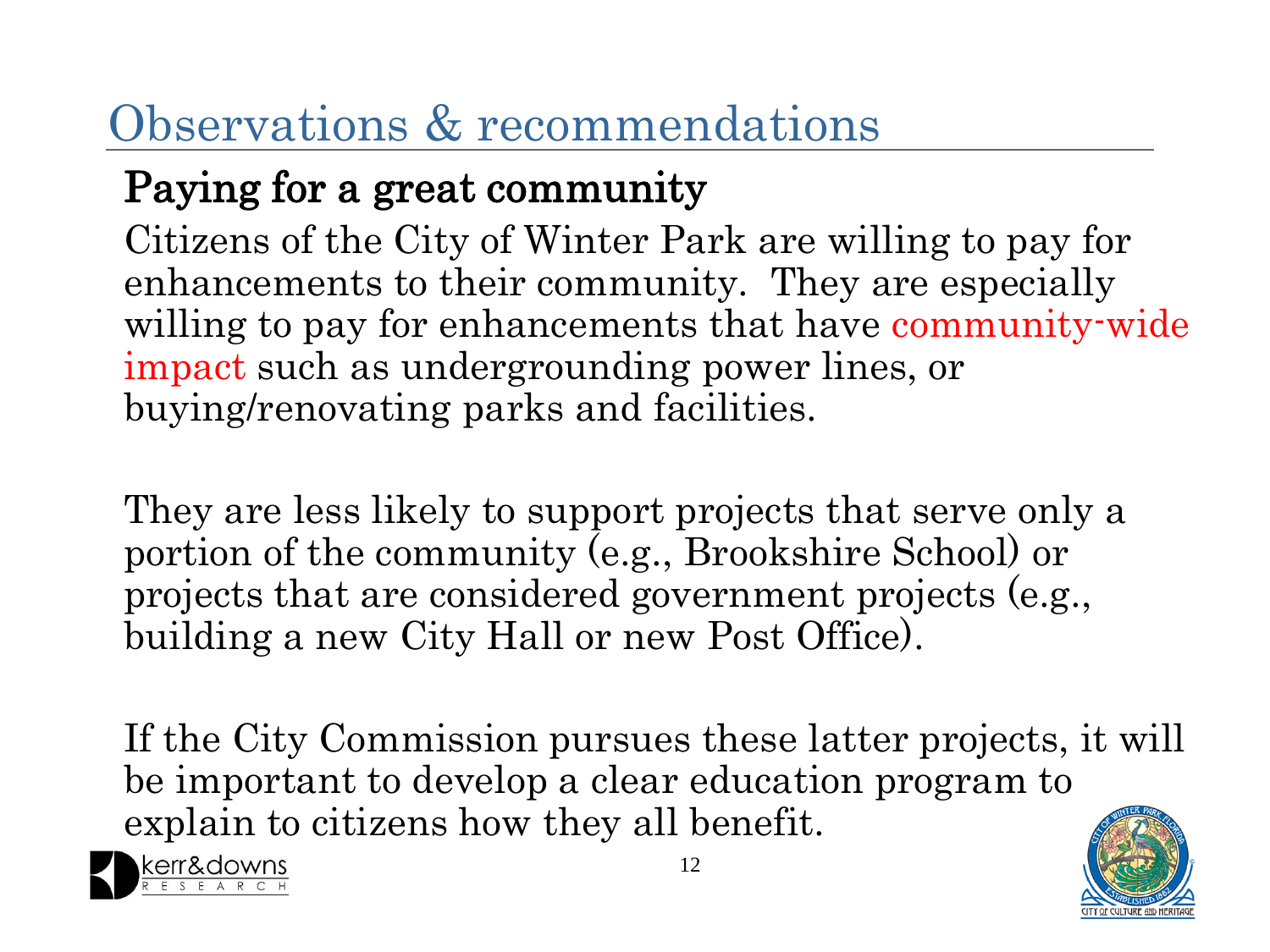#### Neighborhood standards

Over 6 in 10 citizens want the city to develop standards for new & remodeled houses, yet only 35% disagree that new & remodeled houses built recently are compatible with existing homes.

Over 6 out of 10 citizens are at least somewhat concerned about building larger houses, demolishing older homes to build (presumably larger) houses, and demolishing smaller houses, yet only one in four citizens is "very concerned" with each of these "trends."

Public opinion gives each side on this issue some comfort and some heartburn. There is no mandate.



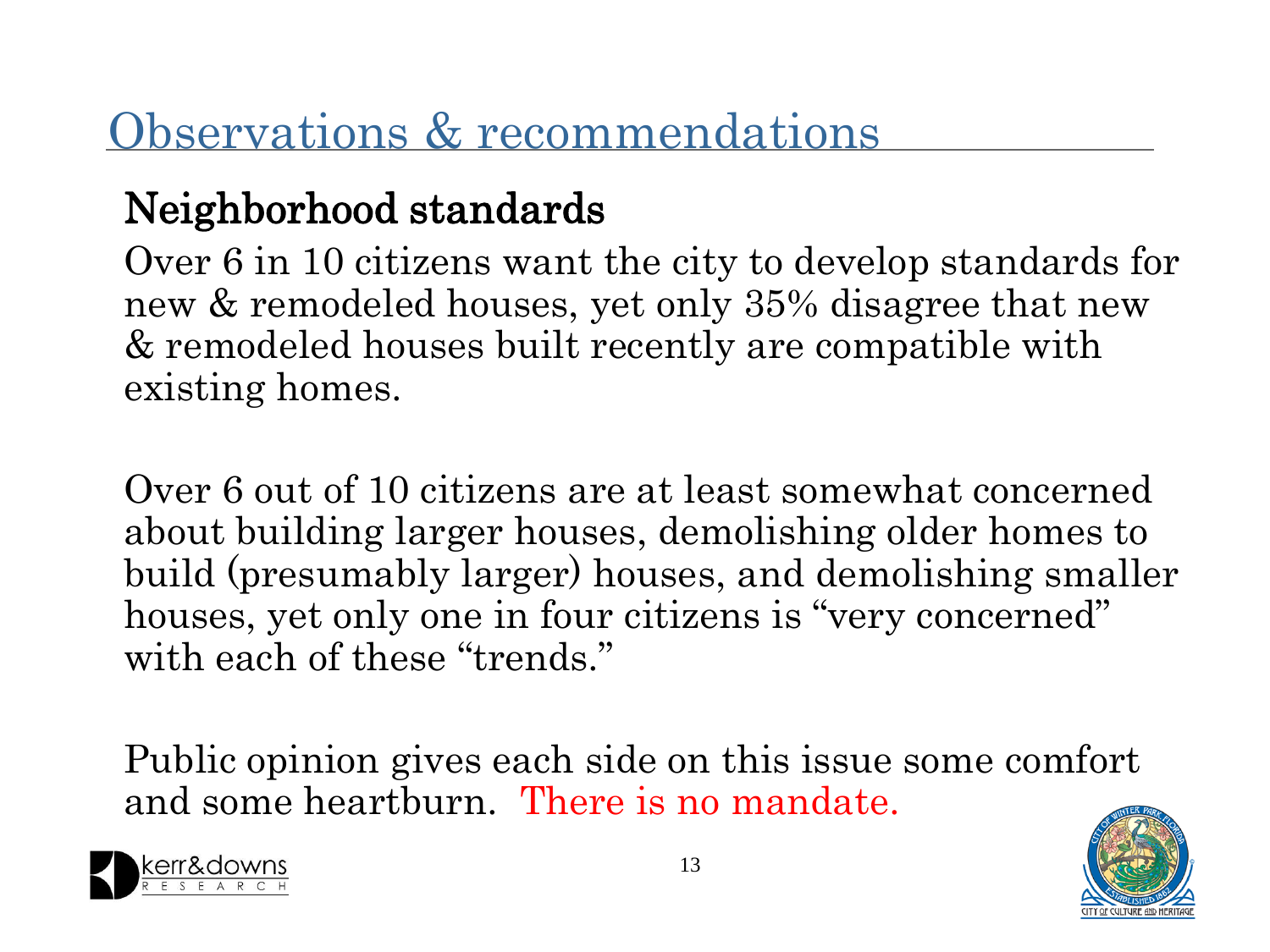## The squeaky wheel

The Citizen Survey represents a broad cross-section of citizens in Winter Park. Unlike commission meetings, town hall meetings, emails and phone calls to commissioners, etc., a broad-based survey presents a representative view of the entire community.

There are political forces in the city who lobby hard for their agendas. Some have already attempted to discredit the City Commission's questionnaire, while others have lobbied for positive results. While no survey research effort is without some sampling and non-sampling errors, results of the City of Winter Park Citizen Survey are reliable and valid.



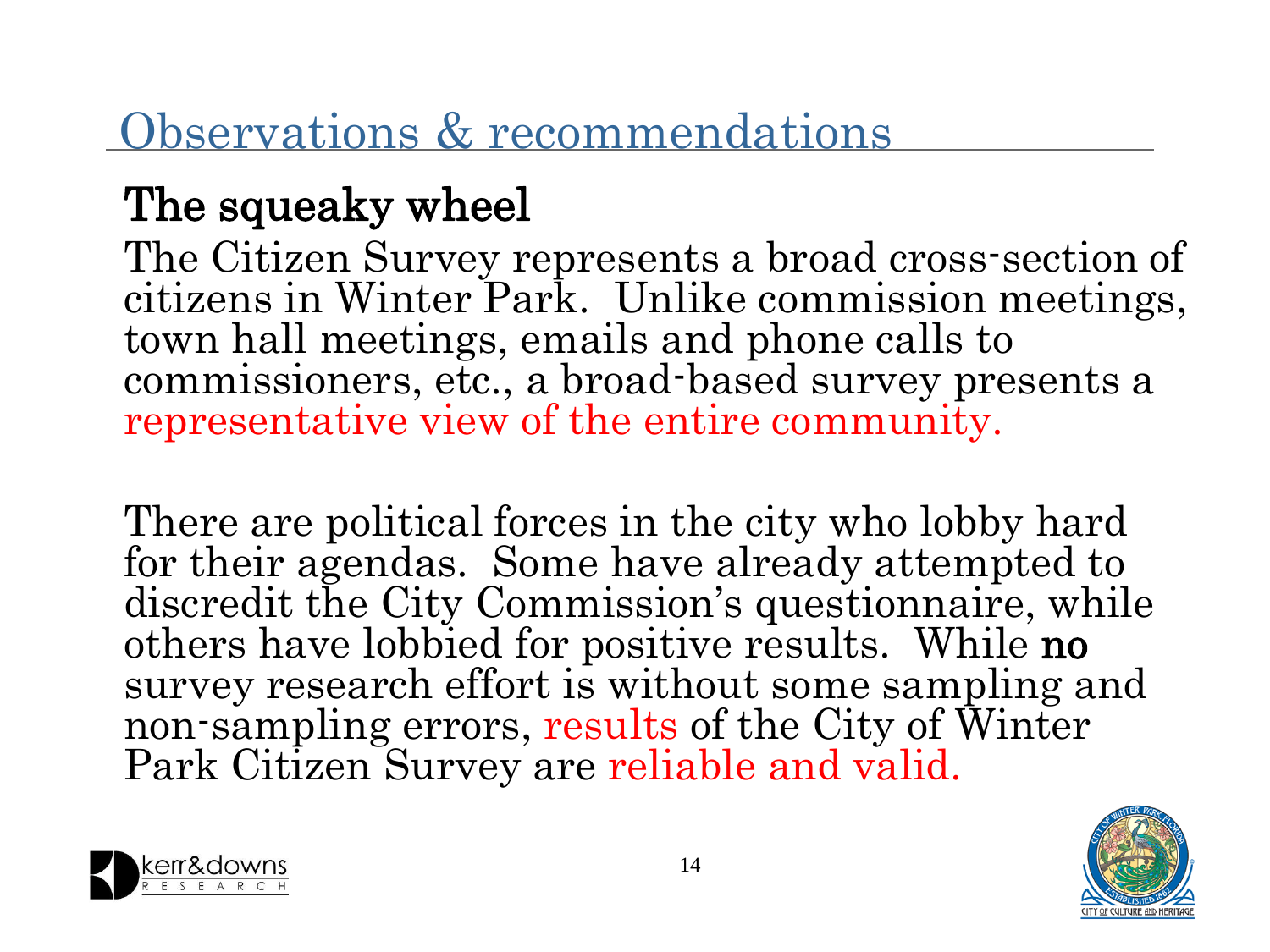# Solid community support

- o Winter Park Public Library
- o Parks and facilities
- o Underground power lines



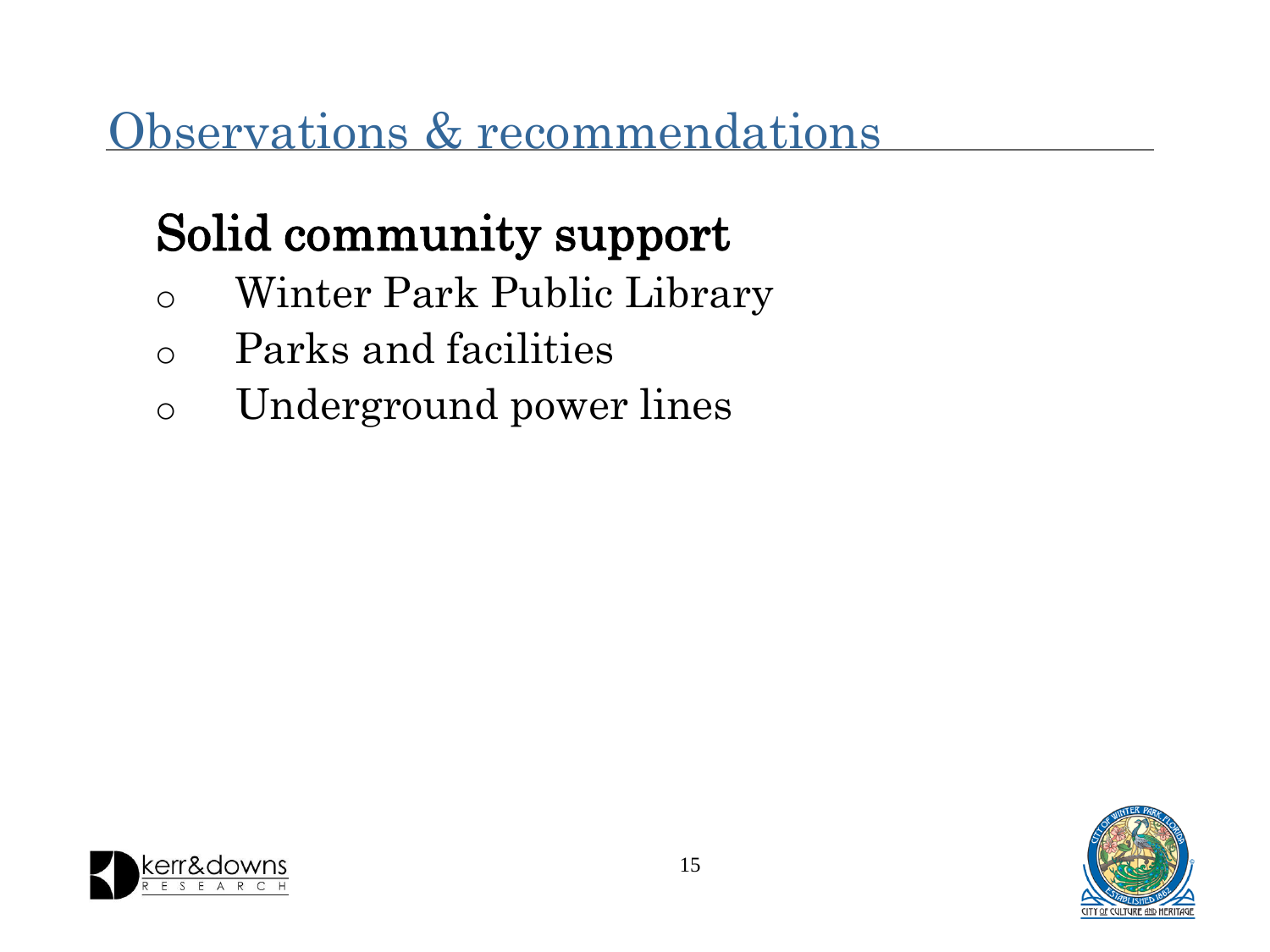### Satisfaction with Living in Winter Park



How satisfied are you with the City of Winter Park as a whole?



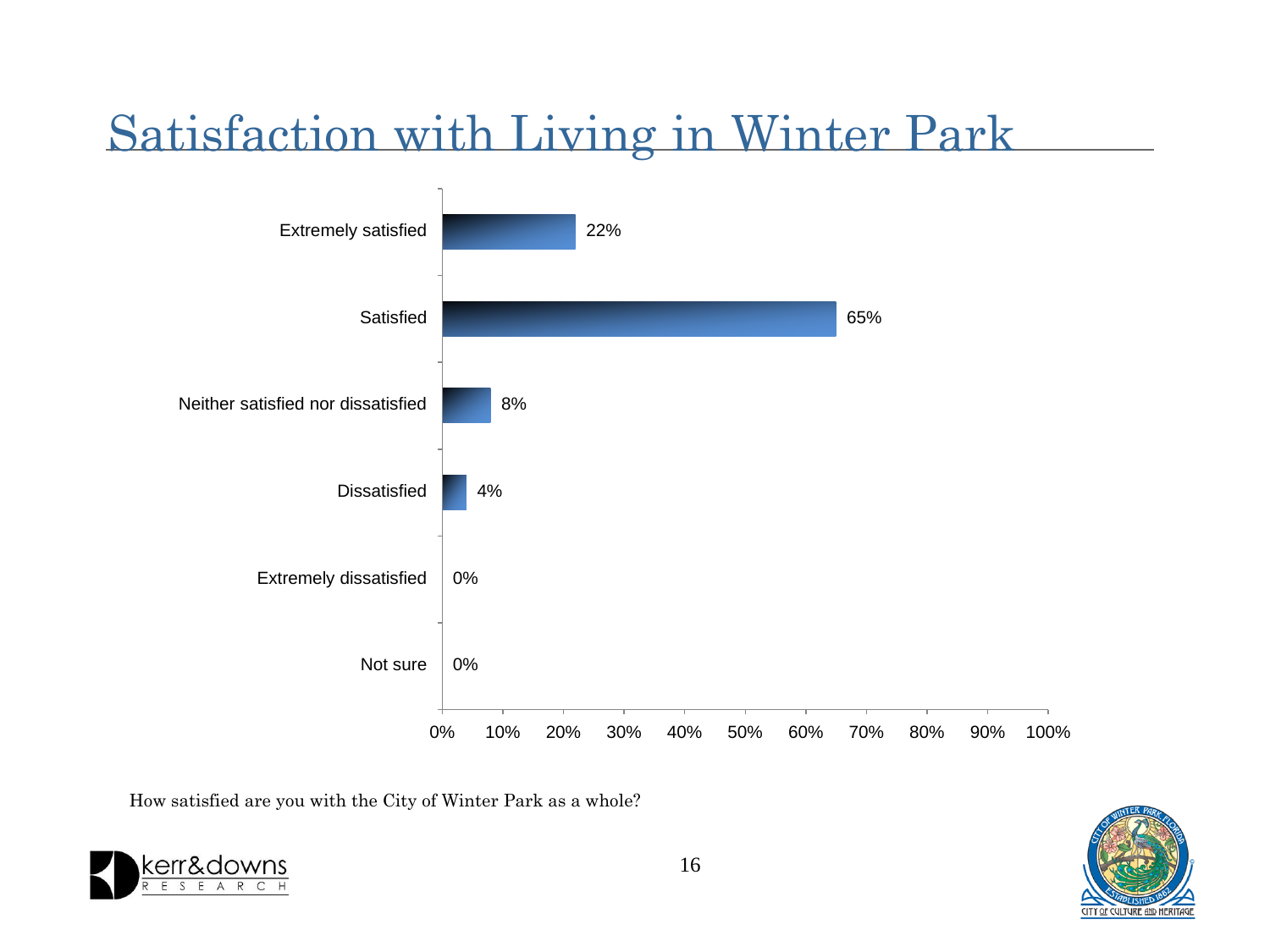## Satisfaction with city–provided services



How satisfied are you with the overall quality of services you receive from the City of Winter Park?



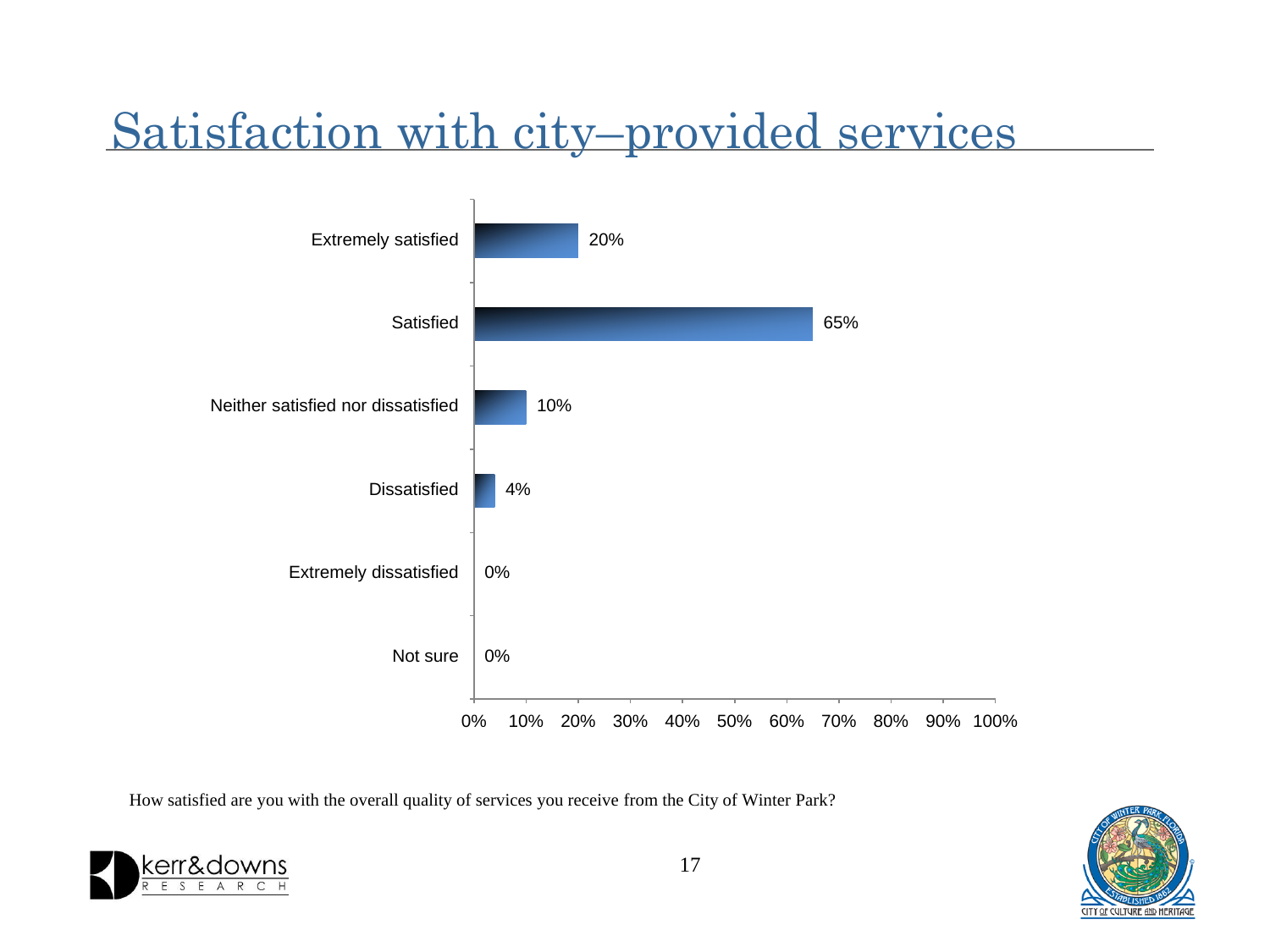#### Performance rating for specific city services

#### "Excellent" + "Very good" ratings shown below



Overall, how would you rate each of the following city services? Scale: excellent, very good, good, fair, and poor.



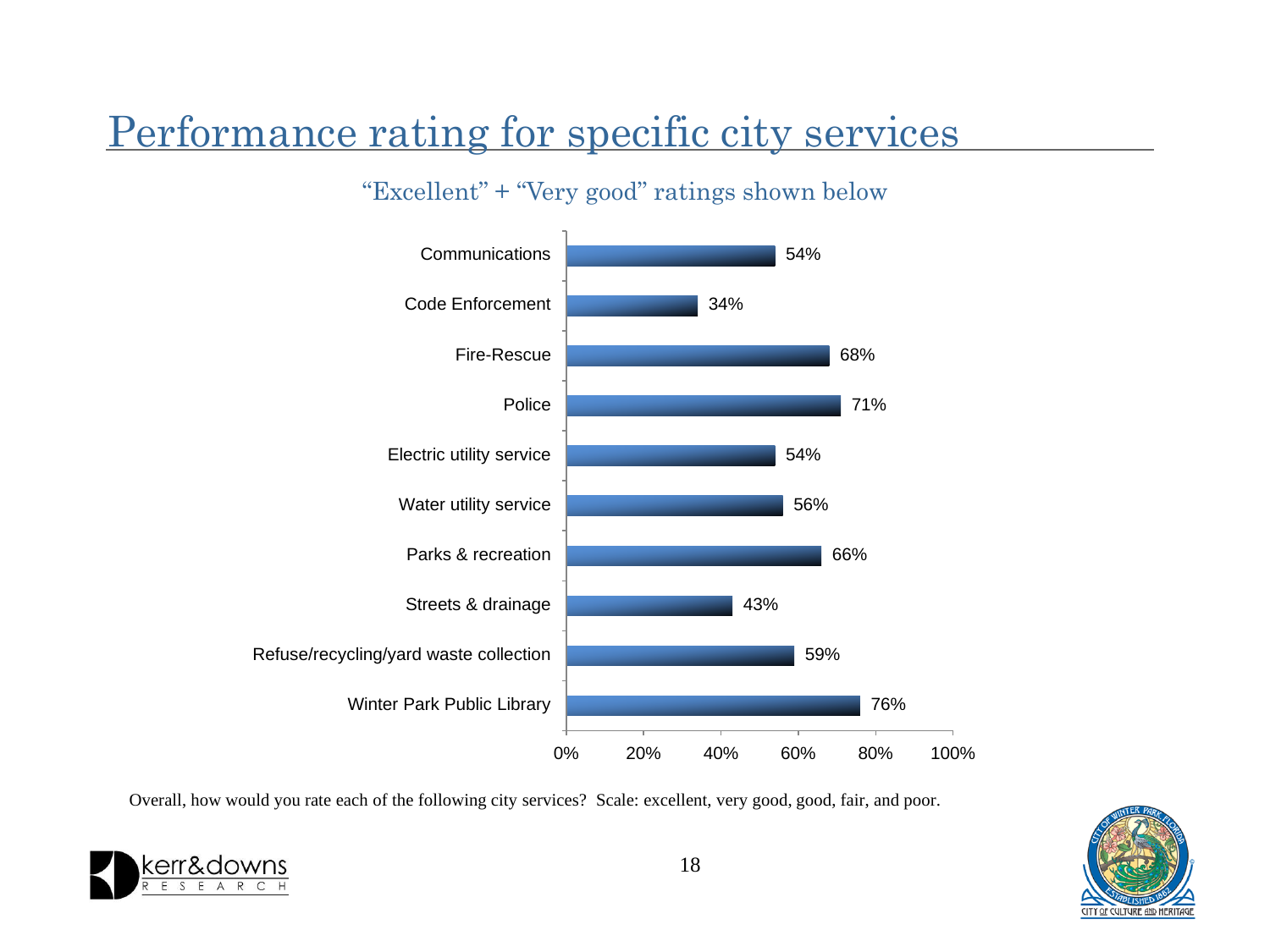### Performance rating for communications





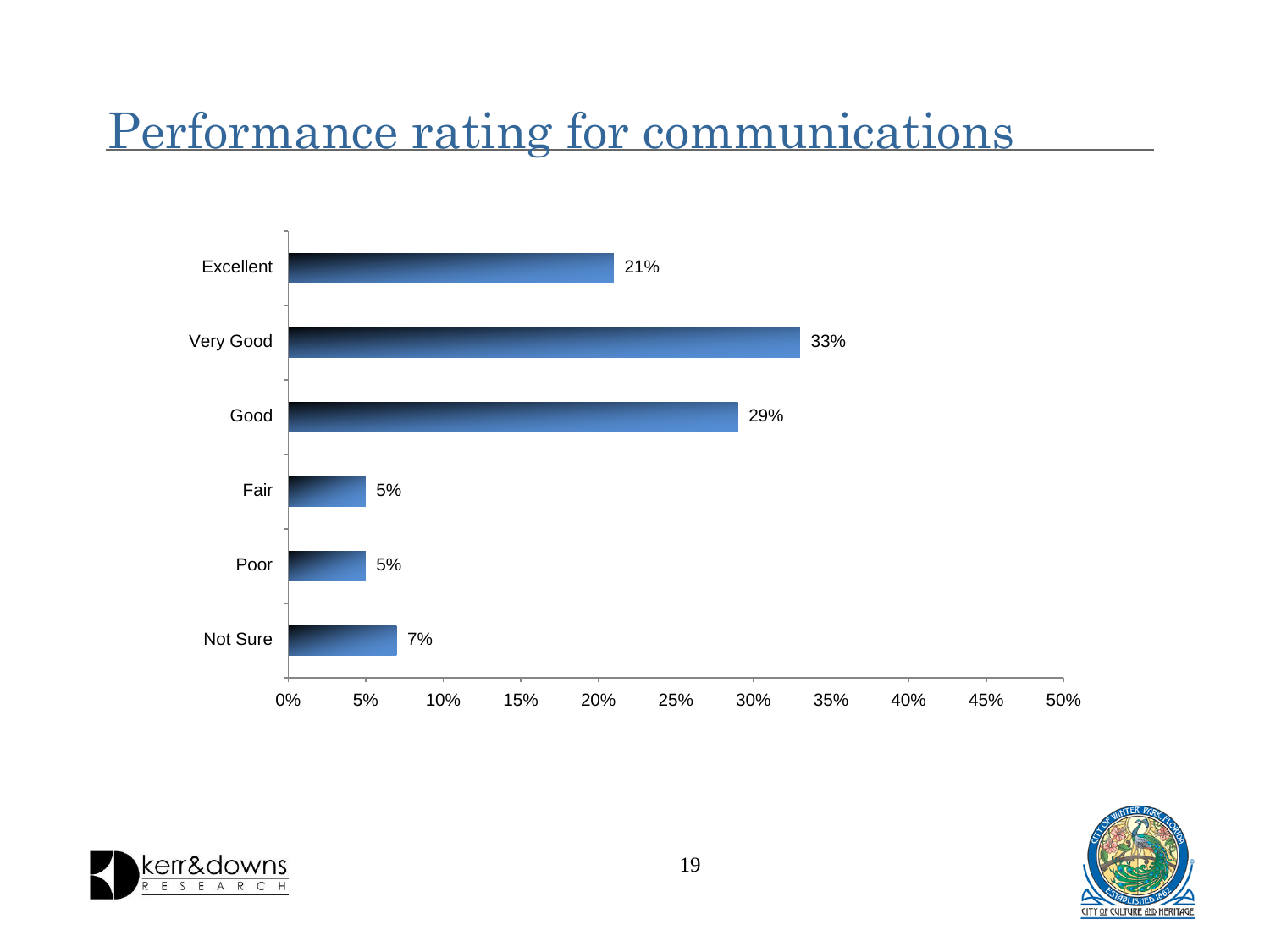#### Performance rating for code enforcement





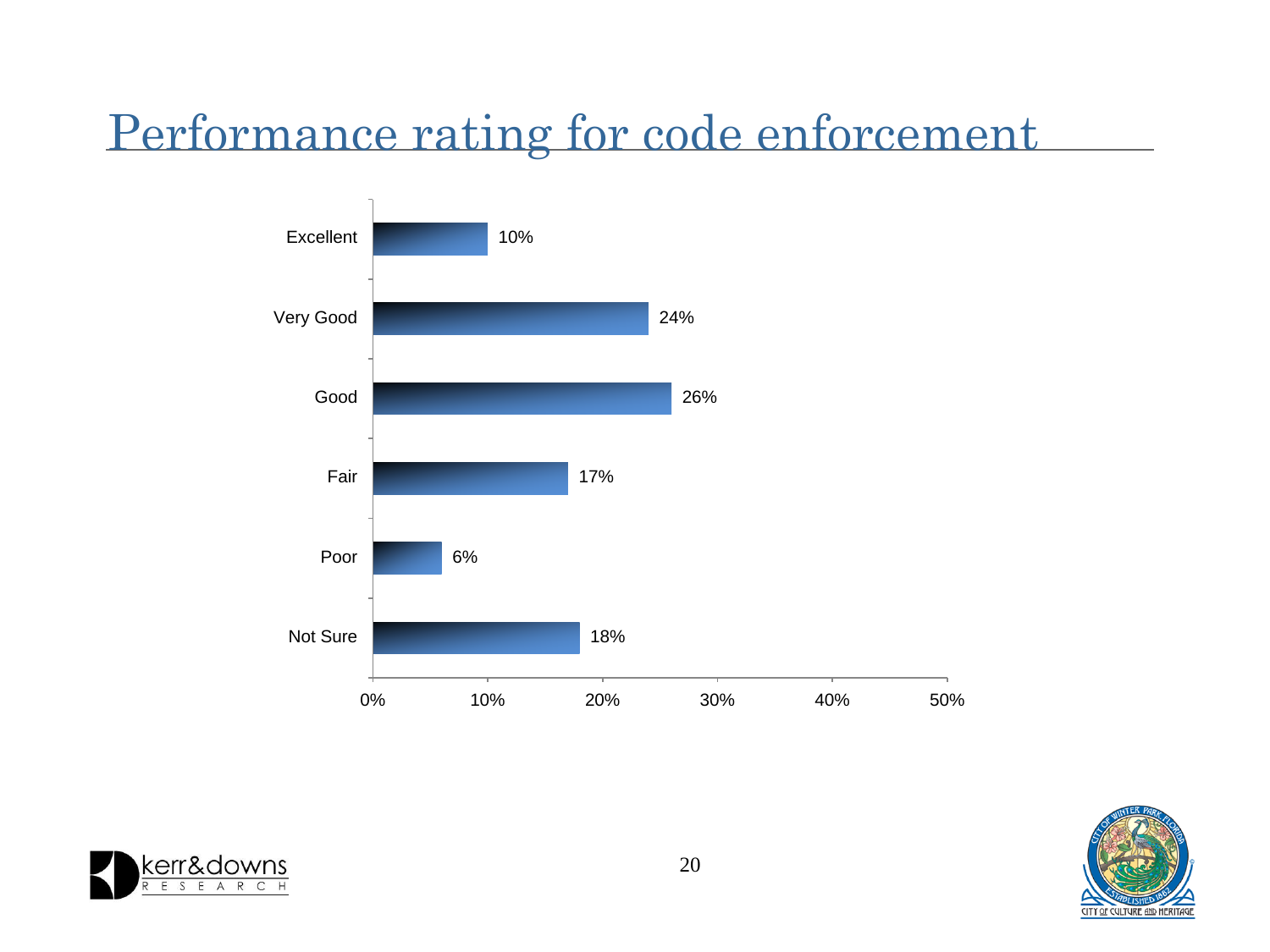#### Performance rating for fire-rescue services





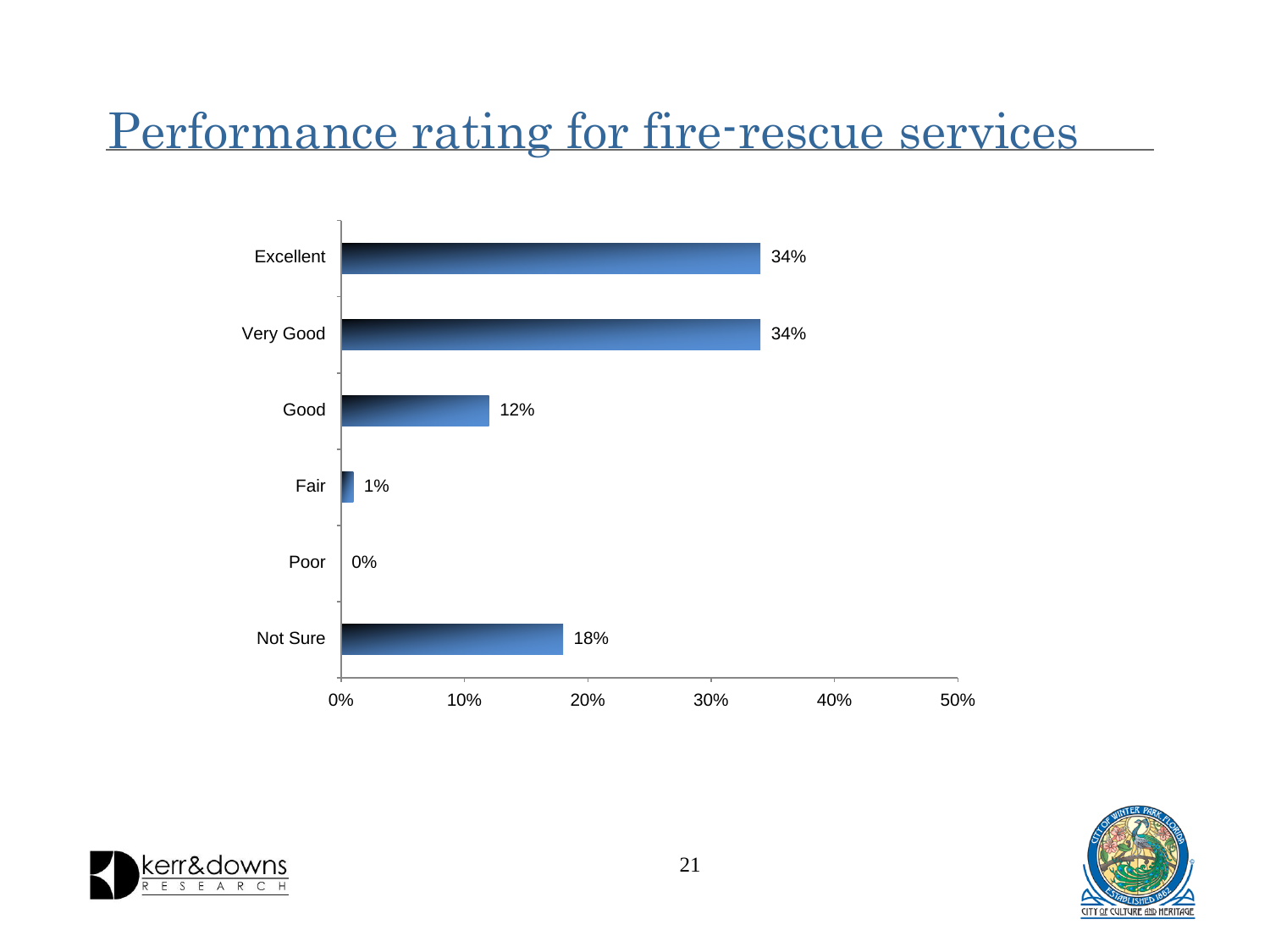#### Performance rating for police services





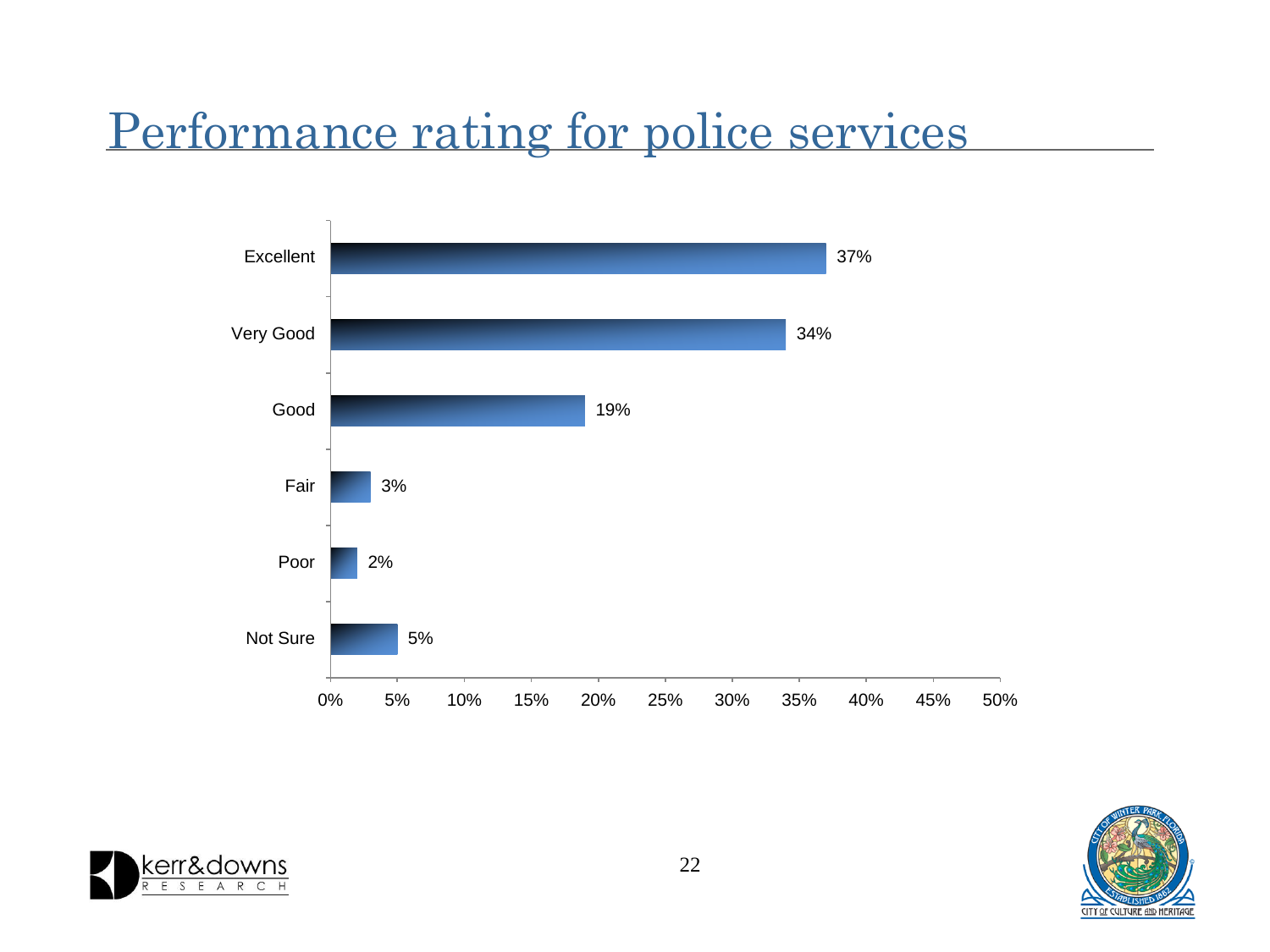### Performance rating for electric utility services





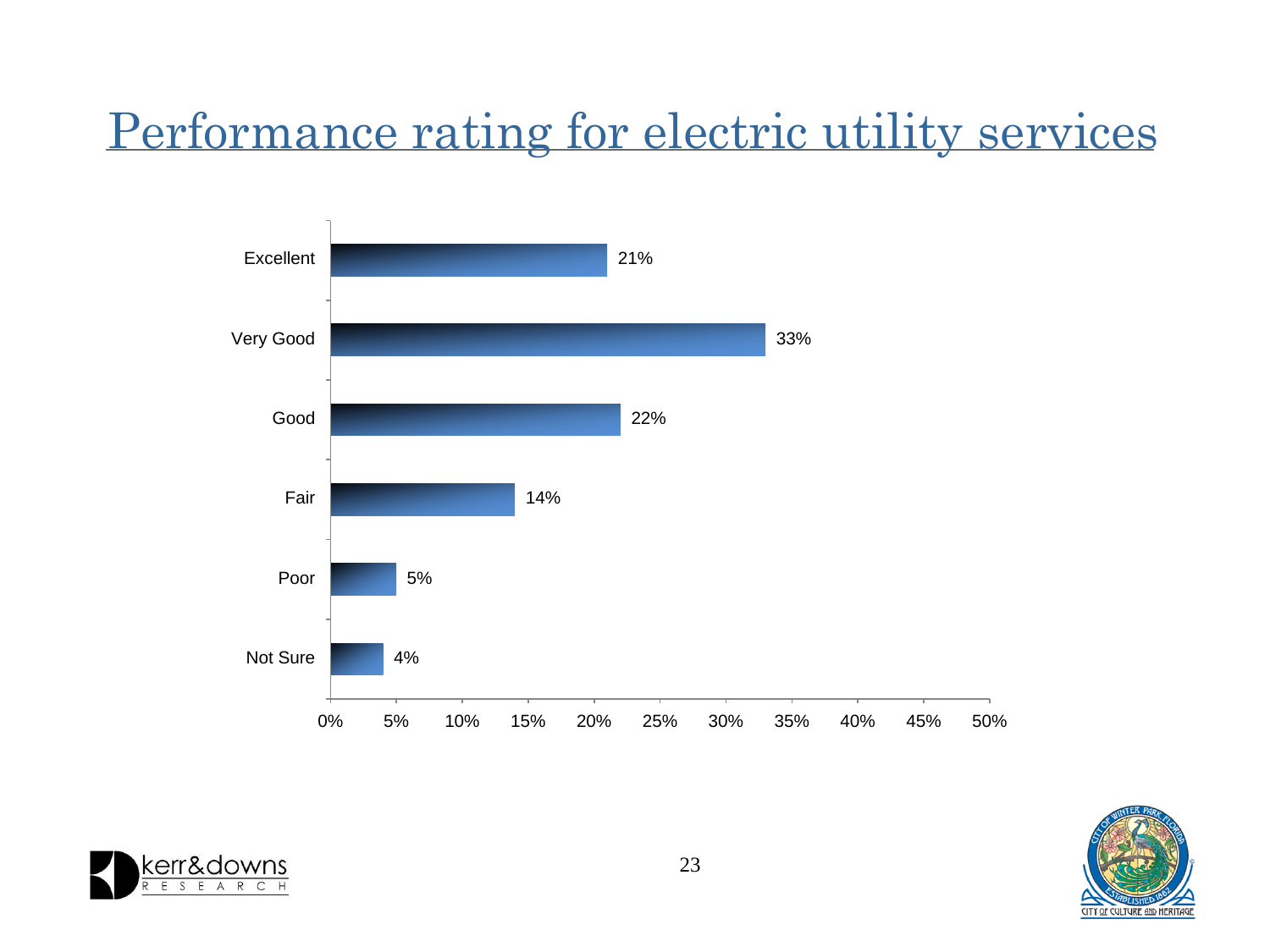### Performance rating for water utility services





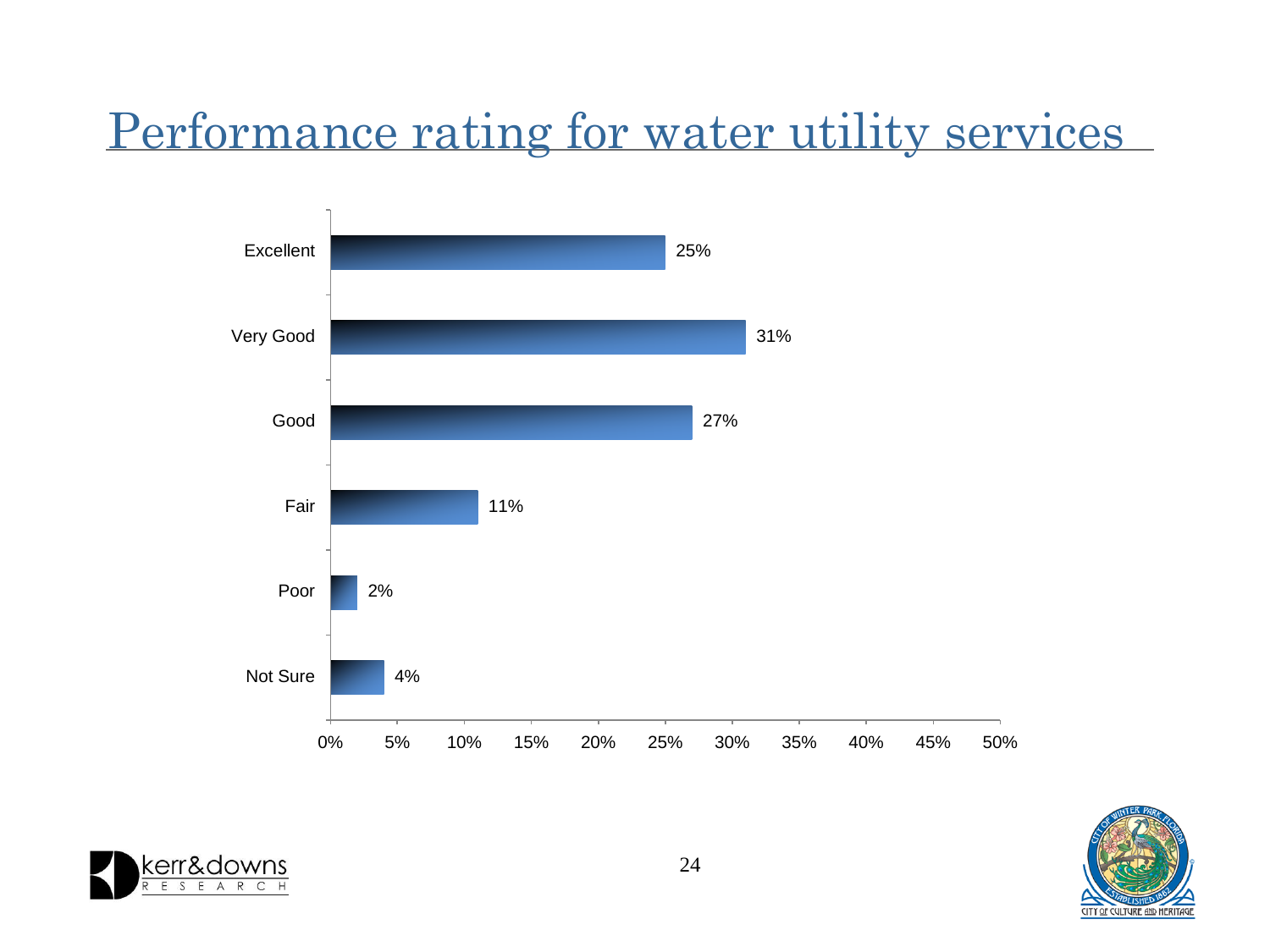### Performance rating for parks & recreation





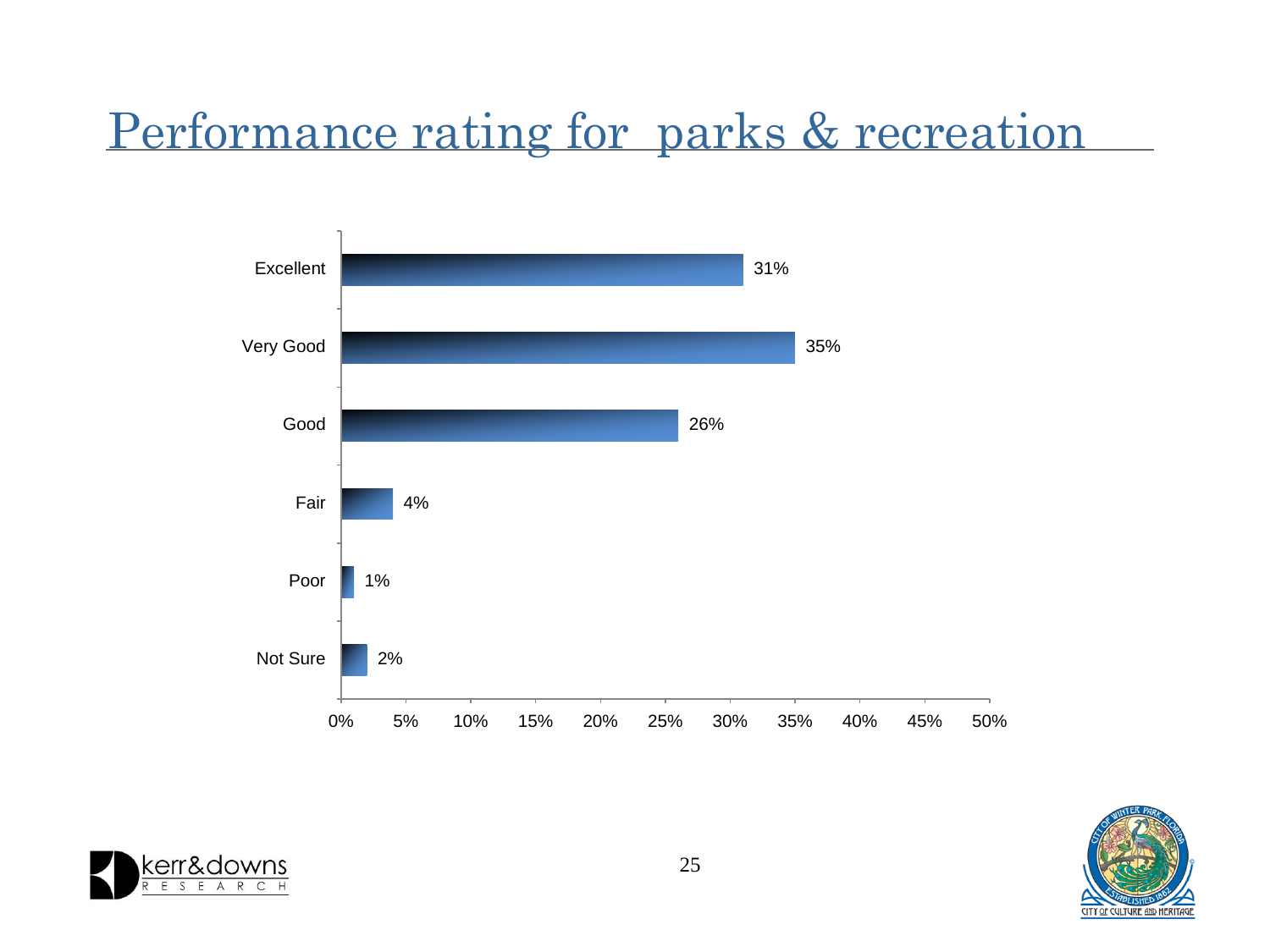#### Performance rating for streets & drainage





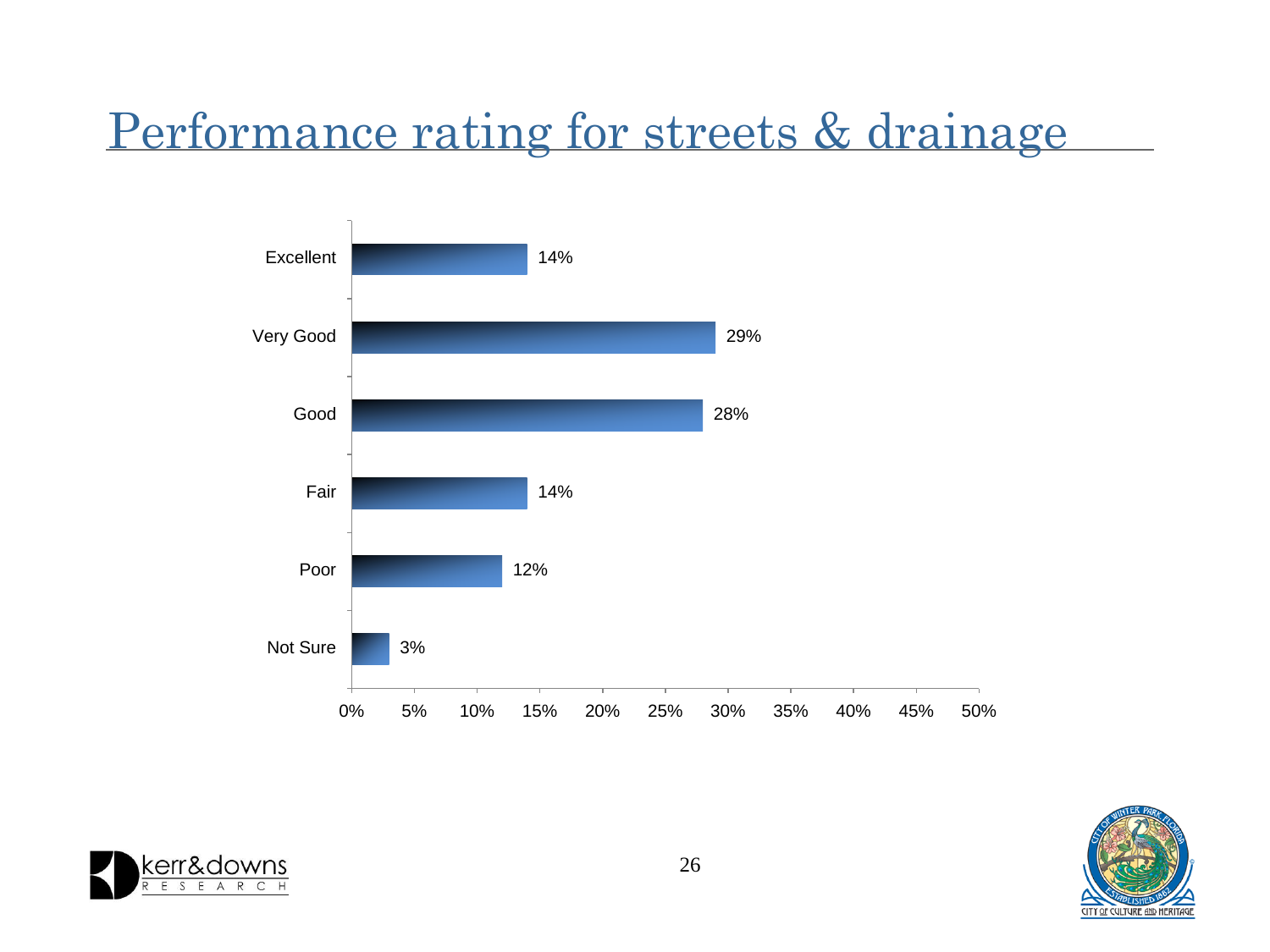#### Performance rating for refuse/recycling/yard waste collection





![](_page_26_Picture_3.jpeg)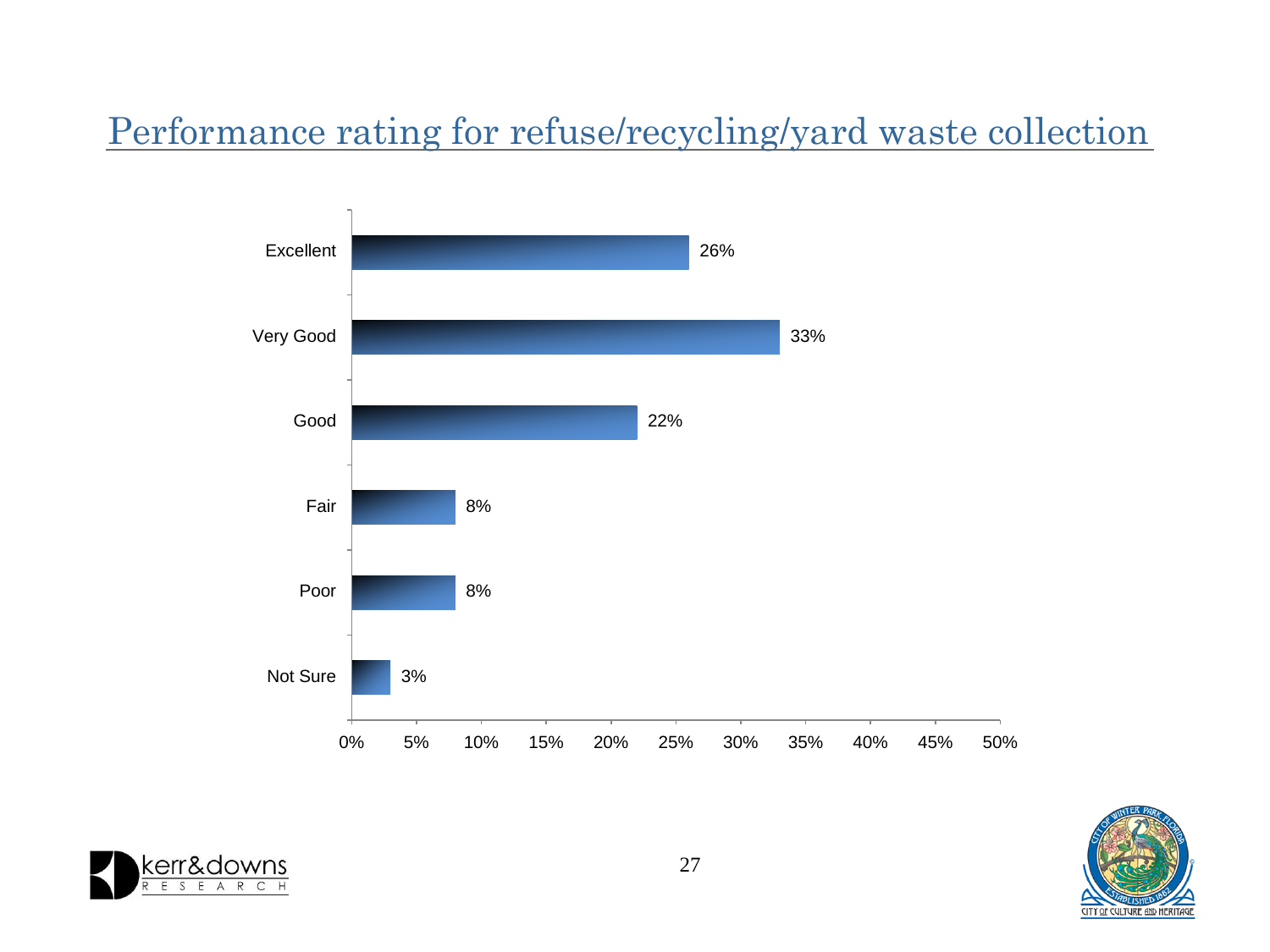#### Performance rating for Winter Park Public Library

![](_page_27_Figure_1.jpeg)

Overall, how would you rate each of the following city services? – Winter Park Public Library

![](_page_27_Picture_3.jpeg)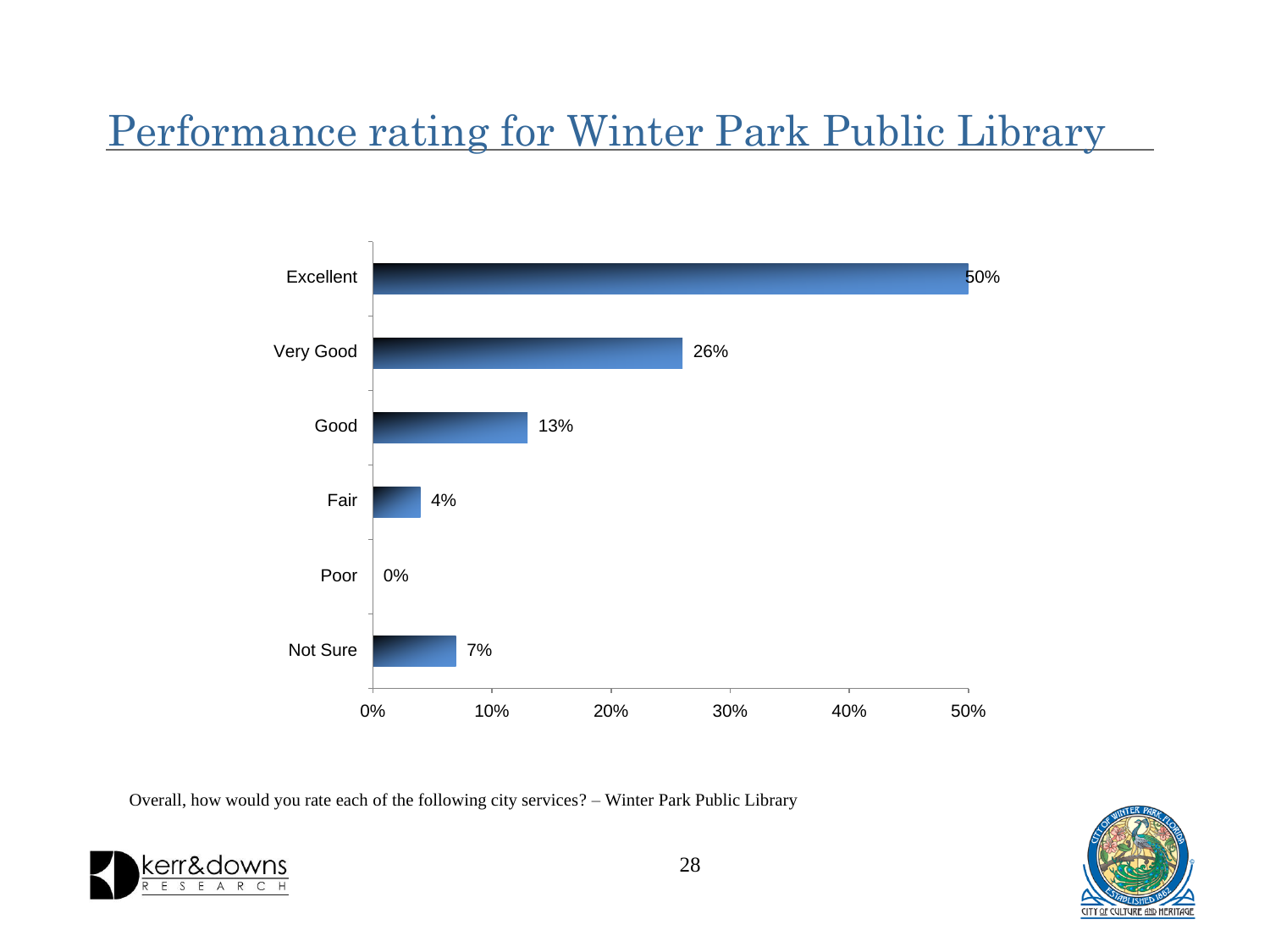#### Satisfaction with how the city spends your tax dollars

![](_page_28_Figure_1.jpeg)

How satisfied are you with the City of Winter Park in terms of using your tax dollars in the manner that you prefer?

![](_page_28_Picture_3.jpeg)

![](_page_28_Picture_5.jpeg)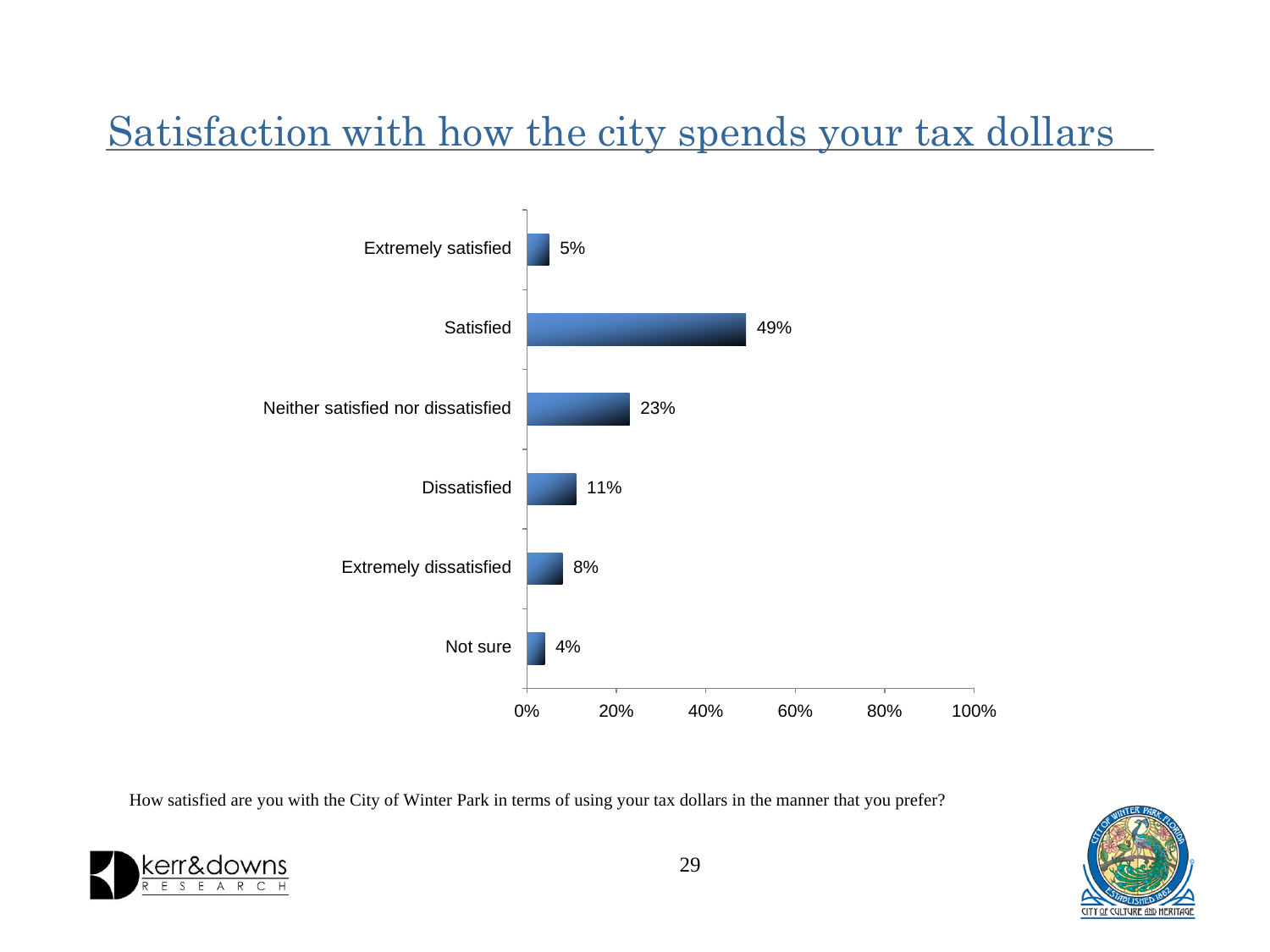### Perceptions of city taxes and service levels

![](_page_29_Figure_1.jpeg)

Which statement best describes how you feel about the taxes you pay to the City of Winter Park?

![](_page_29_Picture_3.jpeg)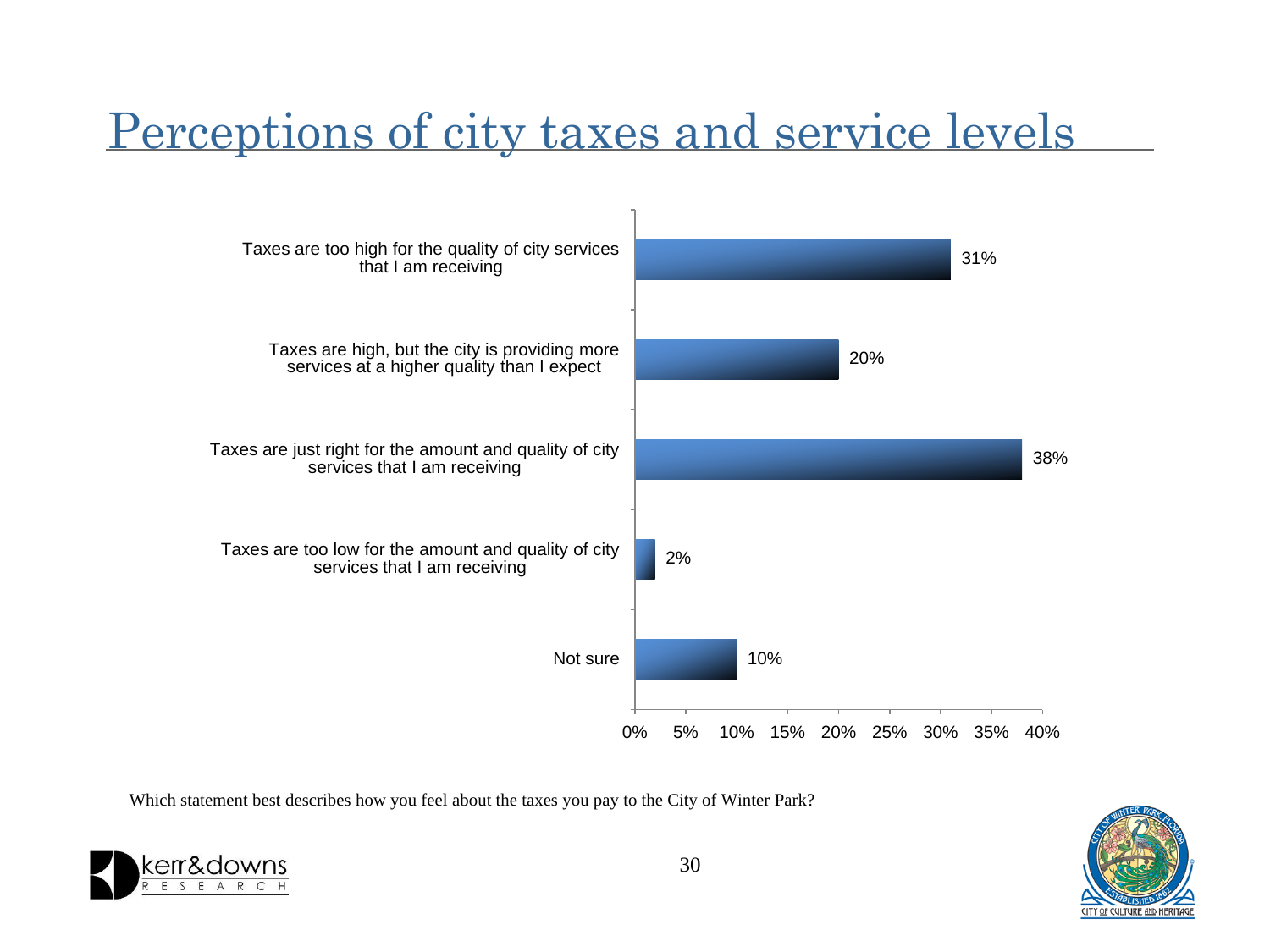### City initiatives

8. downs  $\mathsf{C}$ 

![](_page_30_Figure_1.jpeg)

The city government has many strategic initiatives it can pursue to enhance the quality of life in the City of Winter Park. Each strategic initiative has potential economic costs and benefits, and each affects the quality of life, the aesthetic appearance, and the basic character of the City of Winter Park. Please check the 5 strategic initiatives you believe the City of Winter Park should focus its resources.

![](_page_30_Picture_3.jpeg)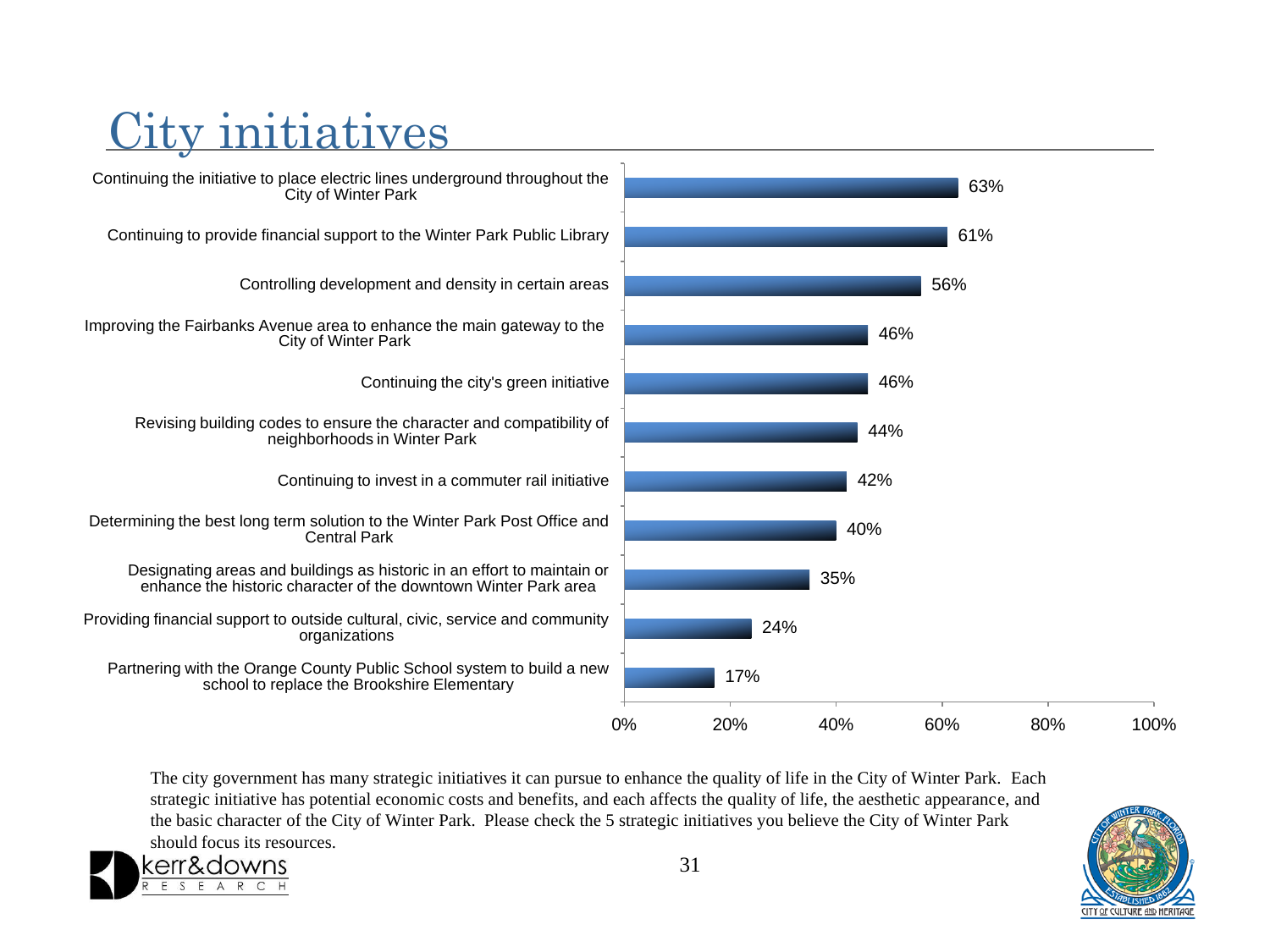### Long-term capital investment alternatives

Percentage of citizens choosing an alternative as the  $1<sup>st</sup>$  or  $2<sup>nd</sup>$  priority are listed below.

![](_page_31_Figure_2.jpeg)

The City of Winter Park has the following five long-term capital investment alternatives. Please rank them in order of 1 to 5 based on which you feel is most important to the community.

![](_page_31_Picture_4.jpeg)

![](_page_31_Picture_5.jpeg)

32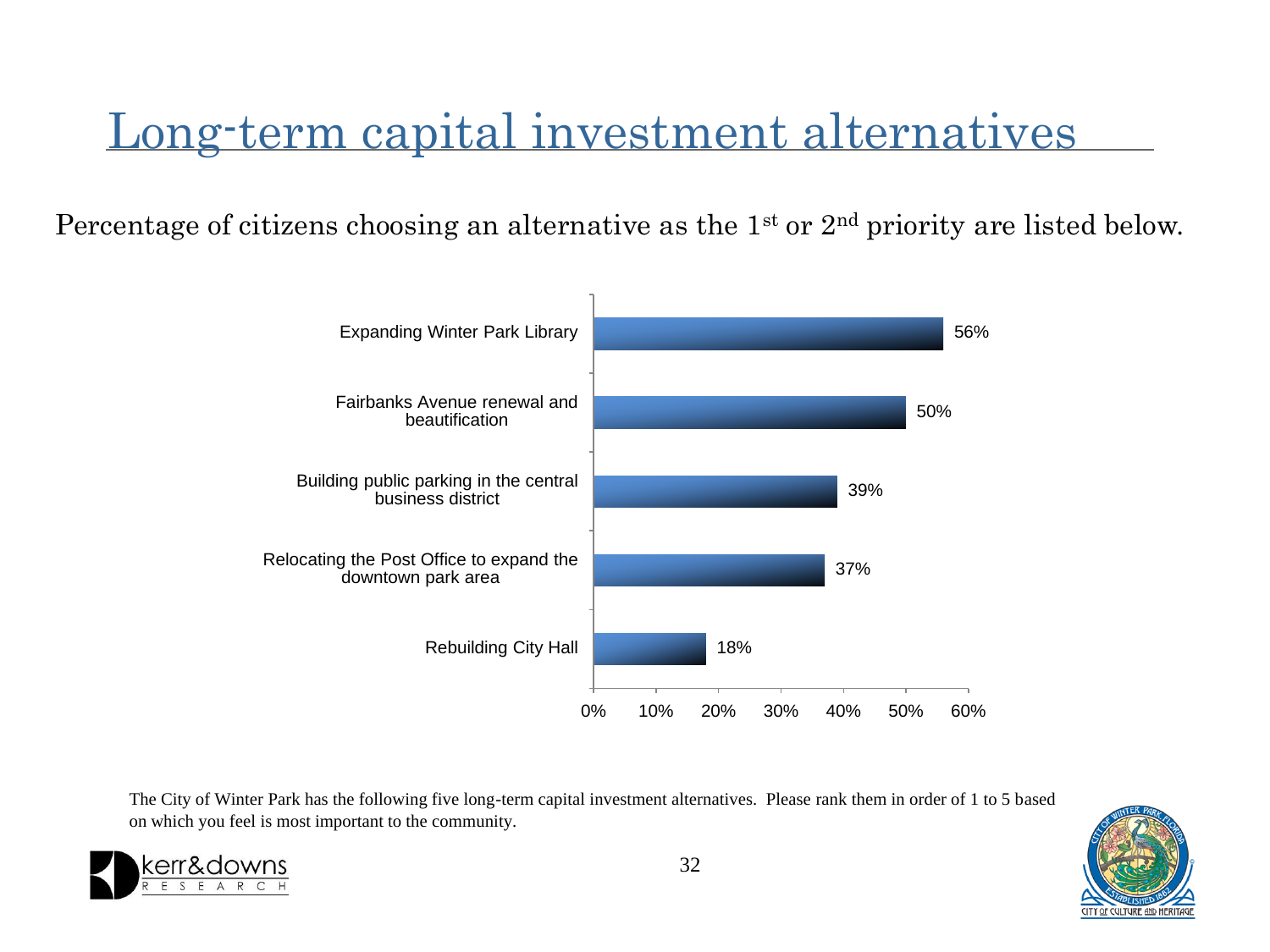## Support for funding outside organizations

![](_page_32_Figure_1.jpeg)

The City of Winter Park supports some outside organizations with taxes and fees it generates from citizens and businesses. Please check if you support or oppose the City of Winter Park allocating some city funding to each of the following:

![](_page_32_Picture_3.jpeg)

![](_page_32_Picture_5.jpeg)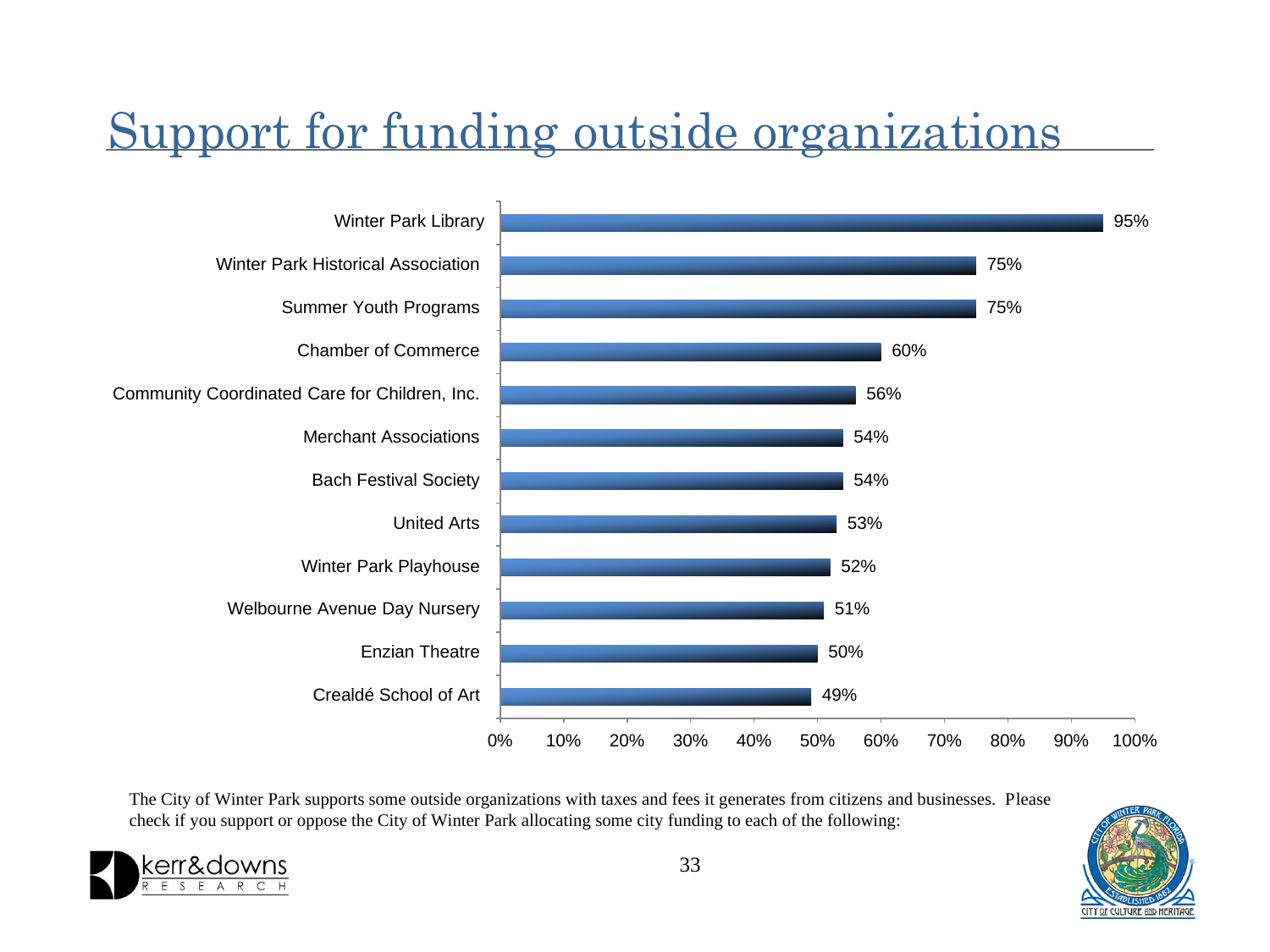#### City funds strategy for outside organizations

![](_page_33_Figure_1.jpeg)

![](_page_33_Picture_2.jpeg)

![](_page_33_Picture_3.jpeg)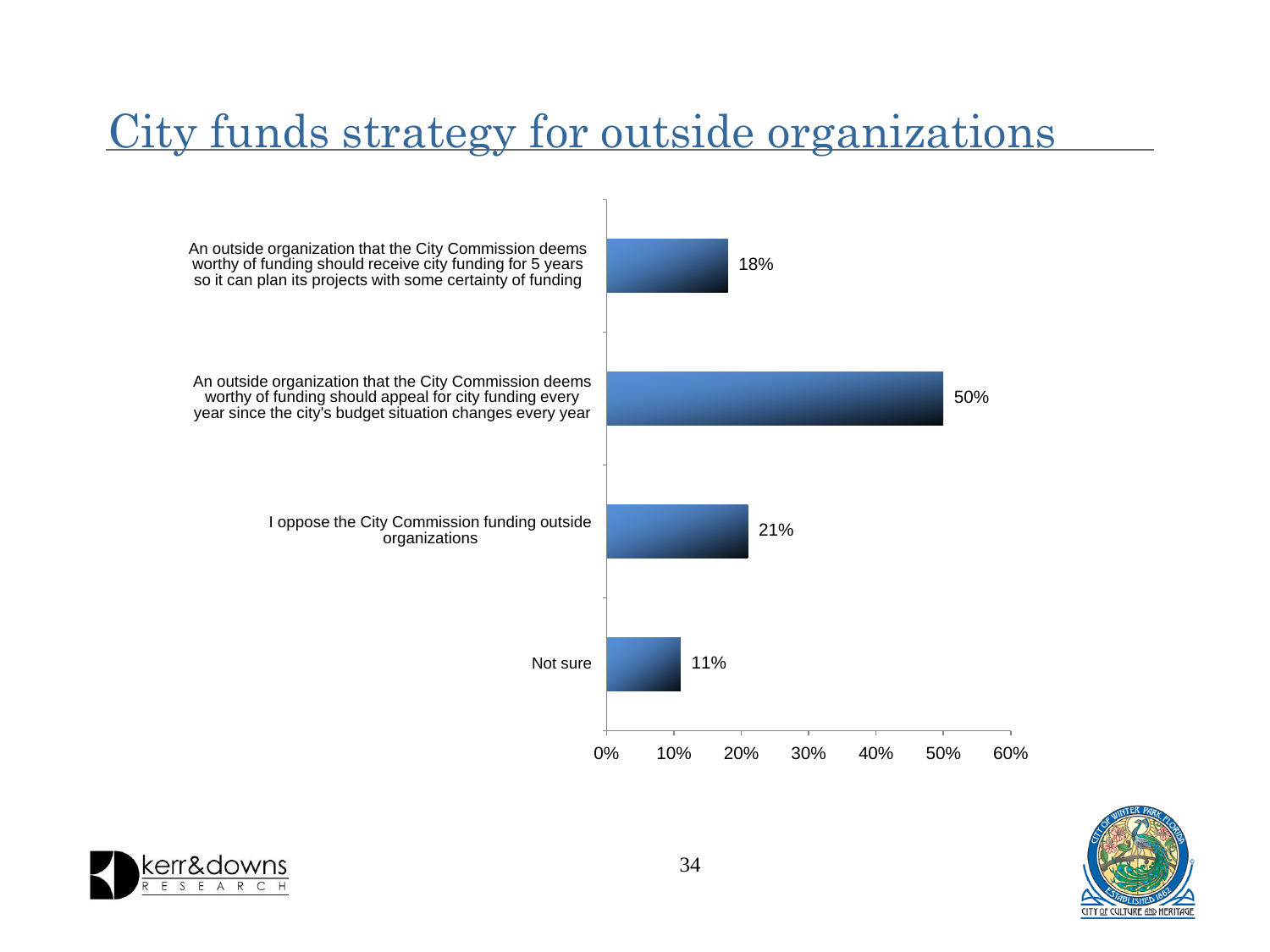#### Concern with neighborhood trends

Percentage of citizens who are "very concerned" are shown below.

![](_page_34_Figure_2.jpeg)

![](_page_34_Picture_3.jpeg)

![](_page_34_Picture_4.jpeg)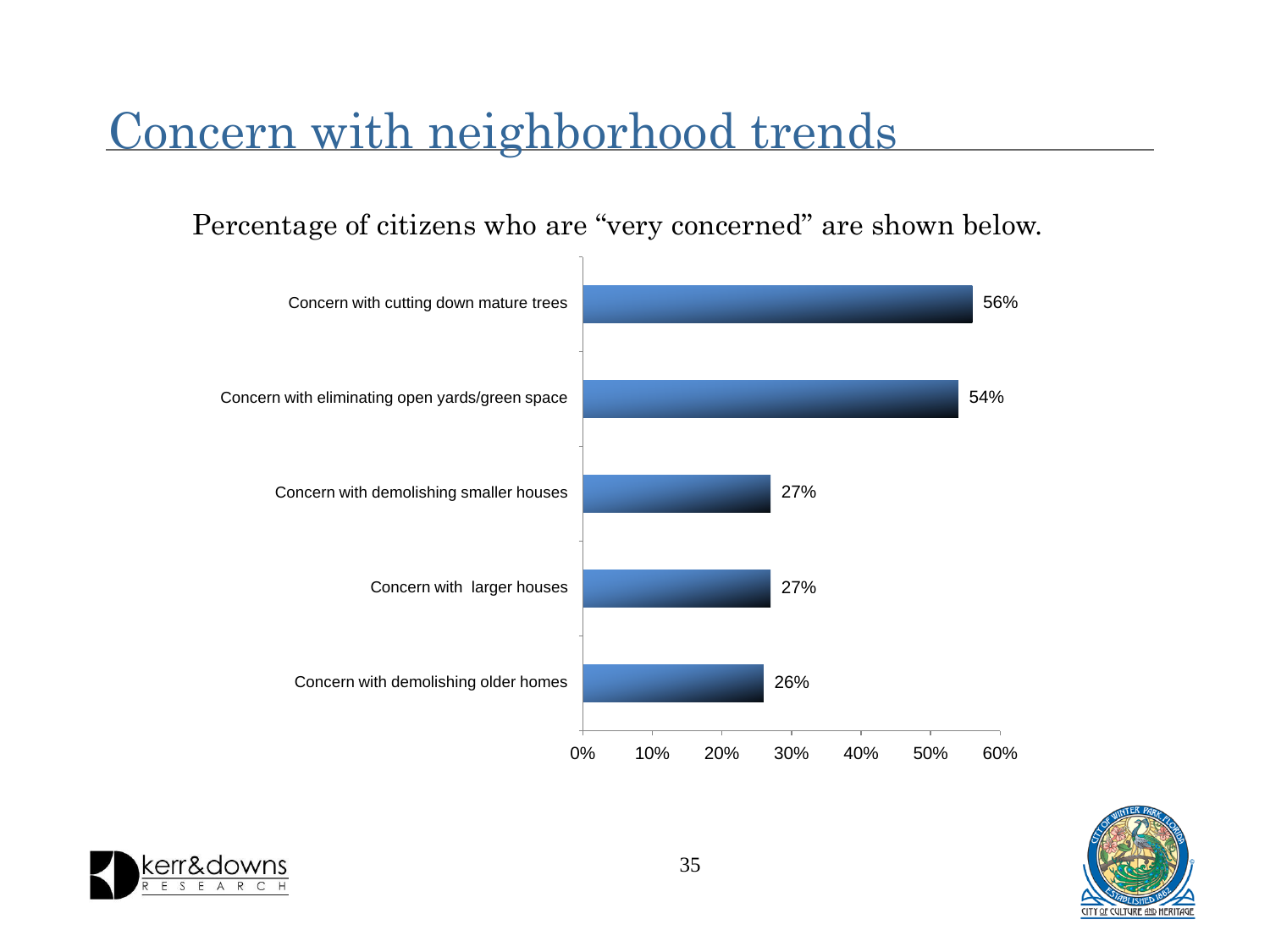## New/remodeled houses enhance neighborhood

![](_page_35_Figure_1.jpeg)

New and remodeled houses built in the past few years have enhanced your neighborhood.

![](_page_35_Picture_3.jpeg)

![](_page_35_Picture_5.jpeg)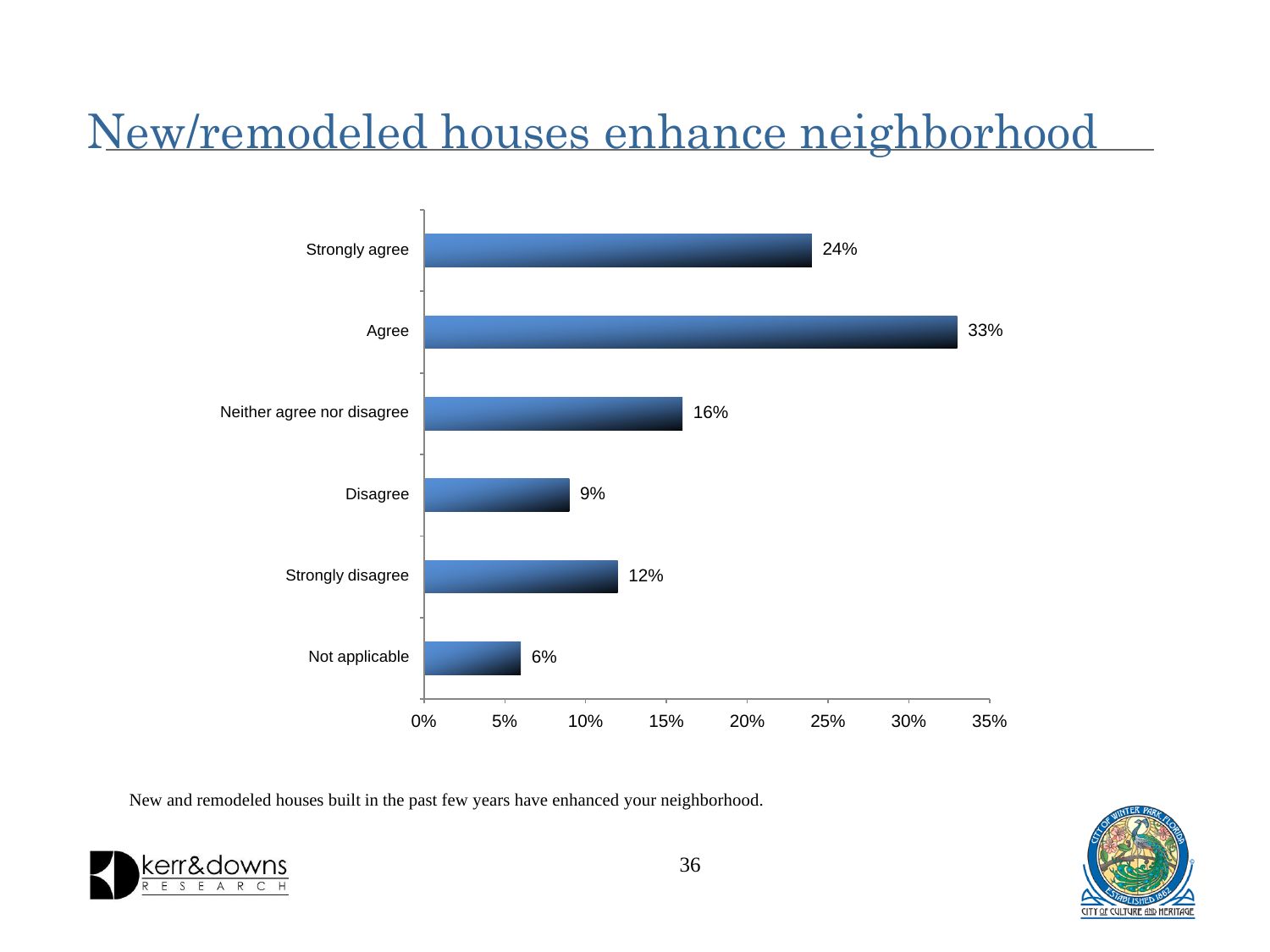#### Compatibility of new/remodeled houses

![](_page_36_Figure_1.jpeg)

New and remodeled houses built in the past few years are compatible with other homes in your neighborhood.

![](_page_36_Picture_3.jpeg)

![](_page_36_Picture_5.jpeg)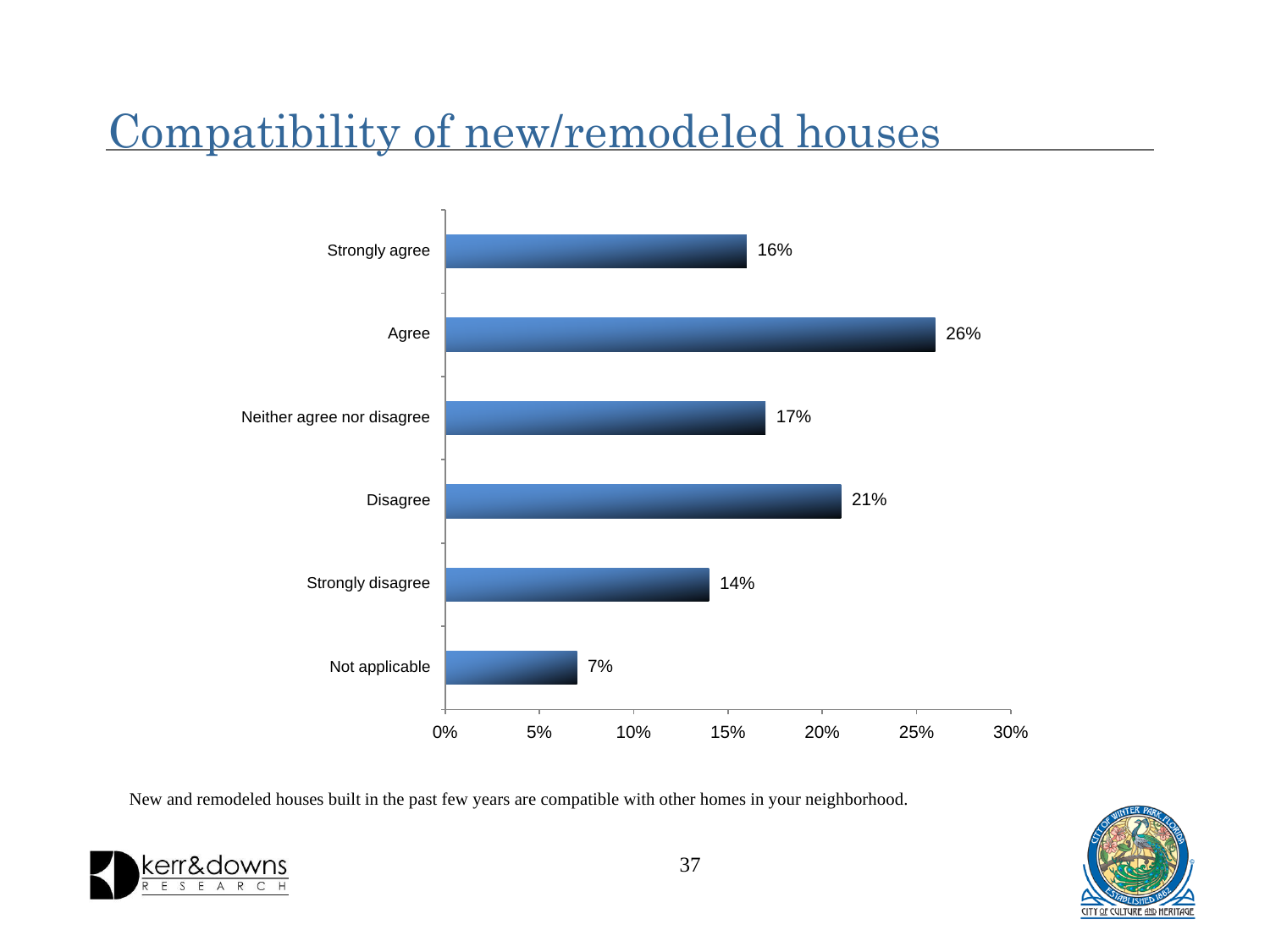#### Should develop standards for new/remodeled houses

![](_page_37_Figure_1.jpeg)

The City of Winter Park should develop standards for new and remodeled houses and buildings to preserve the character of Winter Park.

![](_page_37_Picture_3.jpeg)

![](_page_37_Picture_4.jpeg)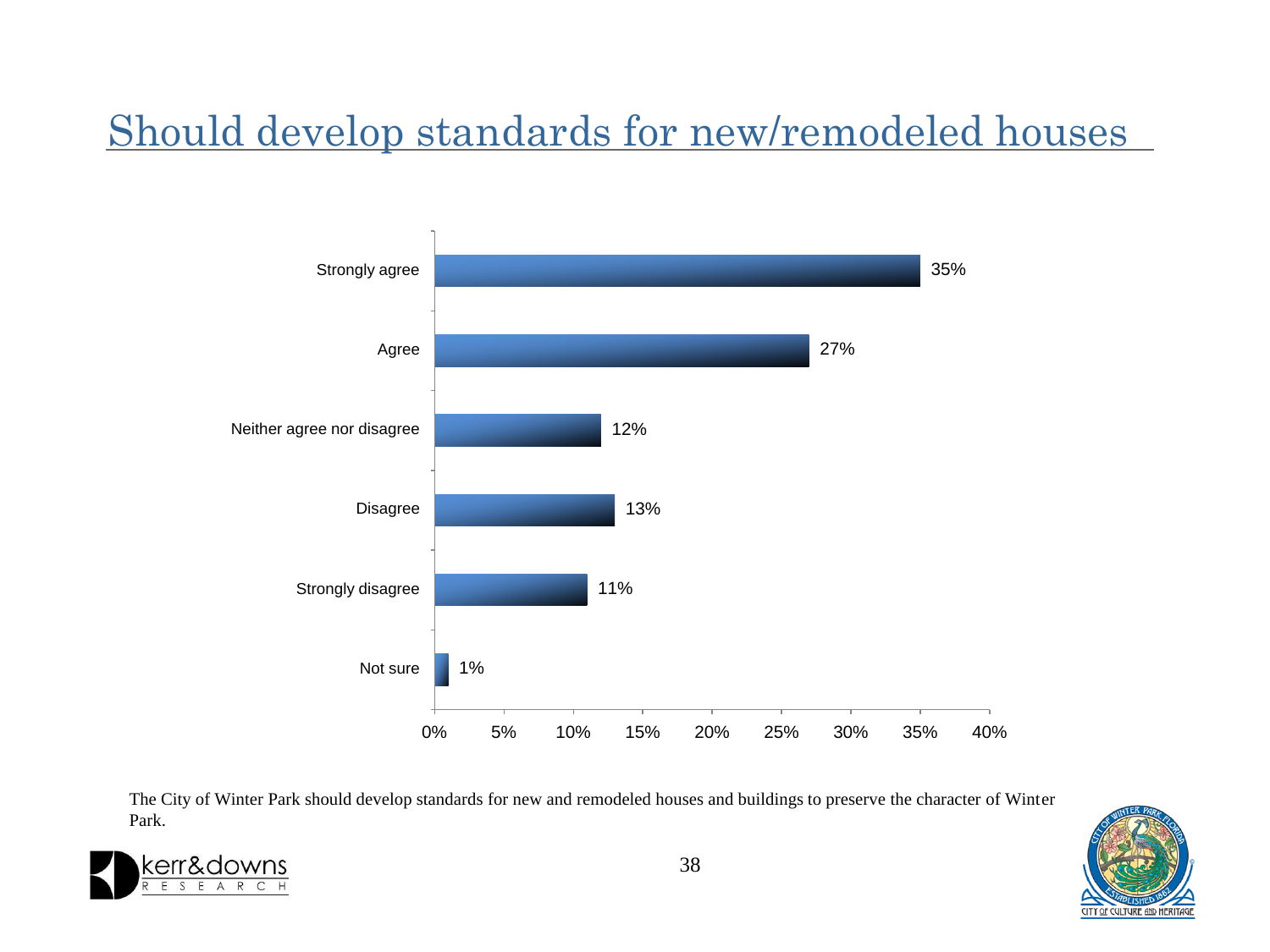#### Redevelopment & larger commercial buildings on Fairbanks Avenue

![](_page_38_Figure_1.jpeg)

Do you support or oppose redevelopment and larger than existing commercial buildings along the Fairbanks Avenue corridor?

![](_page_38_Picture_3.jpeg)

![](_page_38_Picture_4.jpeg)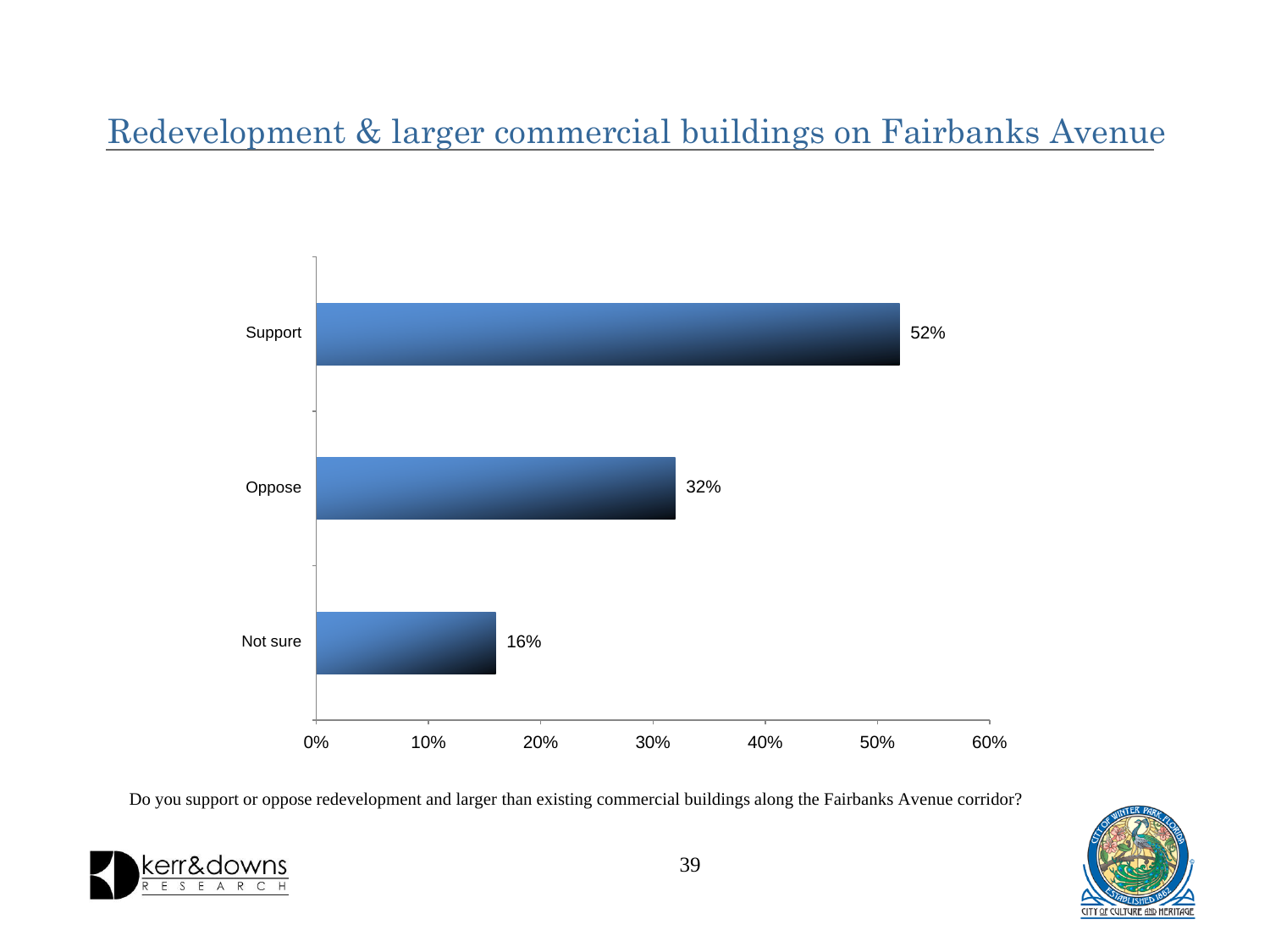### Spend \$1.4 million to beautify Fairbanks Avenue

![](_page_39_Figure_1.jpeg)

The City of Winter Park has currently budgeted for improvements to Fairbanks Avenue. Do you agree or disagree The City of Winter Park should spend \$1.4 million to renovate and beautify the Fairbanks Avenue corridor to spur economic development in that area of the City of Winter Park?

![](_page_39_Picture_3.jpeg)

![](_page_39_Picture_5.jpeg)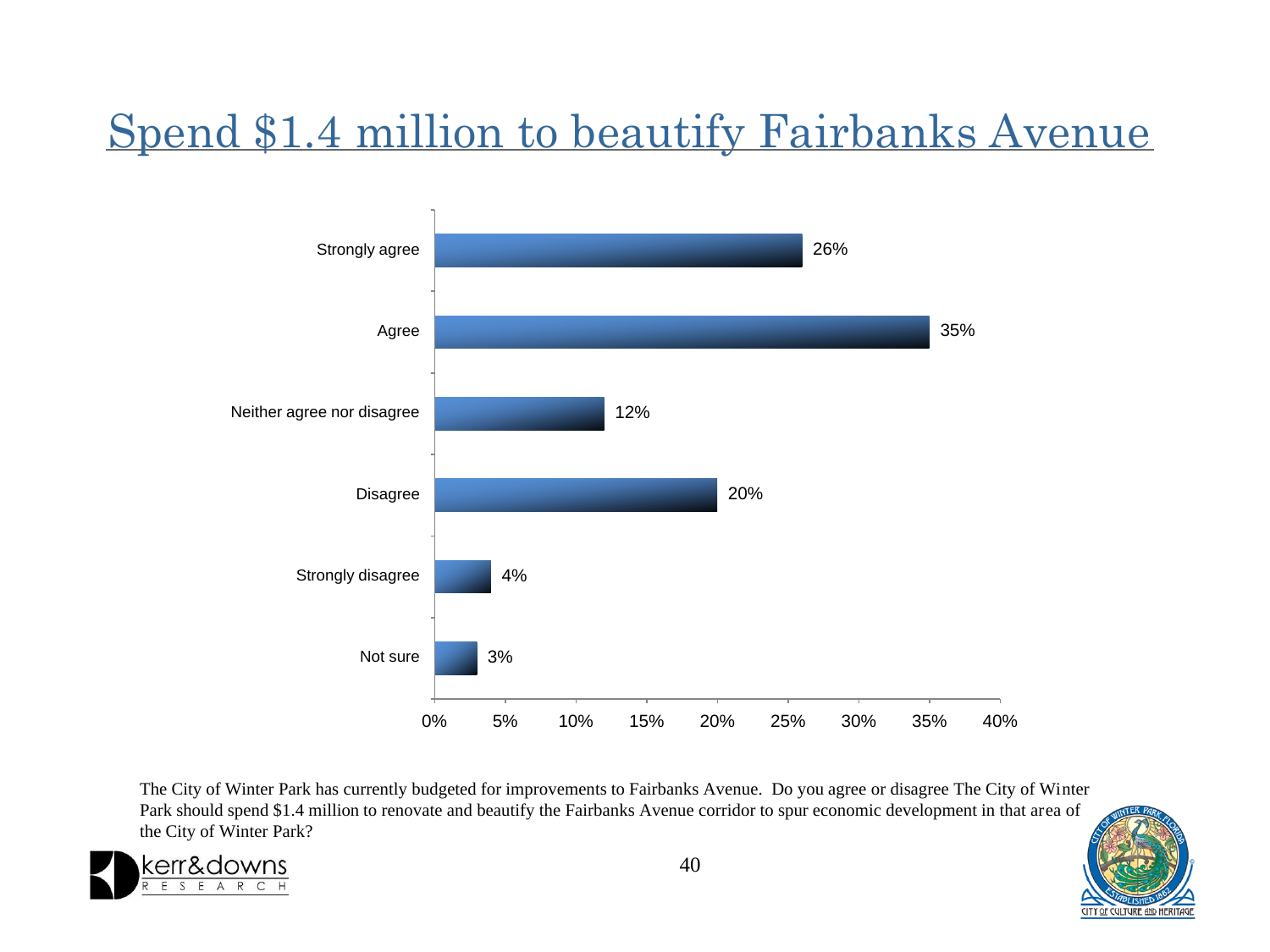### Preferences for Brookshire Elementary School

![](_page_40_Figure_1.jpeg)

Orange County Public Schools (OCPS) is planning to renovate Brookshire Elementary School rather than build a new school. If it is possible for the City of Winter Park to partner with OCPS, a new school can be built that will cost the city \$2 to \$4 million. Which of the following do you prefer:

&downs

![](_page_40_Picture_3.jpeg)

![](_page_40_Picture_4.jpeg)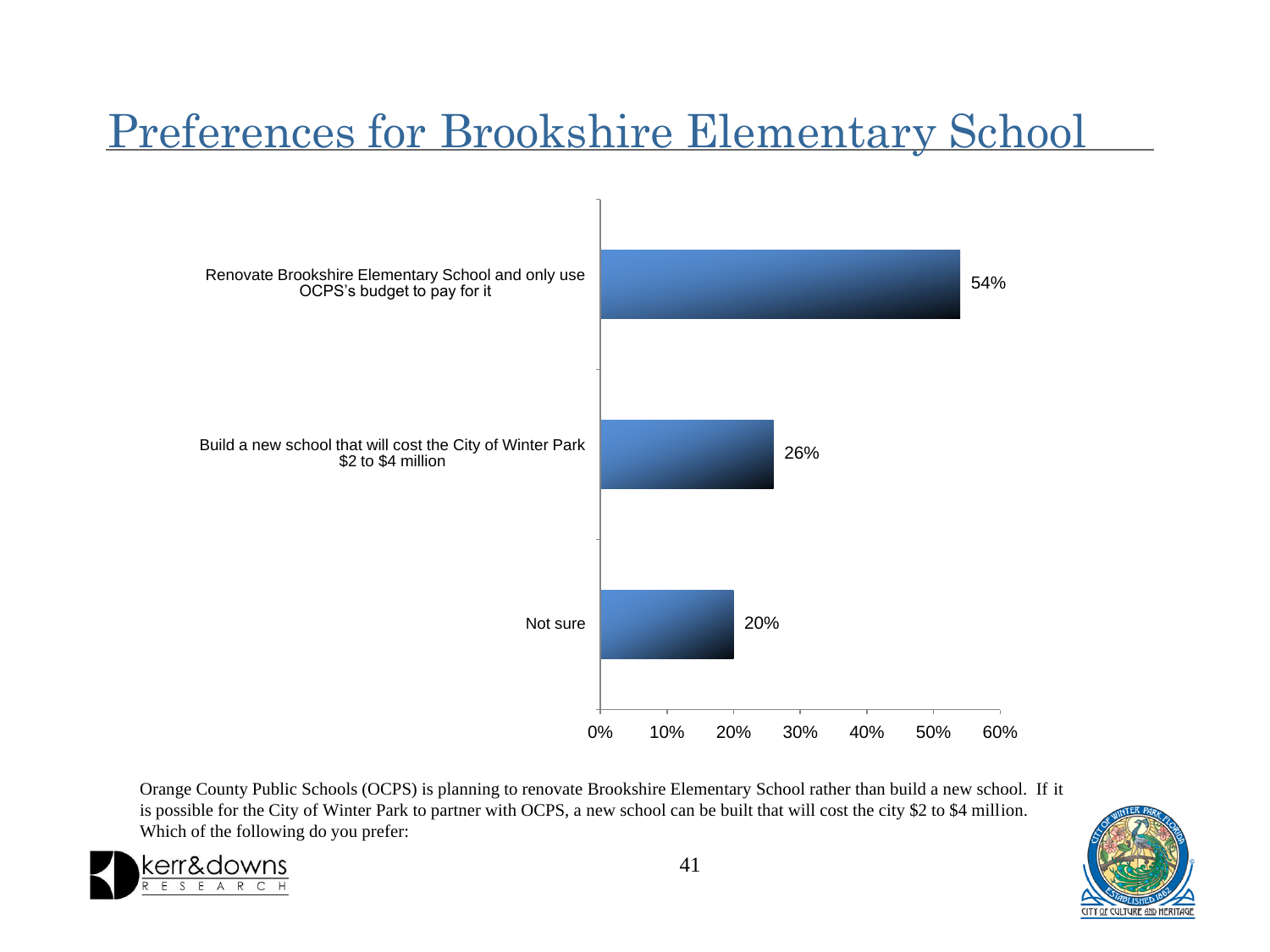#### Who should pay for Brookshire School?

![](_page_41_Figure_1.jpeg)

With which of the following do you agree more

![](_page_41_Picture_3.jpeg)

![](_page_41_Picture_4.jpeg)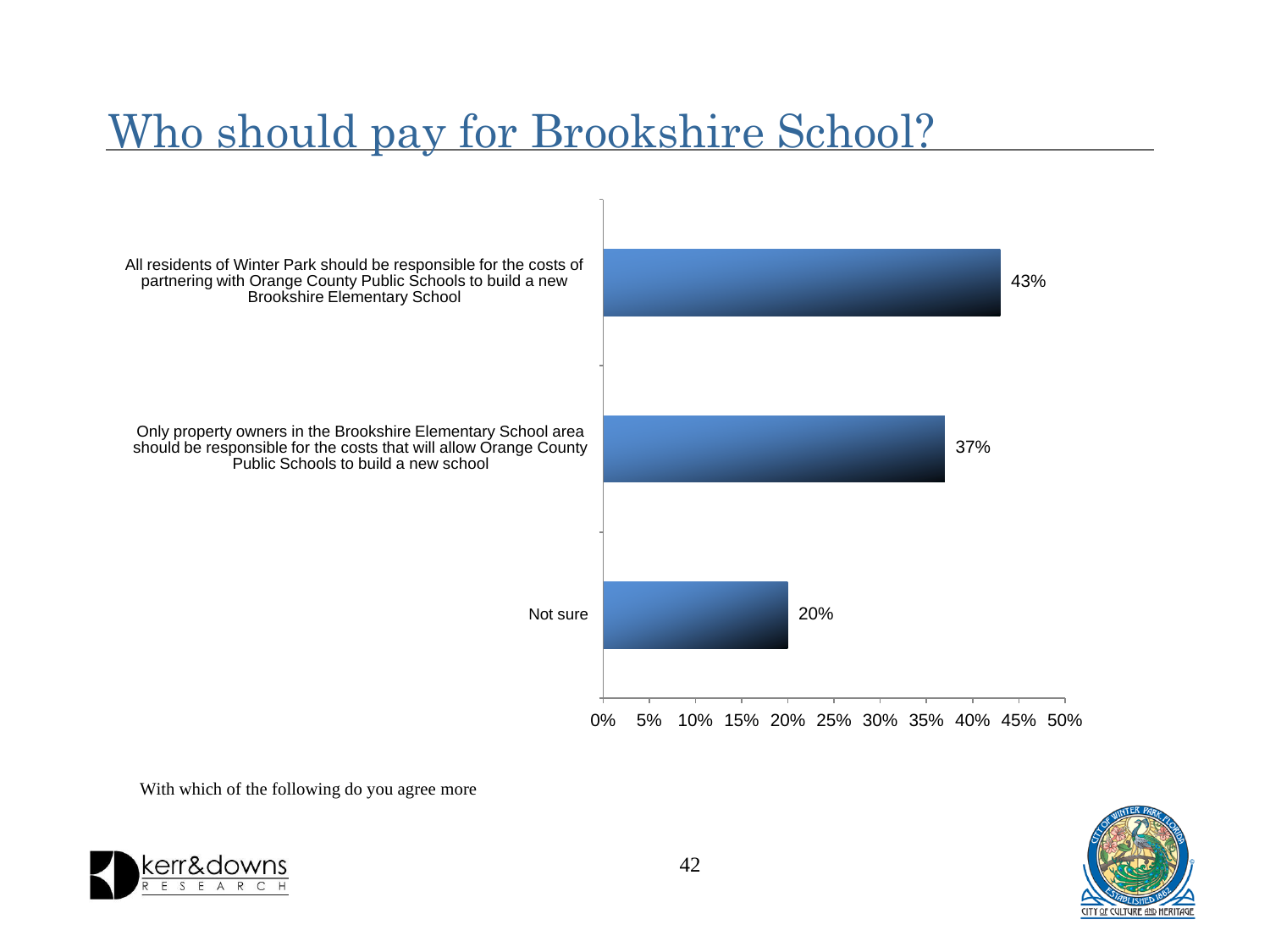#### Post Office preferences

![](_page_42_Figure_1.jpeg)

Presently the retail part of the Winter Park Post Office (where you buy stamps, mail letters, etc.) and the distribution center of the post office (with its accompanying asphalt and trucks) are located in downtown Winter Park. Which of the following options do you prefer:

![](_page_42_Picture_3.jpeg)

![](_page_42_Picture_5.jpeg)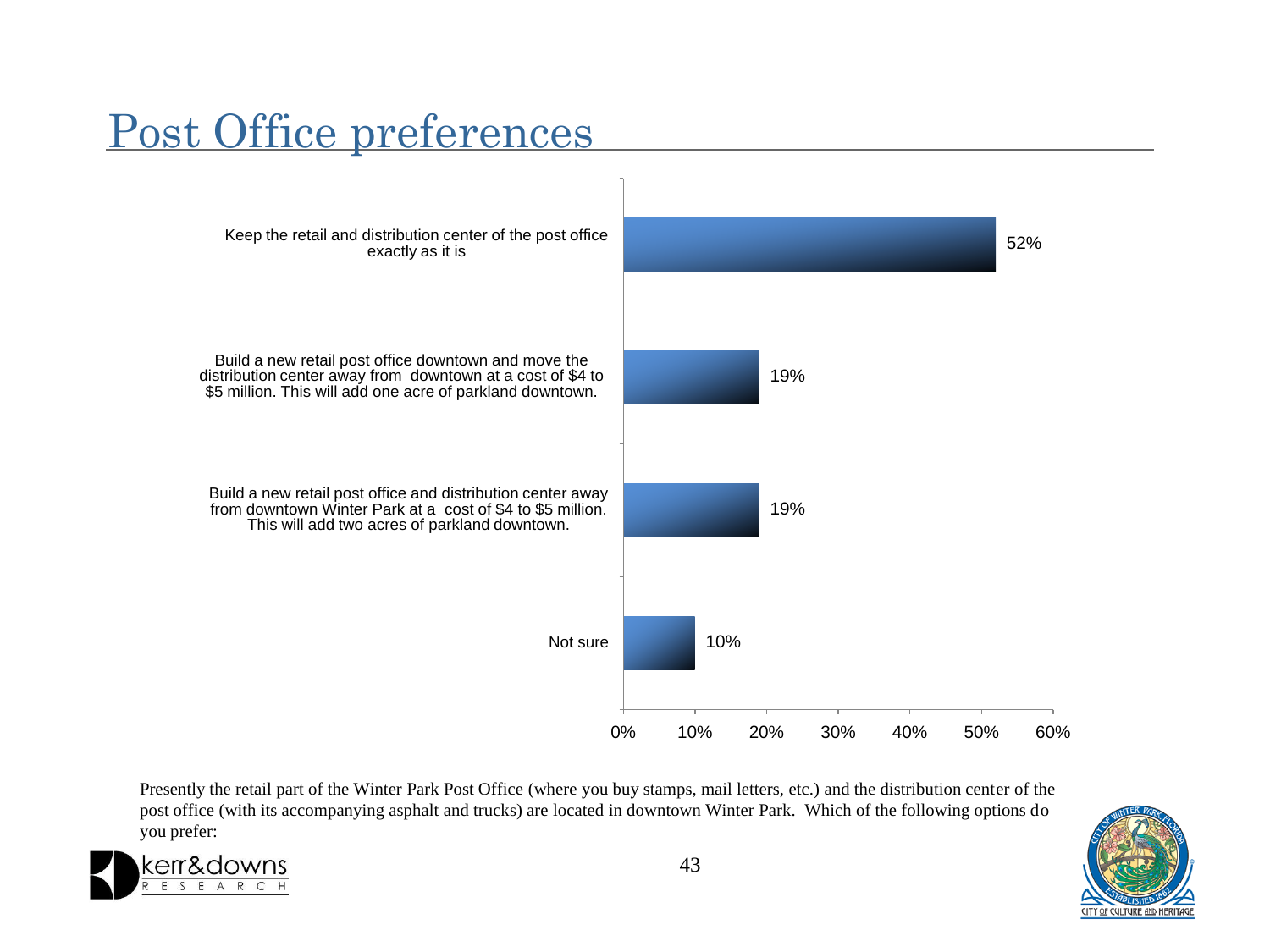#### Reactions to underground electricity initiative

![](_page_43_Figure_1.jpeg)

![](_page_43_Picture_2.jpeg)

With which of the following do you agree more:

![](_page_43_Picture_4.jpeg)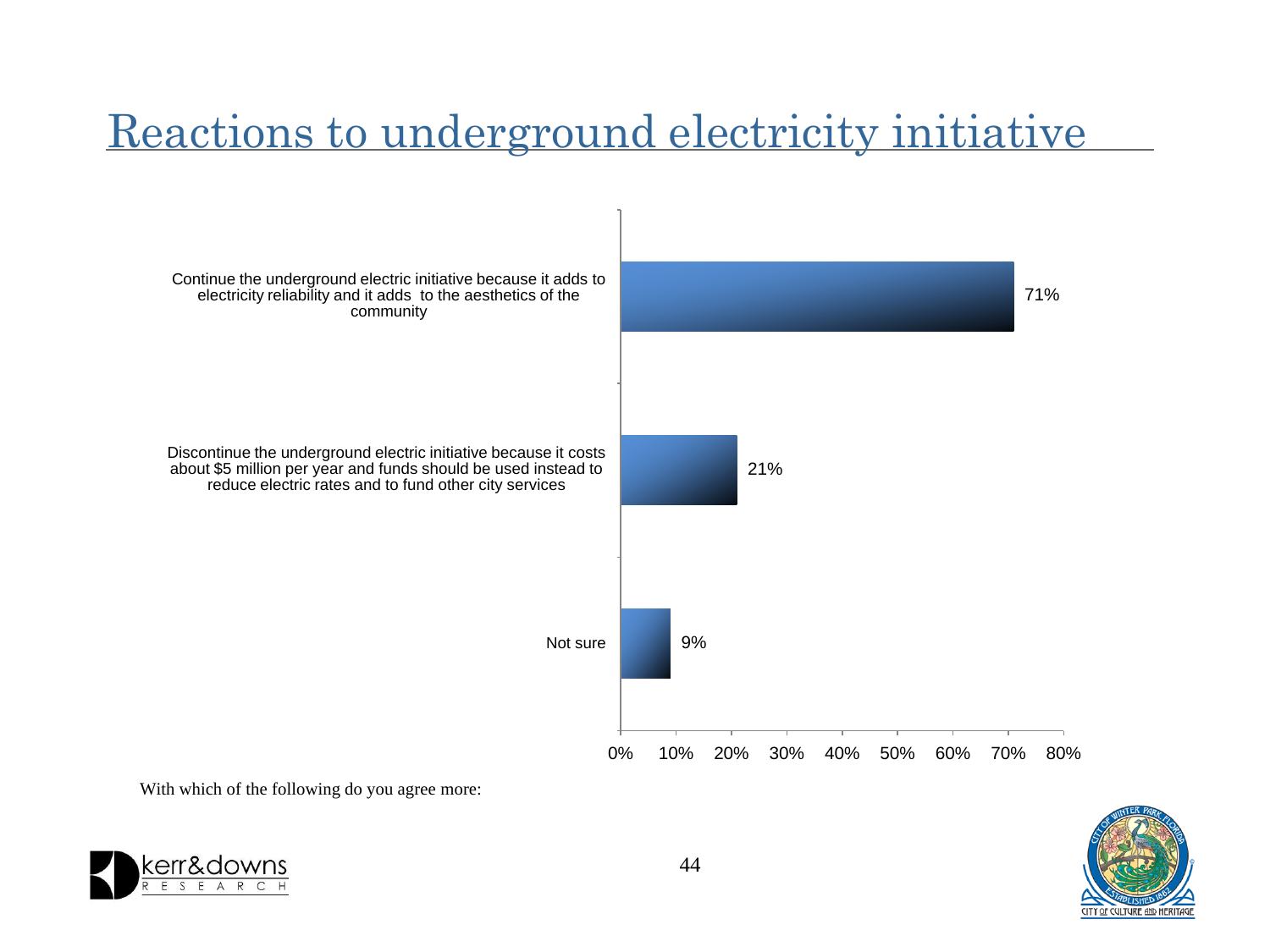#### Payment options for underground electricity initiative

![](_page_44_Figure_1.jpeg)

Under the existing plan, it will take over 25 years to place most of the city's power lines underground. Which of the following options best reflects your feelings toward placing the city's power lines underground? Please select only one:

![](_page_44_Picture_3.jpeg)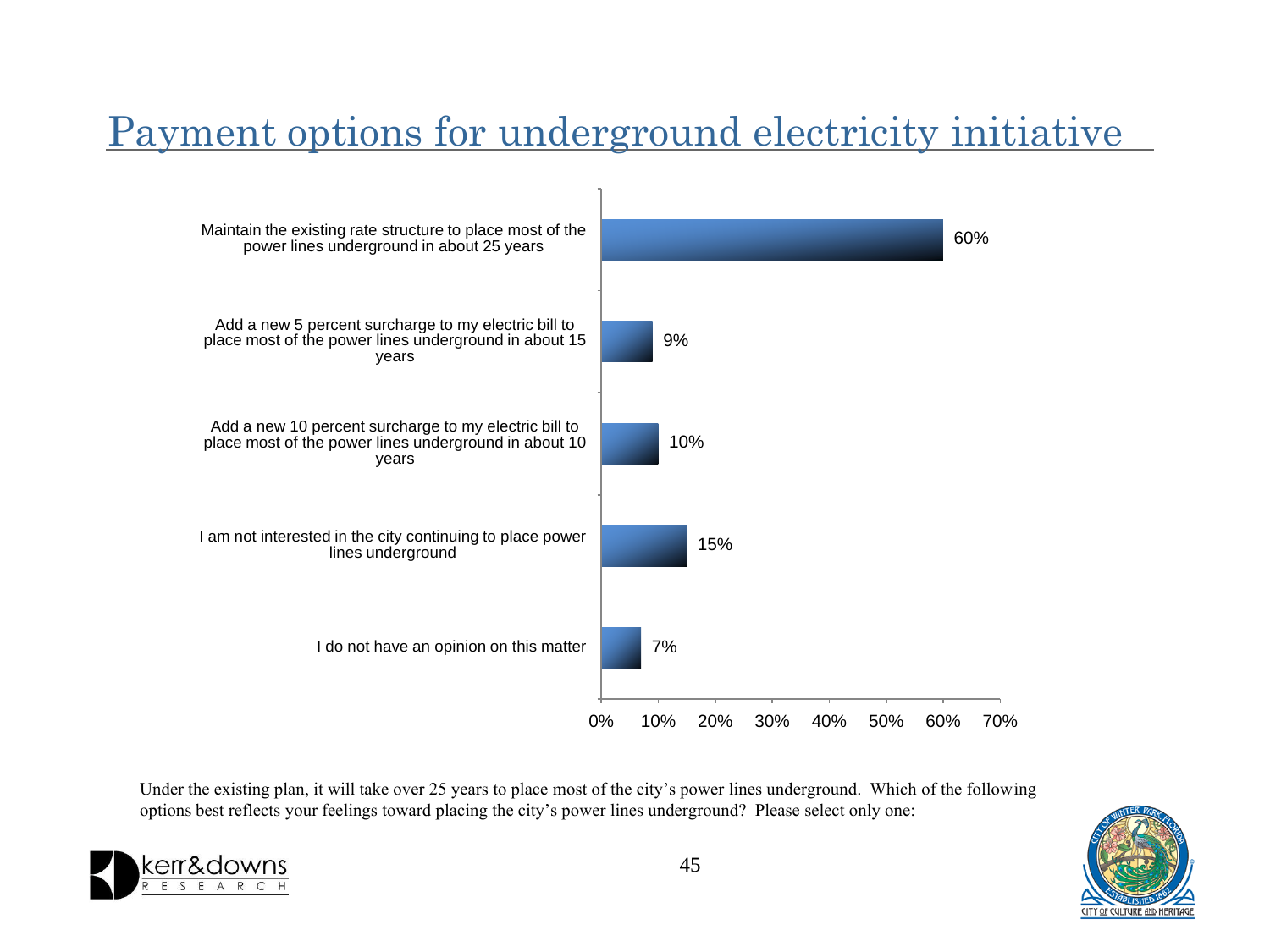### Continued support for commuter rail initiative

![](_page_45_Figure_1.jpeg)

The city has entered into an agreement to provide financial support to the commuter rail system. Operating costs through 2017 are to be paid by another party, specifically the Florida Department of Transportation. Thereafter, for a minimum of 99 years, the city must contribute an estimated \$1 million per year, in the absence of a dedicated funding source. Are you in favor of the city supporting commuter rail in the absence of a dedicated funding source?

![](_page_45_Picture_3.jpeg)

![](_page_45_Picture_5.jpeg)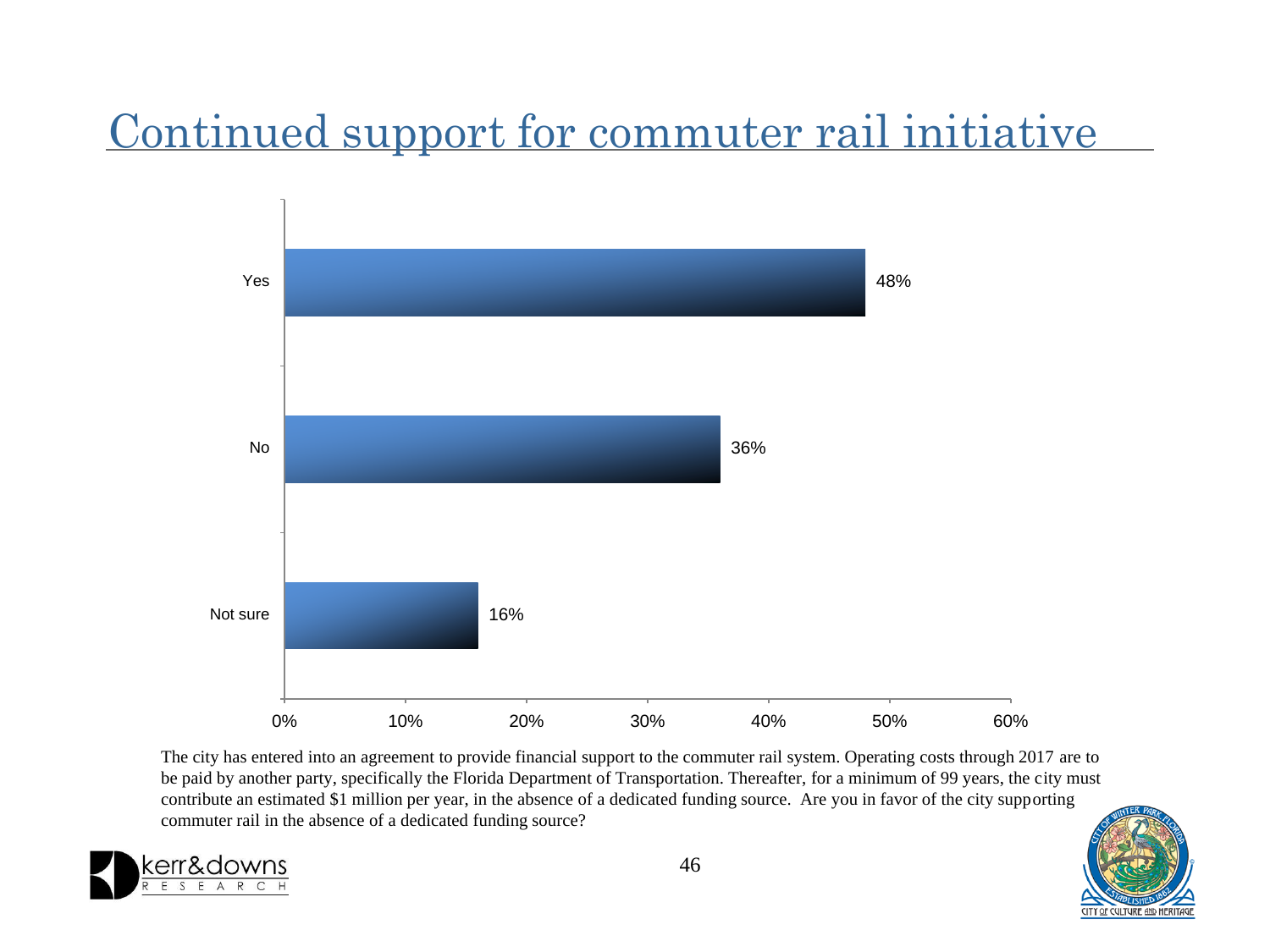### Support for commuter rail station

![](_page_46_Figure_1.jpeg)

The city has applied for federal funding to redesign and reconstruct the Amtrak building in conjunction with the commuter rail stop. If the federal government does not fund it, will you support or oppose the expenditure of approximately \$1.4 million to reconstruct the Amtrak building in Craftsman-style making it consistent with the character of Winter Park?

![](_page_46_Picture_3.jpeg)

![](_page_46_Picture_5.jpeg)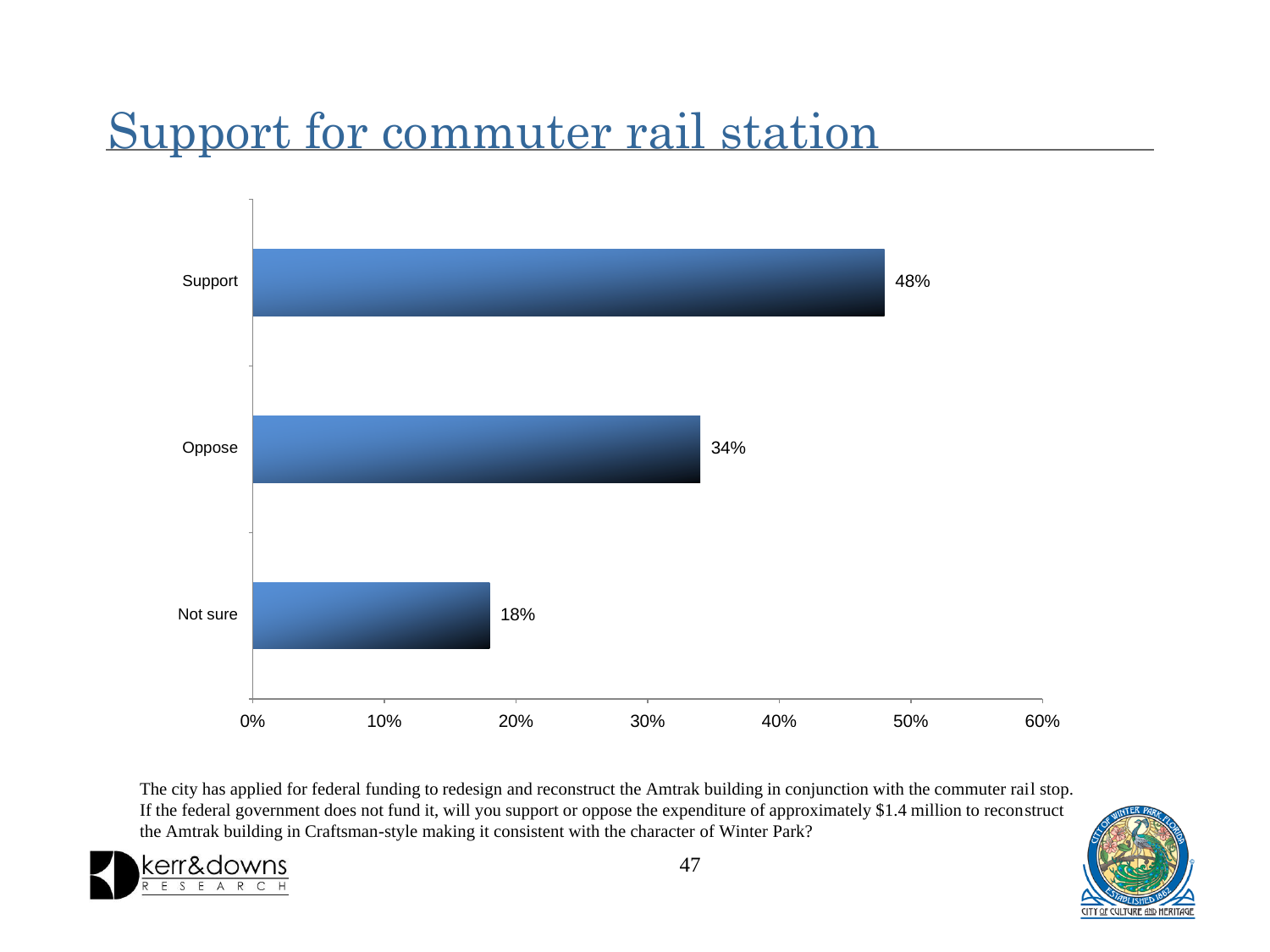### Willingness to pay for projects

![](_page_47_Figure_1.jpeg)

Do you support or oppose paying higher taxes/fees to enhance or continue any of the following city services or projects?

![](_page_47_Picture_3.jpeg)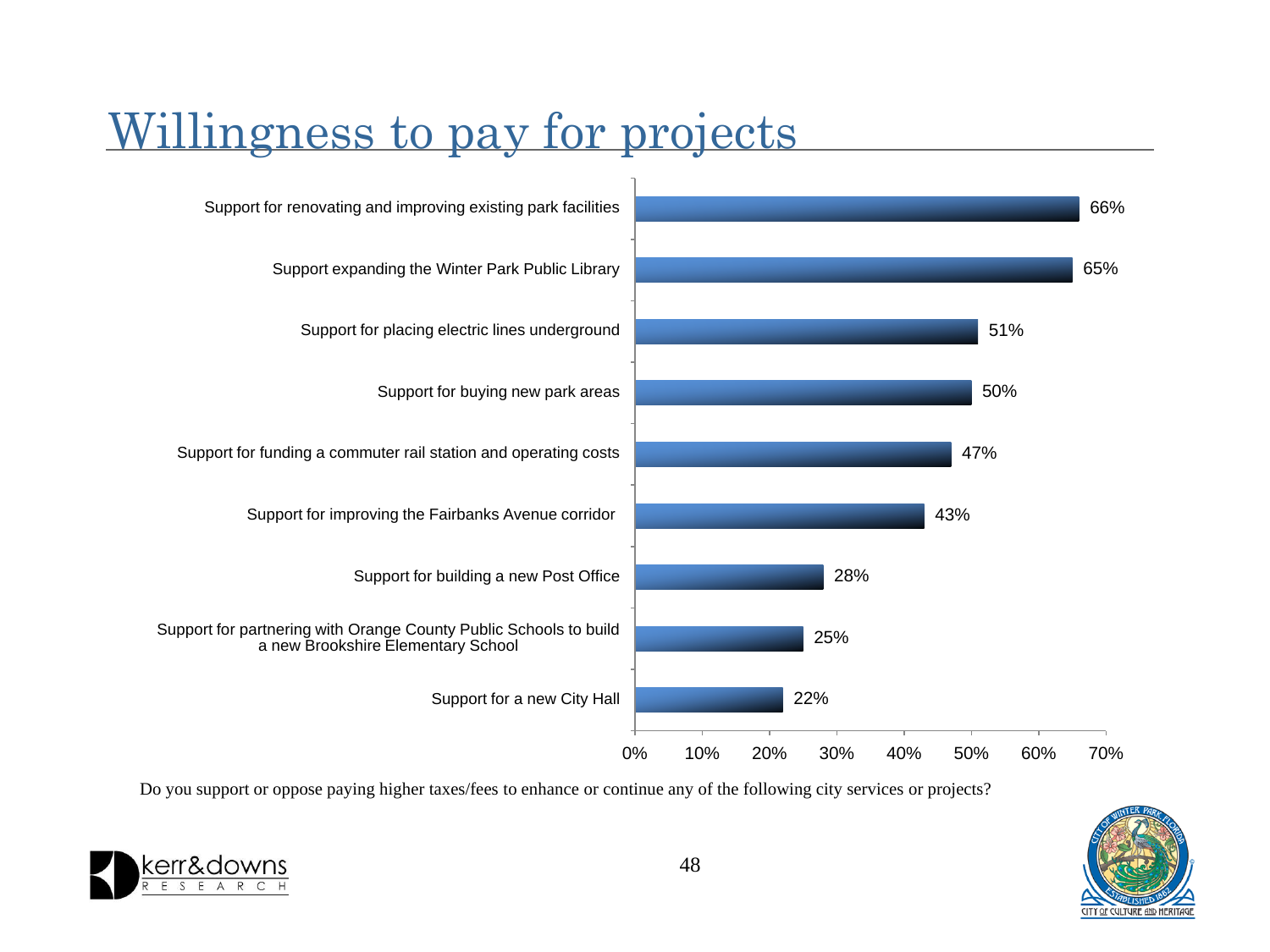#### Preferred funding mechanism for Winter Park Public Library

![](_page_48_Figure_1.jpeg)

The Winter Park Public Library received approximately \$1.3 million from the City of Winter Park in the 2007 fiscal year. Funding for the Winter Park Library is currently approved each year by the Mayor and the City Commission -- this method of funding the library may result in more or less or possibly no funding for the library in a given year.

An alternative way to fund the library is by designating a certain millage rate (similar to how public schools are funded) solely for the library – this method of funding is more stable but results in a higher millage rate for property owners.

![](_page_48_Picture_4.jpeg)

![](_page_48_Picture_6.jpeg)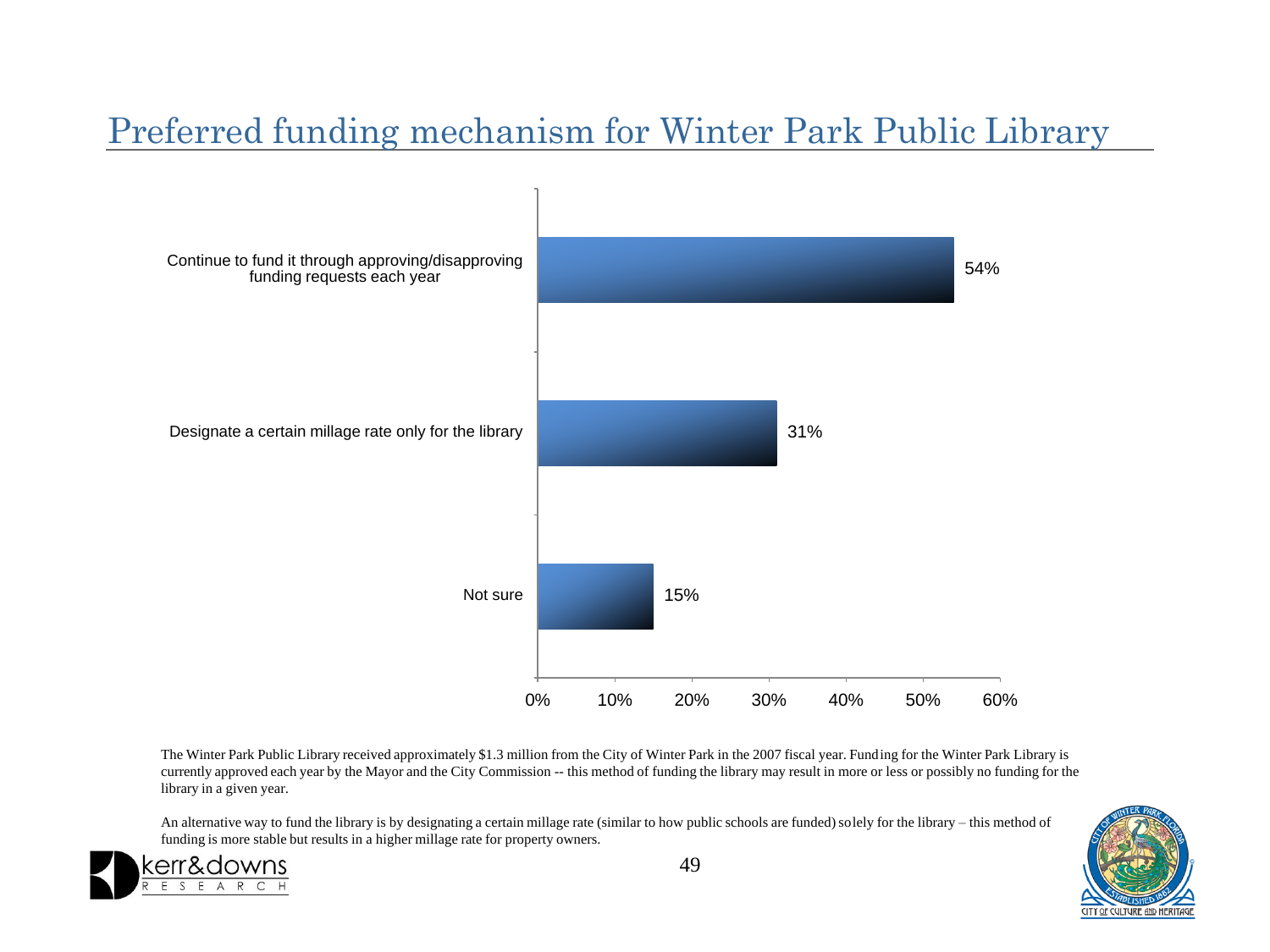#### Services citizens are willing to cut

![](_page_49_Figure_1.jpeg)

From the following list of city provided services and programs; please check the ones you recommend if the city has to cut its budget.

![](_page_49_Picture_3.jpeg)

![](_page_49_Picture_5.jpeg)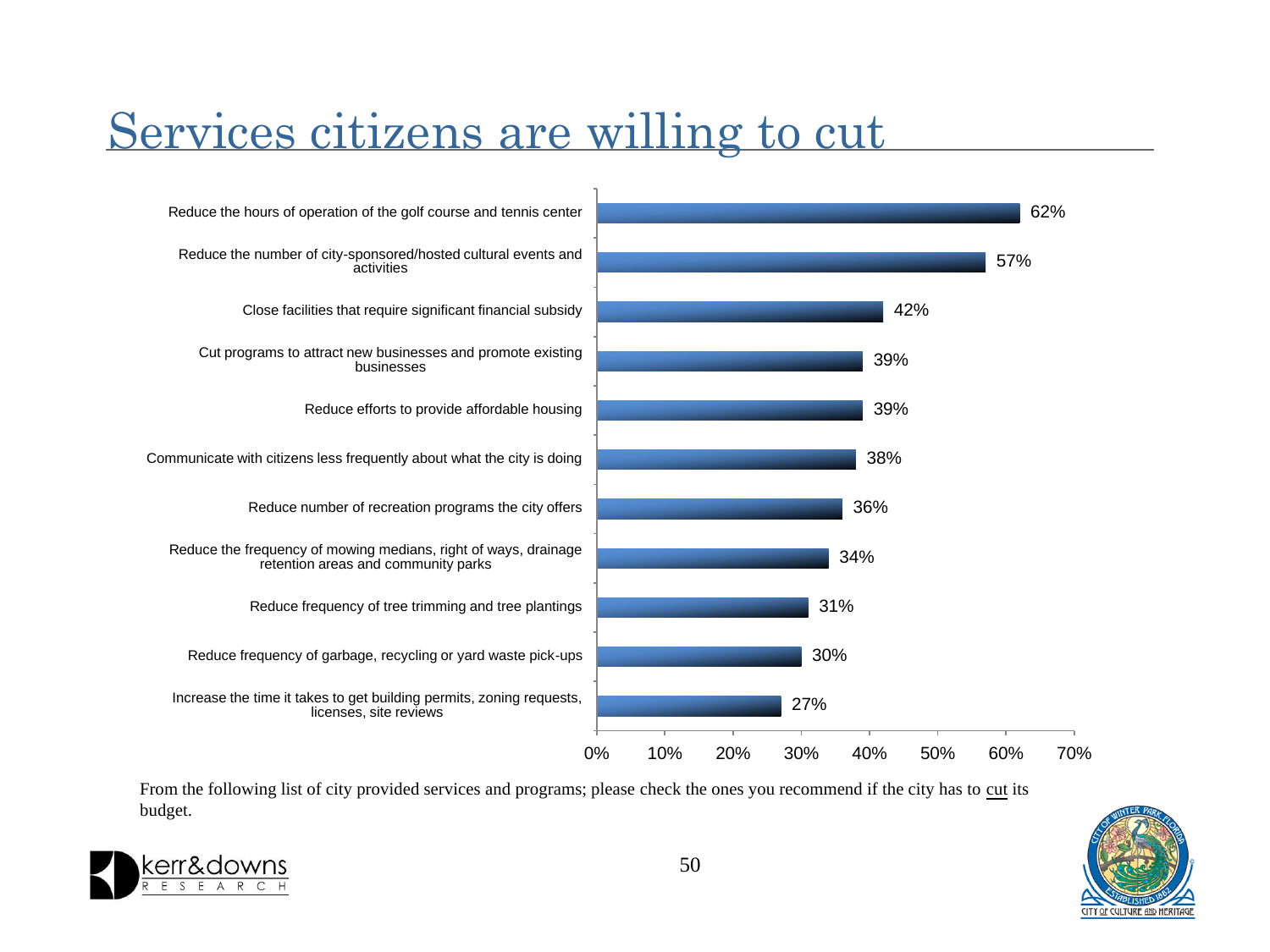#### Services citizens are willing to cut…continued

![](_page_50_Figure_1.jpeg)

From the following list of city provided services and programs; please check the ones you recommend if the city has to cut its budget.

![](_page_50_Picture_3.jpeg)

![](_page_50_Picture_5.jpeg)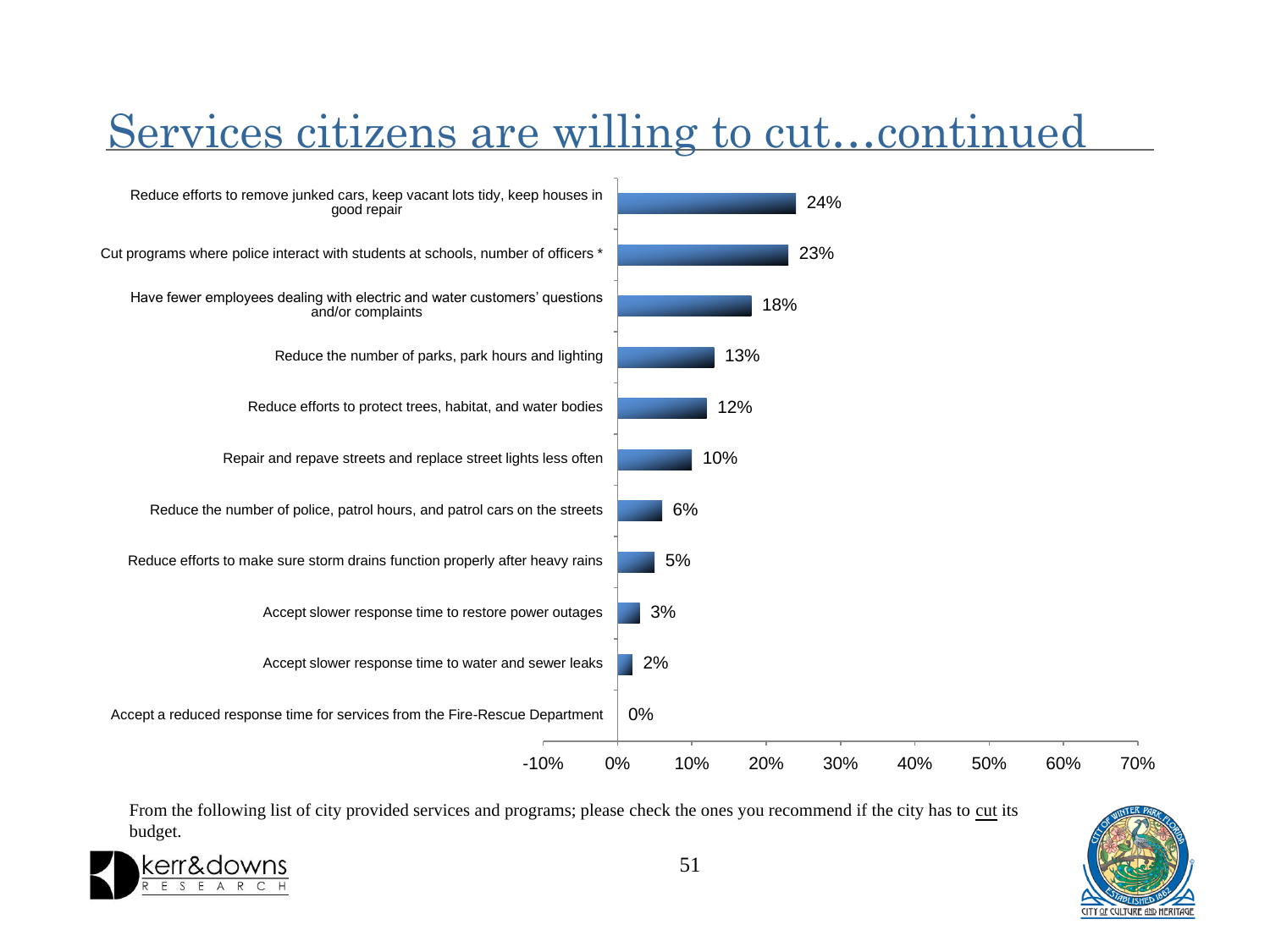#### Years in Winter Park

![](_page_51_Figure_1.jpeg)

How many years have you lived in Winter Park?

![](_page_51_Picture_3.jpeg)

![](_page_51_Picture_5.jpeg)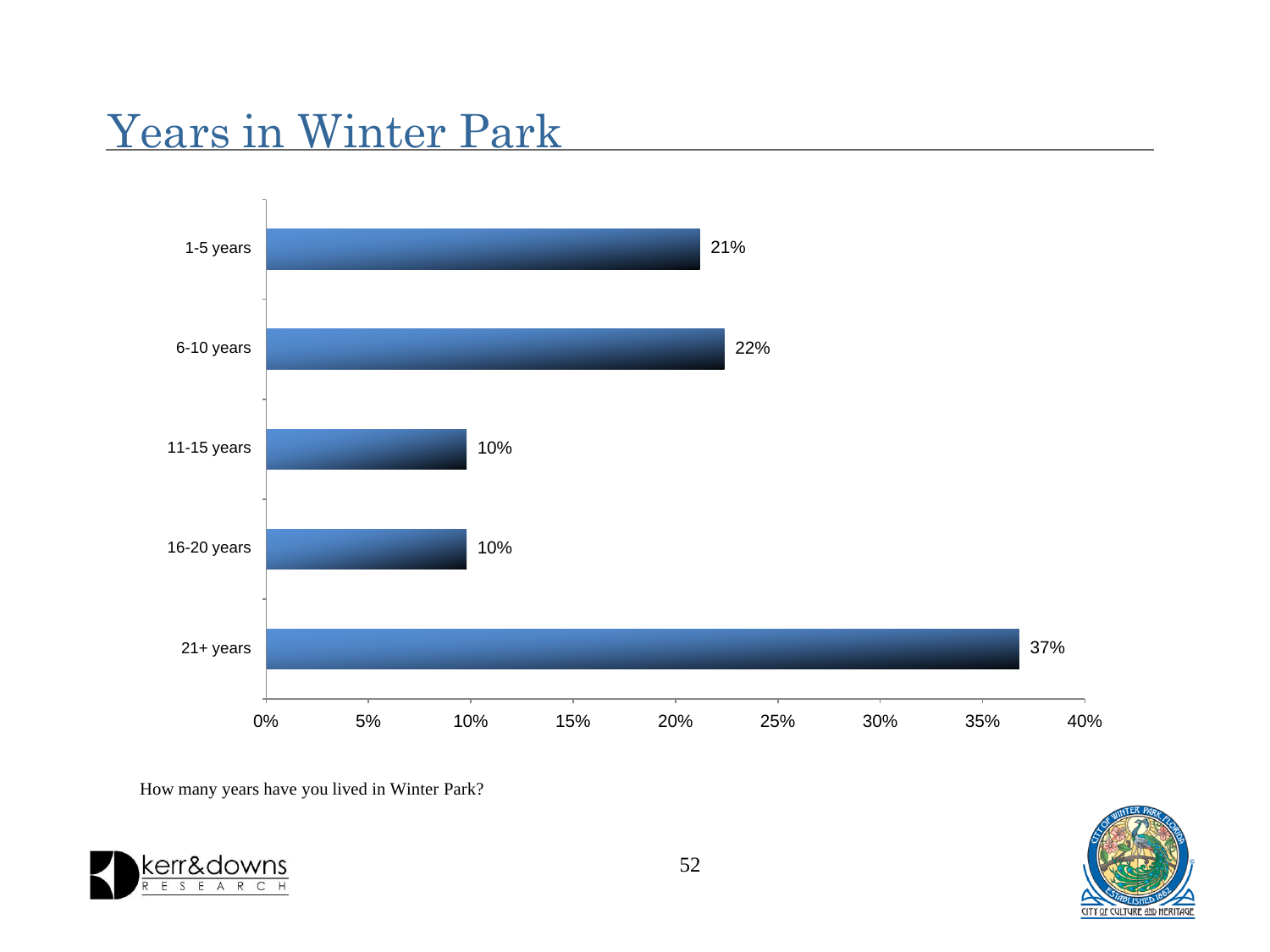#### Children living in household

![](_page_52_Figure_1.jpeg)

Do you have children living full time in your household?

![](_page_52_Picture_3.jpeg)

![](_page_52_Picture_5.jpeg)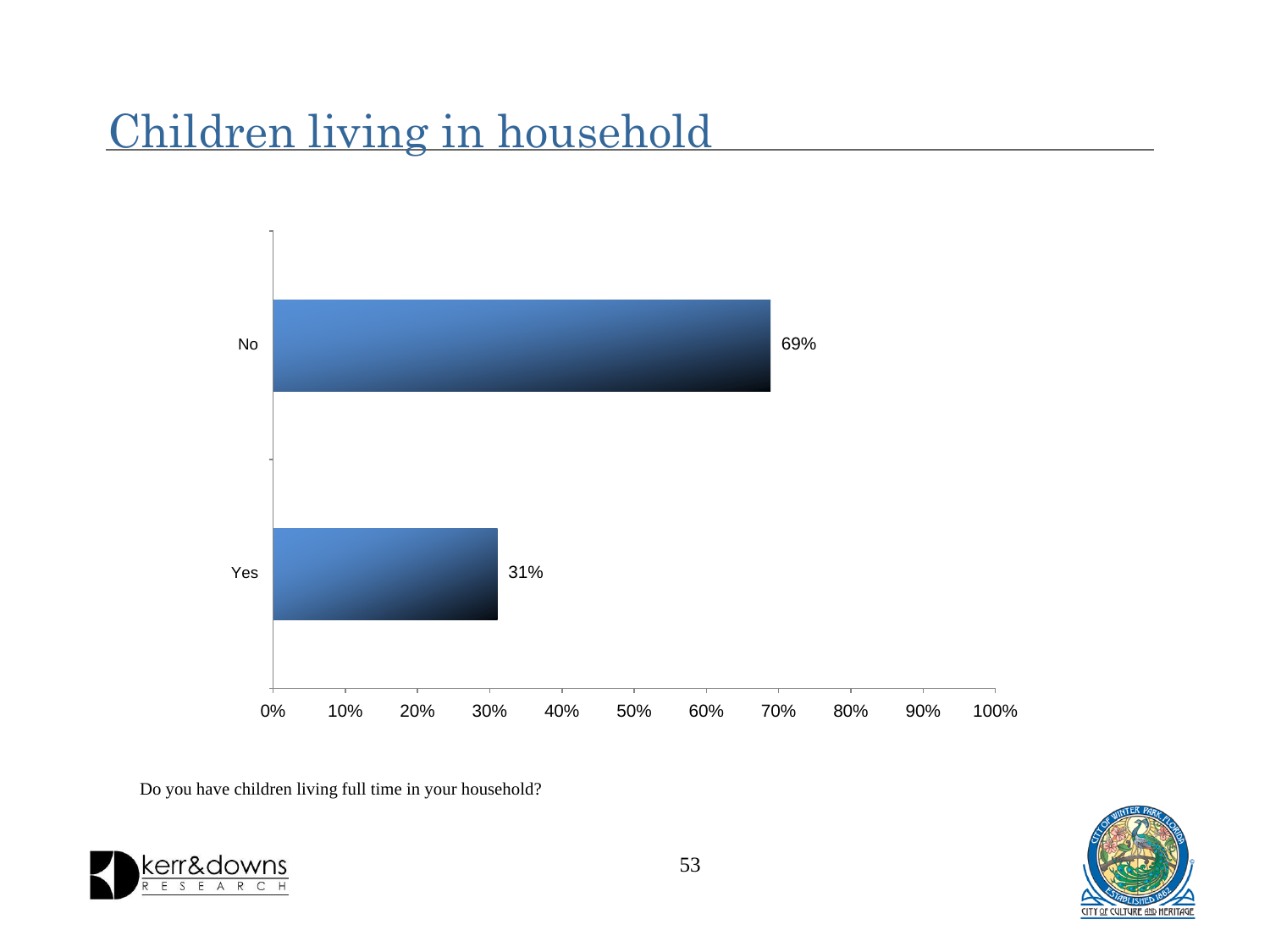### Race/ethnicity

![](_page_53_Figure_1.jpeg)

![](_page_53_Picture_2.jpeg)

![](_page_53_Picture_3.jpeg)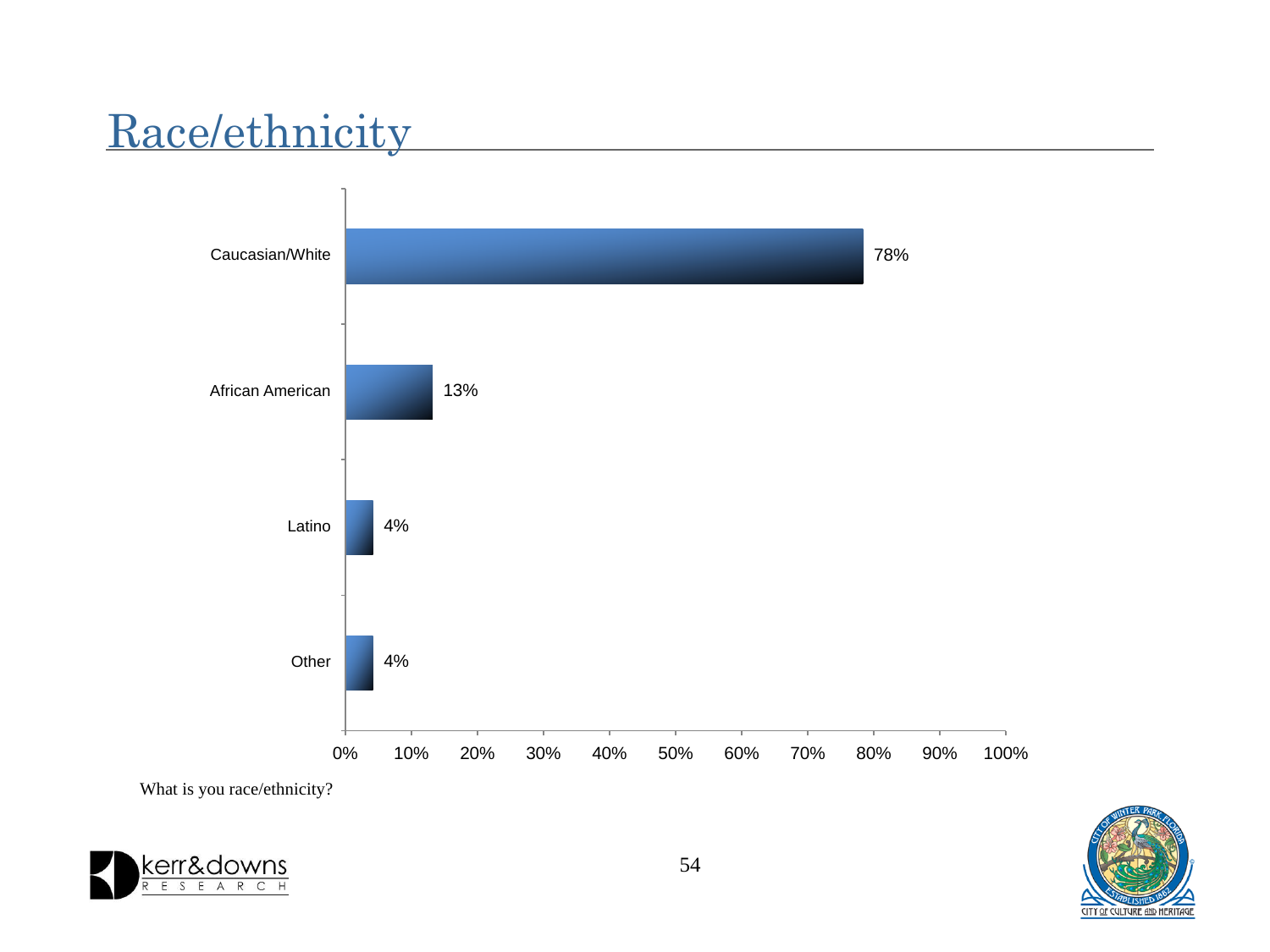### Household income

![](_page_54_Figure_1.jpeg)

What was your household's total income from all sources in 2007?

![](_page_54_Picture_3.jpeg)

![](_page_54_Picture_5.jpeg)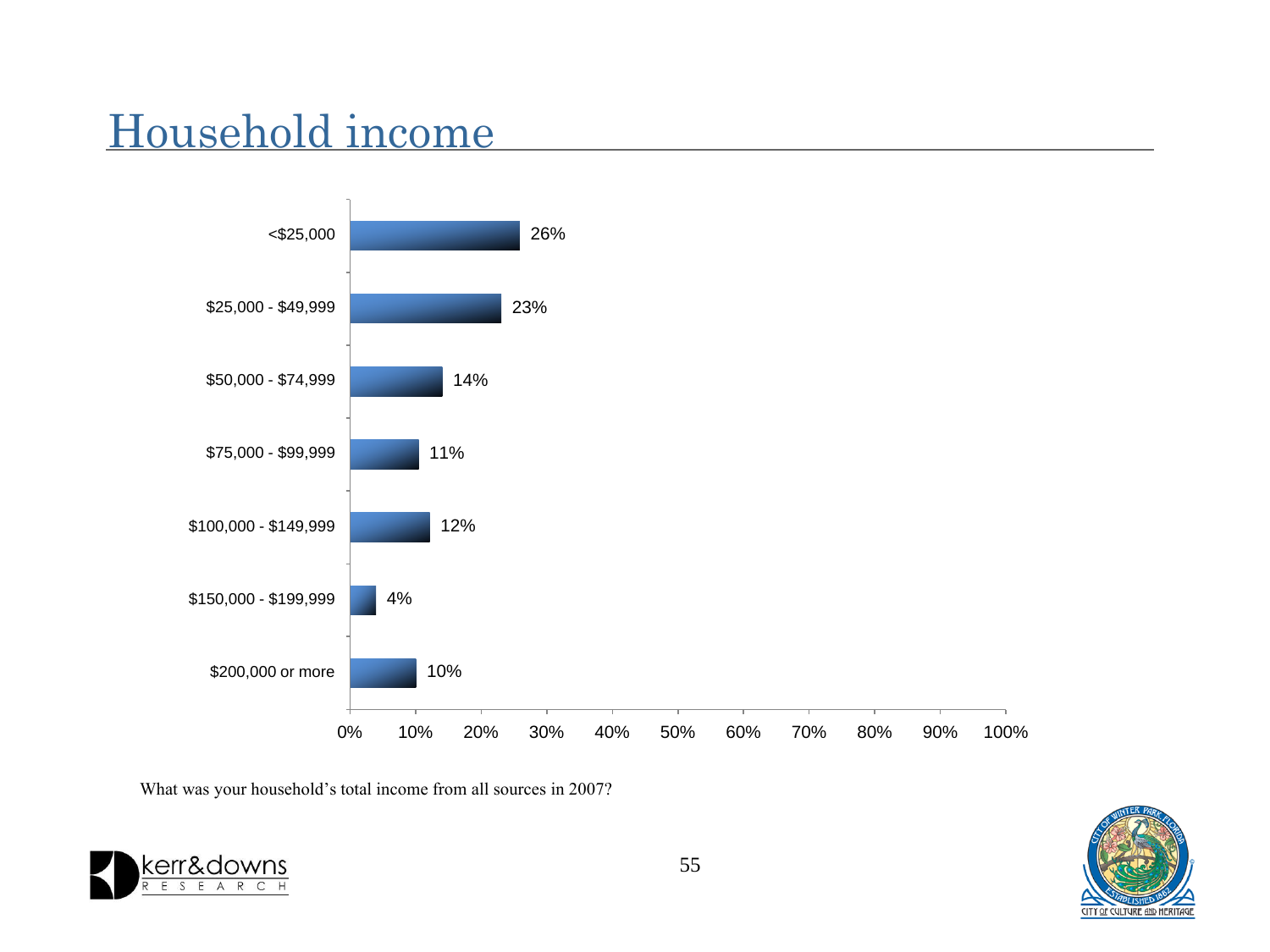#### Rent/own house

![](_page_55_Figure_1.jpeg)

Do you rent or own your home in Winter Park?

![](_page_55_Picture_3.jpeg)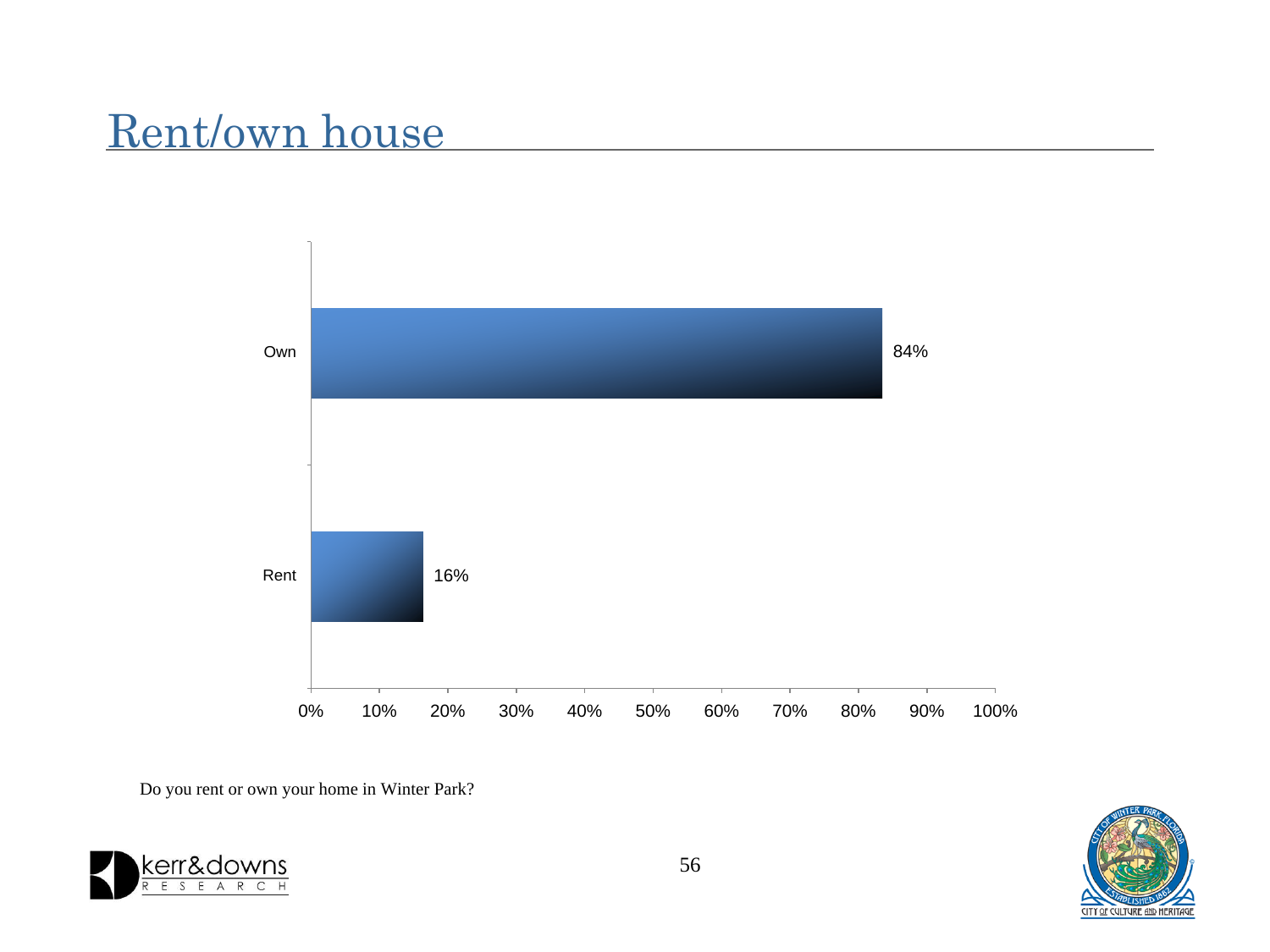![](_page_56_Figure_0.jpeg)

Which category best reflects your age?

![](_page_56_Picture_2.jpeg)

![](_page_56_Picture_3.jpeg)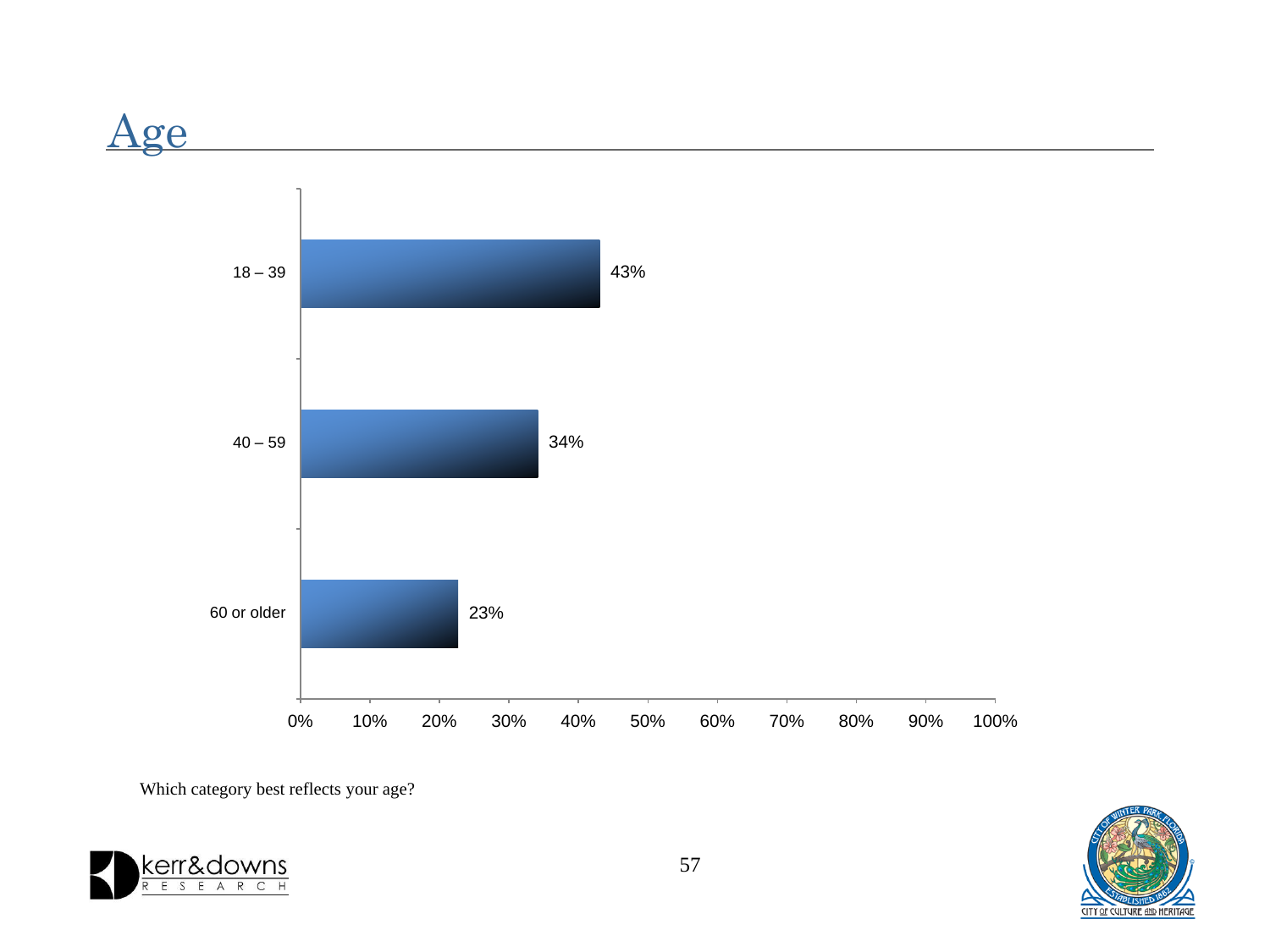#### Gender

![](_page_57_Figure_1.jpeg)

What is your gender?

![](_page_57_Picture_3.jpeg)

![](_page_57_Picture_5.jpeg)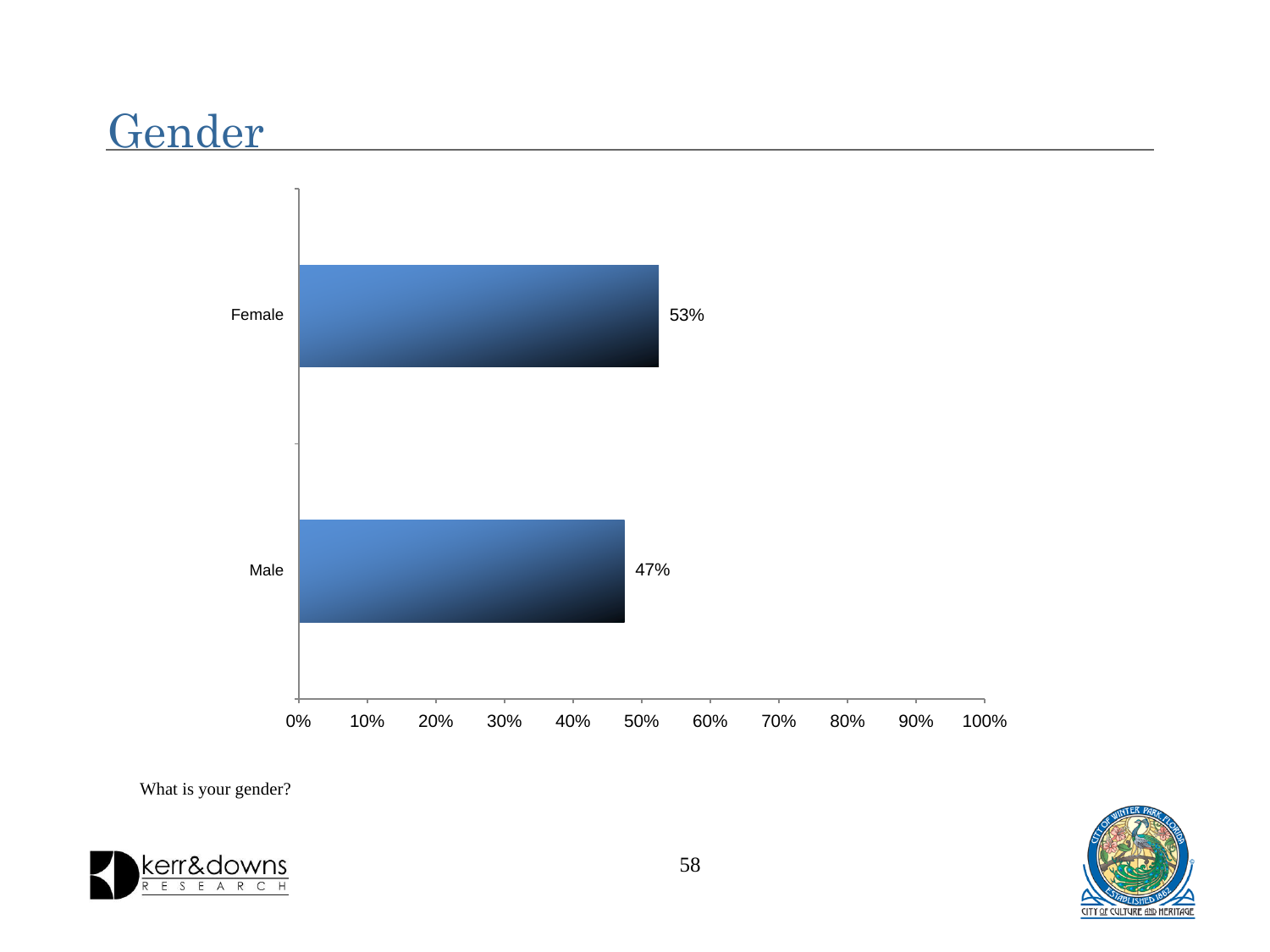### Type of resident

![](_page_58_Figure_1.jpeg)

Do you live in Winter Park full time or part time?

![](_page_58_Picture_3.jpeg)

![](_page_58_Picture_4.jpeg)